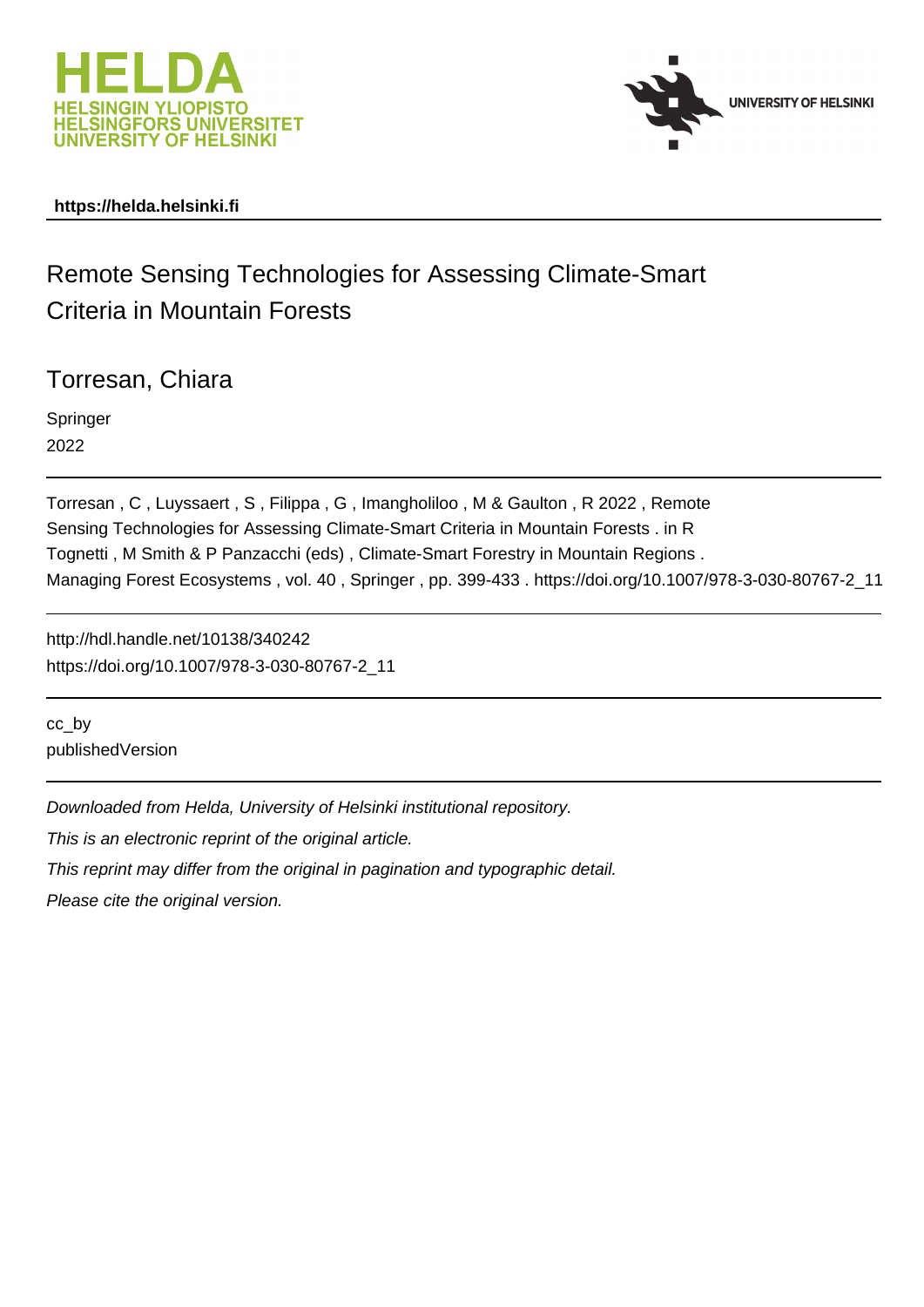## **Chapter 11 Remote Sensing Technologies for Assessing Climate-Smart Criteria in Mountain Forests**



**Chiara Torresan, Sebastiaan Luyssaert, Gianluca Filippa, Mohammad Imangholiloo, and Rachel Gaulton**

**Abstract** Monitoring forest responses to climate-smart forestry (CSF) is necessary to determine whether forest management is on track to contribute to the reduction and/or removal of greenhouse gas emissions and the development of resilient mountain forests. A set of indicators to assess "the smartness" of forests has been previously identifed by combining indicators for sustainable forest management with the ecosystem services. Here, we discuss the remote sensing technologies suitable to assess those indicators grouped in forest resources, health and vitality, productivity, biological diversity, and protective functions criteria. Forest cover, growing stock, abiotic, biotic, and human-induced forest damage, and tree composition indicators can be readily assessed by using established remote sensing techniques. The emerging areas of phenotyping will help track genetic resource indicators. No single existing sensor or platform is sufficient on its own to assess all the individual CSF

C. Torresan  $(\boxtimes)$ 

S. Luyssaert Department of Ecological Sciences, Faculty of Sciences, University of Amsterdam, Amsterdam, The Netherlands e-mail: [s.luyssaert@vu.nl](mailto:s.luyssaert@vu.nl)

G. Filippa ARPA Valle d'Aosta, Climate Change Unit, Saint-Christophe (AO), Italy e-mail: [g.flippa@arpa.vda.it](mailto:g.filippa@arpa.vda.it)

M. Imangholiloo Department of Forest Sciences, University of Helsinki, Helsinki, Finland e-mail: [mohammad.imangholiloo@helsinki.f](mailto:mohammad.imangholiloo@helsinki.fi)

R. Gaulton School of Natural and Environmental Sciences, Newcastle University, Newcastle upon Tyne, UK e-mail: [rachel.gaulton@newcastle.ac.uk](mailto:rachel.gaulton@newcastle.ac.uk)

Institute of BioEconomy (IBE) – National Research Council of Italy, San Michele all'Adige (TN), Italy e-mail: [chiara.torresan@cnr.it](mailto:chiara.torresan@cnr.it)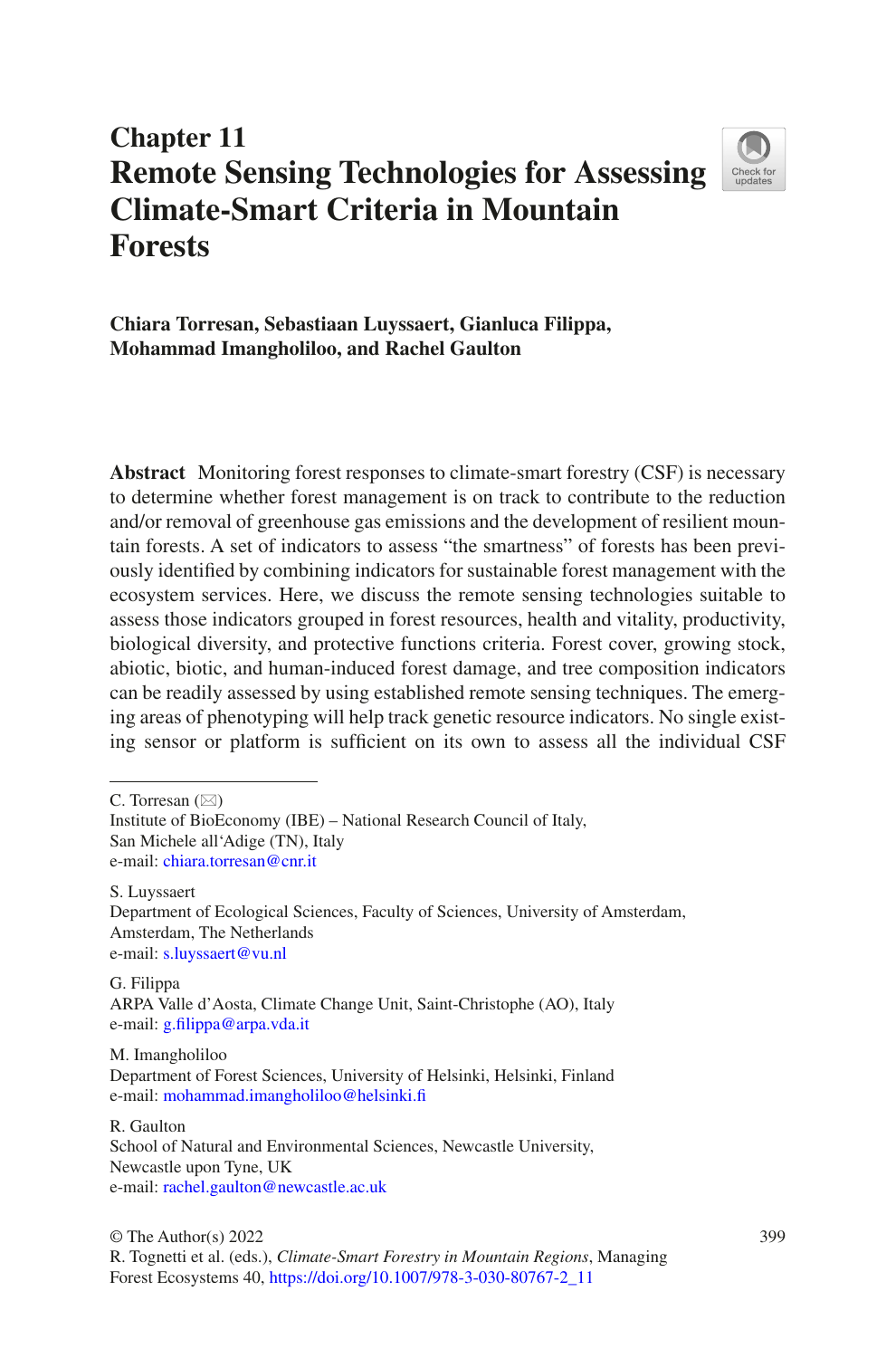indicators, due to the need to balance fne-scale monitoring and satisfactory coverage at broad scales. The challenge of being successful in assessing the largest number and type of indicators (e.g., soil conditions) is likely to be best tackled through multimode and multifunctional sensors, increasingly coupled with new computational and analytical approaches, such as cloud computing, machine learning, and deep learning.

#### **11.1 Introduction**

Climate-smart forestry (CSF), as defned by Bowditch et al. (2020), consists of forest management practices that should enable both forests and society to transform, adapt to, and mitigate climate-induced changes. This defnition is not far from the European Forest Institute (EFI) interpretation. Indeed, in EFI's vision, CSF is an approach built on practices and active forest management targeted at reducing and/ or removing greenhouse gas emissions to mitigate climate change, building resilient forests, and sustainably increasing forest productivity and incomes (Nabuurs et al. 2017; Kauppi et al. 2018). The economic dimension in the EFI's point of view substitutes the social dimension of CSF on which Bowditch et al. (2020) focused. These two dimensions do not exclude each other: practices to stimulate forest productivity should not confict with forestry practices aimed at growing forests able to contribute to the well-being of the people.

To determine whether forest management is on track to meet the goals of forest adaptation and mitigation to climate change, monitoring the forest response to practices applied during years of climate-smart forest management is necessary. Bowditch et al. (2020) selected a set of indicators to assess "the smartness" of forests, induced by forest management activities carried out in response to climate changes, by combining the pan-European indicators for sustainable forest management (SFM) (FOREST EUROPE 2015) with the ecosystem services defned by the European Environment Agency in the Common International Classifcation of Ecosystem Services (CICES V5.1 2018, Haines-Young and Potschin 2018). The full list of indicators is reported in Chap. [2](https://doi.org/10.1007/978-3-030-80767-2_2) of the book (Weatherall et al. 2021) together with their classifcation in core and peripheral groups according to their importance to assess the provision of forest ecosystem services.

Remote sensing, "as the practice of deriving information about the Earth's land and water surfaces using images acquired from an overhead perspective, using electromagnetic radiation in one or more regions of the electromagnetic spectrum, refected or emitted from the Earth's surfaces" (Campbell and Wynne 2011), can contribute to quantifying CSF indicators. As a general consideration, the benefts of remote sensing to monitor the forests as a result of the application of CSF practices are related to full coverage of forested areas in a relatively short time, repeatability of measurements, and availability of data for remote or inaccessible terrestrial areas (Koch 2015). Remote sensing plays an important role in mountain forest monitoring, i.e., forests at an elevation of 2500 m a.s.l. or higher, irrespective of the slope, or on land with an elevation of 300–2500 m and a slope with sharp changes in elevation within a short distance (Kapos et al. 2000). Because of their steep slopes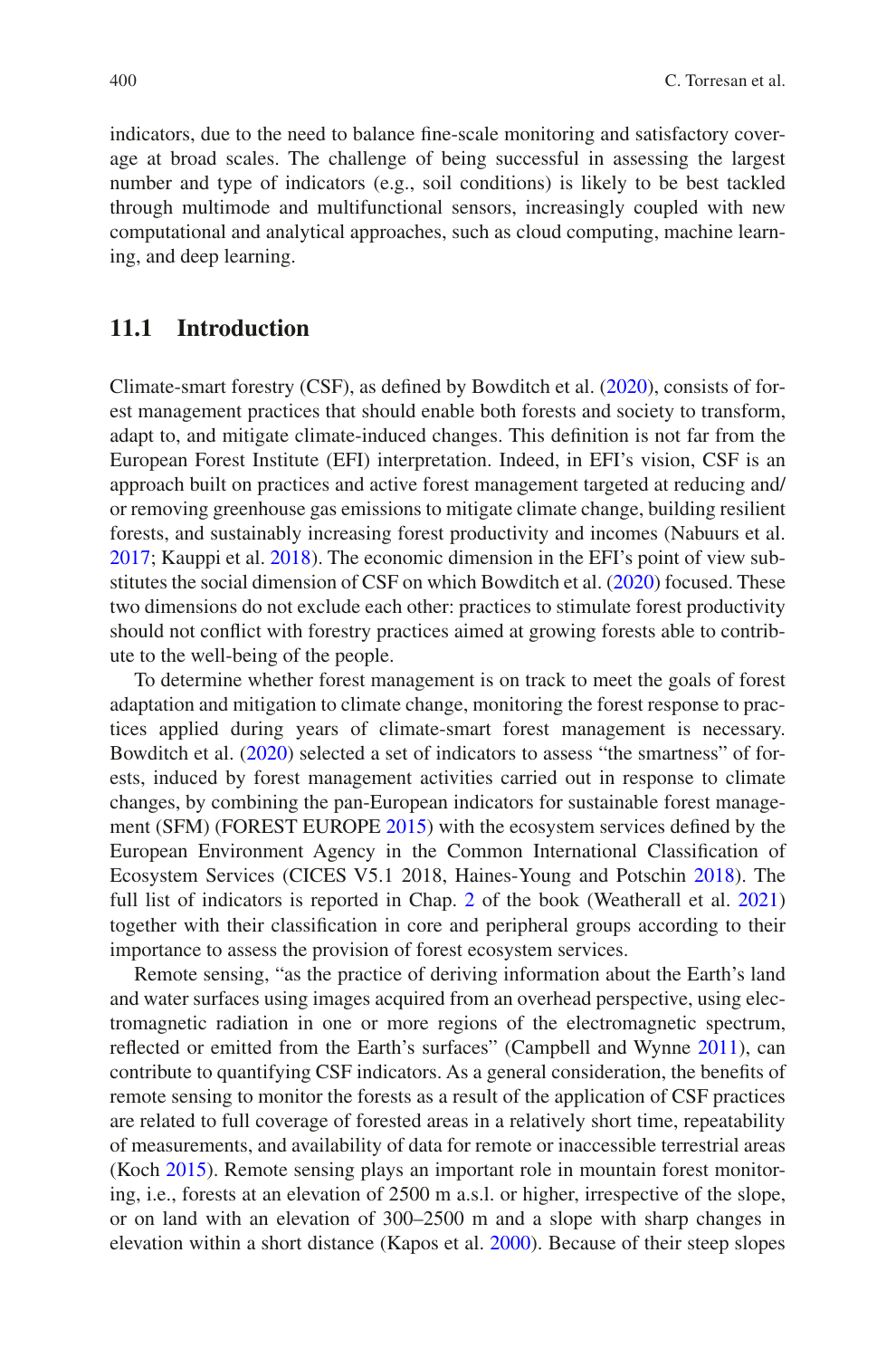and often-extreme climates and weather events, mountain forests are fragile ecosystems. Under a global change scenario, remote sensing technologies allow more complete spatial and temporal monitoring of climate-smart forests and forestry (e.g., to prevent and contrast illegal logging), including those in inaccessible mountain environments. Mountains are often data-scarce regions due to their remoteness and the harsh environment: in these contexts, remote sensing may provide one of the few methods for assessing the state of dynamic changes occurring in mountain forests (Weiss and Walsh 2009). Indeed, remote sensing overcomes the challenges of collecting feld data in rugged terrain and the constraints imposed by the seasonality of access to many mountain environments. Generally, remote sensing in mountain areas is very similar to remote sensing elsewhere, but the complex topography common to mountainous regions, i.e., slope with sharp changes in elevation within a short distance, introduces several challenges unique to these environments (Weiss and Walsh 2009). Remote sensing products over mountain regions come with a larger measurement error than remote sensing products over fat terrain due to topographic effects (Li et al. 2014). In the case of satellite microwave radiometric data, for example, the error is particularly correlated to the mean values of the height and slope within the radiometric pixel, as well as to the standard deviation of the aspect and local incidence angle (Li et al. 2014). In optical images, corrections in preprocessing are in general required to reduce the spectral biases due to the topographic features that led to aspect-dependent illumination and refectance differences, shadowing, and geometric distortion (Weiss and Walsh 2009). In other remote sensing data, such as the radio detection and ranging (RADAR), topography can result in distortions, such as foreshortening and layover on slopes and in areas of shadow that are not measured.

When assessing the CSF indicators in mountain forests by remote sensing, we have to consider that the temporal scale of monitoring needs to be adjusted for different indicators to ensure early detection of change is possible. Specifc focus should be put on those indicators sensitive to climate change. Forest-based climate change indicators should complement SFM indicators by capturing the effects of climate change on the forest environment and the forest sector (Lorente et al. 2018).

In this chapter, we briefy describe the key aspects of remote sensing techniques for monitoring the climate smartness of forests. Next, we consider the techniques suitable to quantify indicators of forest resources, health and vitality, productivity, biological diversity, and protection considering specifc challenges in mountain regions. Finally, considerations on future developments to assess climate smartness criteria in mountain forests are provided.

#### **11.2 Remote Sensing of CSF Criteria in Mountain Forests: An Overview**

Pan-European Criteria and Indicators (PECI) have proved to be a very helpful tool in providing solid information as the basis for the sustainable management of the forests in the pan-European region between policymakers, the private sector, and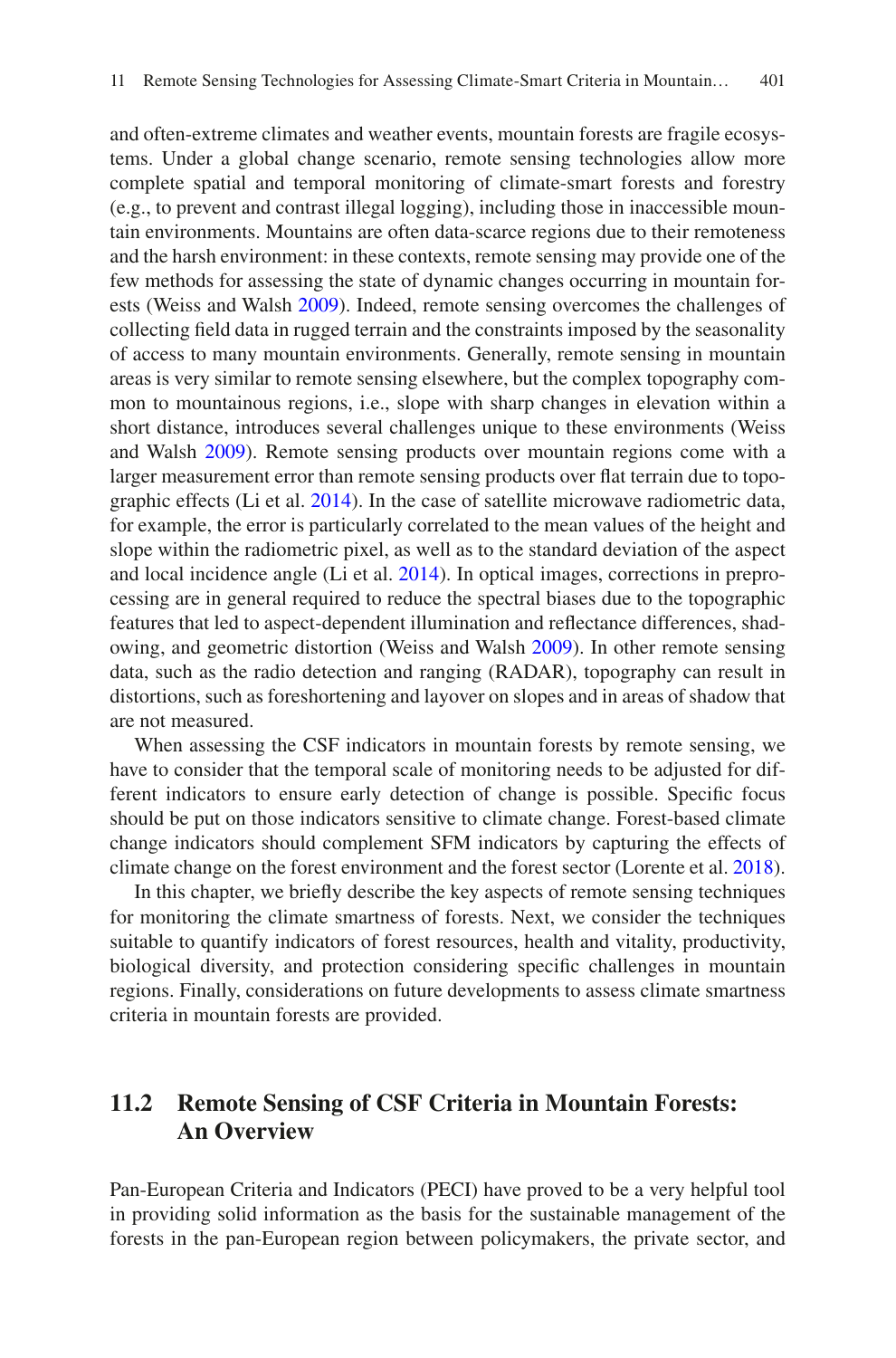civil society over the years (FOREST EUROPE 2015). The role of the CSF indicators selected by Bowditch et al. (2020) is in line with the role of PECI.

The relevance of remote sensing in quantifying the CSF indicators is linked to the possibility to extract relevant variables from remotely sensed data. In some cases, it may be possible to make relevant direct measurements, but often remote sensing proxies can be used to represent indicator values (Ghaffarian et al. 2018). For example, from tree crown delineation processes applied to light detection and ranging (LiDAR) data, tree crowns can be segmented as well as tree height quantifed, and, through allometric equations, the volume can be successively estimated. For these reasons, when using remote sensing data, it is important to identify the information to be derived from the data and the kind of product and information to be delivered as an expression of CSF indicator. Besides, the coverage of remote sensing data has to be investigated. While for satellite images, the coverage should be not a problem, in the case of LiDAR data, availability could be sparse in the area of interest, and the timing and frequency of data acquisition could differ among different areas. Despite their importance, terrestrial remote sensing techniques, such as terrestrial photogrammetry and terrestrial laser scanning (TLS), are not included in this chapter. The description of the development of TLS as a plot-scale measurement tool can be found in Newnham et al. (2015), and the current state of the art in the utilization of close-range sensing in forest monitoring is summarized in Vastaranta et al. (2020). For the sake of clarity, in close-range sensing are included technologies, such as terrestrial and mobile laser scanning as well as unmanned aerial vehicles (UAV), which are mainly used for collecting detailed information from single trees, forest patches or small forested landscapes (Vastaranta et al. 2020). It is worth underlining here that, based on the current published scientifc literature, the capacity to characterize changes in forest ecosystems using closerange sensing has been recognized (Vastaranta et al. 2020) and, among close-range sensing techniques, terrestrial laser scanning should be viewed as a disruptive technology that requires a rethink of vegetation surveys and their application across a wide range of disciplines (Newnham et al. 2015). These technologies are potentially game-changing but outside the scope of this chapter. Here, we focus on the systems carried on spaceborne and airborne (both manned and unmanned) platforms.

#### **11.3 Remote Sensing of Climate Smartness According to the Forest Resources**

## *11.3.1 Defning Forest Resources in the Context of Climate Smartness*

The area covered by forests is likely to change as the climate changes. There are also likely to be shifts in forest types due to changing temperatures and precipitation regimes. Forest area is expected to contract in the mountain and boreal regions and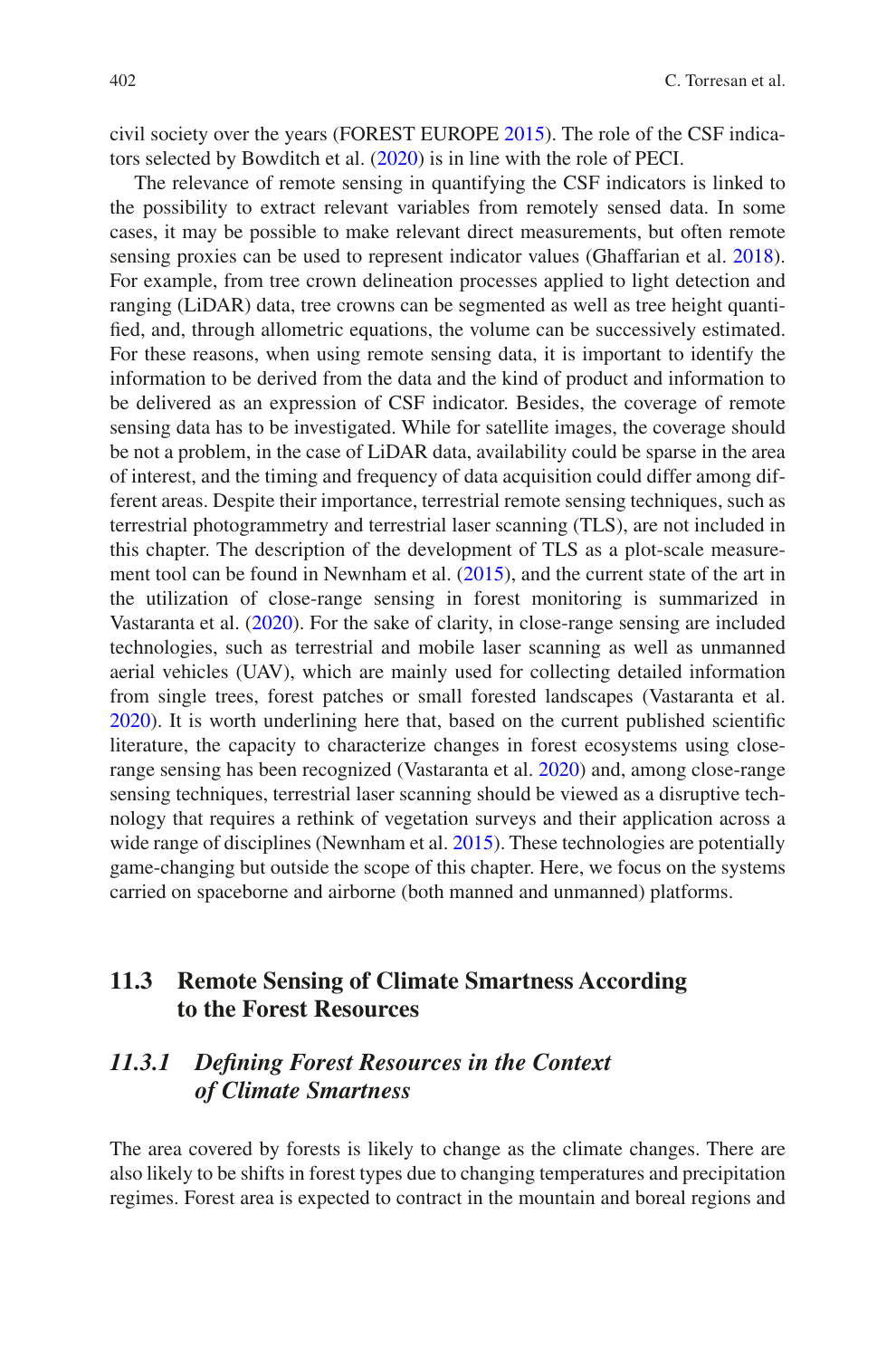to expand in the temperate zone (Lucier et al. 2009; Wang et al. 2019). Natural changes in climate that occurred in past geological eras have determined analogous changes in forest cover, but for the present era, it will be diffcult to isolate climate change from the other factors that are affecting the range of forest area (Lucier et al. 2009). Boreal forests are expected to move north due to climate change. Temperate forests are also expected to increase their area to the north but to a greater extent than boreal forests, which will reduce the total area of boreal forests (Burton et al. 2010).

Interactions among the impacts of climate change, land-use conversion, and unsustainable land-use practices are expected. Changes in water availability will be a key factor in the survival and growth of many forest species, although the response to prolonged droughts will vary among species and also among varieties of the same species (Lucier et al. 2009). Climate change will increase the risk of frequent and more intense fres, especially in areas where it leads to lower precipitation or longer dry periods, as in boreal forests (Burton et al. 2010), and forests in the Mediterranean and subtropical regions (Fischlin et al. 2009).

CSF is needed to increase the total forest area and avoid deforestation and to facilitate the use of wood products that store carbon and substitute emissionintensive fossil and nonrenewable products and materials (Verkerk et al. 2020). Deforestation and forest degradation account for about 12% of global anthropogenic carbon emissions, which is second only to fossil fuel combustion (Calders et al. 2020). Those emissions are partially compensated by forest growth, forestation, and the rebuilding of soil carbon pools following afforestation.

As forest resources are important for climate change mitigation, timely and accurate information about their status is needed. Indeed, assessing forest resources means assessing their extent in terms of area and their distribution, the volume of standing trees, and the carbon stock in woody biomass and soil. As a consequence, the maintenance and the appropriate enhancement of forest resources and their contribution to global carbon cycles are assessed by indicators that quantify the forest area, growing stock, carbon stock, and age structure and/or diameter distribution (FOREST EUROPE 2015).

#### *11.3.2 Appropriate Remote Sensing Methods for the Monitoring of Forest Resource Indicators*

Advances in remote sensing technologies drive innovations in forest resource assessments and monitoring at varying scales. Data acquired with spaceborne and airborne platforms provide us with higher spatial resolution, more frequent coverage, and increased spectral information than was available previously (Calders et al. 2020), allowing for frequent updates of forest information layers. Optical spaceborne sensors represent a consolidated opportunity to augment traditional data sources for large-area and sample-based forest inventories, especially for inventory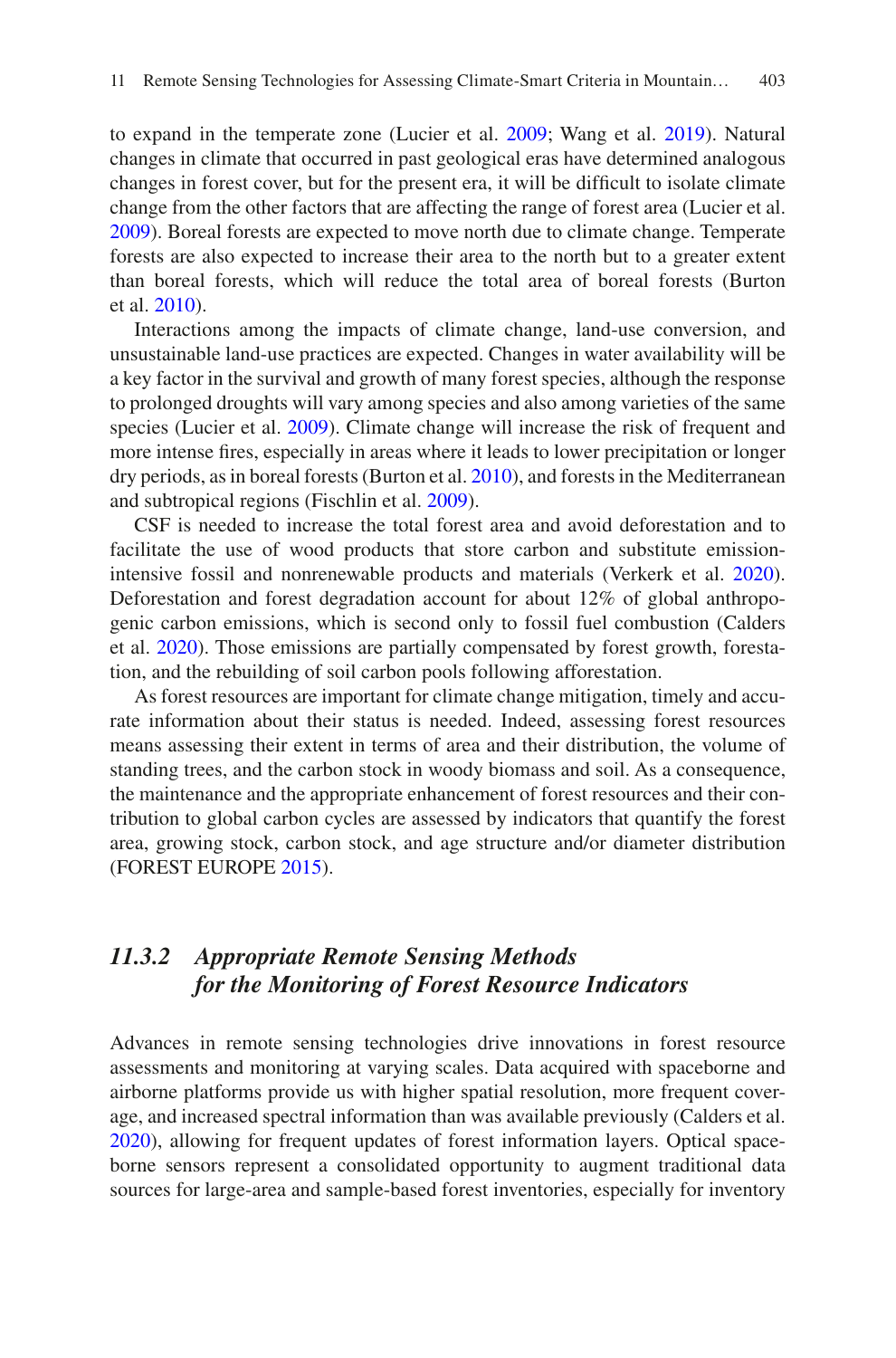updates (Falkowski et al. 2009). For example, Kempeneers et al. (2012) derived two pan-European forest maps and forest-type maps for the years 2000 and 2006 from MODIS medium-resolution, optical satellite imagery using an automatic processing technique. Knorn et al. (2009) produced a map of forest/non-forest cover of large areas in the Carpathian Mountains using chain classifcation of neighboring Landsat satellite images. High-resolution layers of tree cover density, dominant leaf type, and forest type are derived from semiautomatic classifcation algorithms applied on Sentinel-1 and Sentinel-2 images every 3 years (the frst products were delivered in 2006, the last in 2018). These products, representing the status and evolution of the forest surface, are used for the assessment of pan-European forest resources (Copernicus Emergency Management Service 2020). Tree cover mapping based on Sentinel-2 images demonstrated high thematic overall accuracy in Europe, i.e., up to 90% (Ottosen et al. 2020). Among those based on aerial platforms, LiDAR or airborne laser scanning (ALS), typically multiphoton LiDAR, has become an operational technology in mapping, and it is used for inventorying forests. The feasibility of using single-photon LiDAR (SPL) for land cover classifcation has been recently studied in North Europe (Matikainen et al. 2020). The application of algorithms to LiDAR data, most of them based on geometric characteristics of point clouds, including mathematical morphology, and adaptive and robust fltering, allows separate vegetation points from ground points in a mountainous environment. The fltering process is an essential step for the generation of the digital terrain model (DTM), and makes possible the estimation of canopy height and the production of the canopy height model (CHM). LiDAR data can also enhance the capability to discriminate forest areas in satellite images, for example, QuickBird imagery (Hilker et al. 2008) and Sentinel-2 images (Fragoso-Campón et al. 2020), by fusion in the satellite data of metrics concerning the height.

Growing stock, i.e., the stem volume of living trees, is a basic variable to assess forest resources, and it is used as a basis for estimating the amount of carbon accumulated in living trees, thereby allowing for the assessment of harvesting possibilities and risks of disturbance (FOREST EUROPE 2015). Using satellite images, Päivinen et al. (2009) produced broadleaf, coniferous, and total growing stock maps for the pan-European forest area by combining the NOAA-AVHRR imagery and statistics derived from national forest inventories of European countries. Gallaun et al. (2010) did the same using MODIS imagery. At a smaller scale, Mura et al. (2018) used Sentinel-2 imagery to estimate growing stock volume in two forest areas in Italy, and for comparison, they used Landsat 8 OLI and RapidEye images. Since the application of ALS in forestry, models trained with local inventory data have been widely applied for growing stock estimation (Næsset 1997; Maltamo et al. 2006; Dalponte et al. 2009; Corona et al. 2014). The inference of growing stock volume is carried out by regression models built to correlate values of LiDAR metrics to the values of the ground-truth volume. The metrics can be extracted from the raw (point or waveform) LiDAR data or from the CHM, at tree or plot level, following an individual tree crown (ITC) or an area-based approach (AB). Examples of metrics computable from the ALS point cloud data are aboveground elevation of highest return, height percentiles, coeffcient of variation of return height, skewness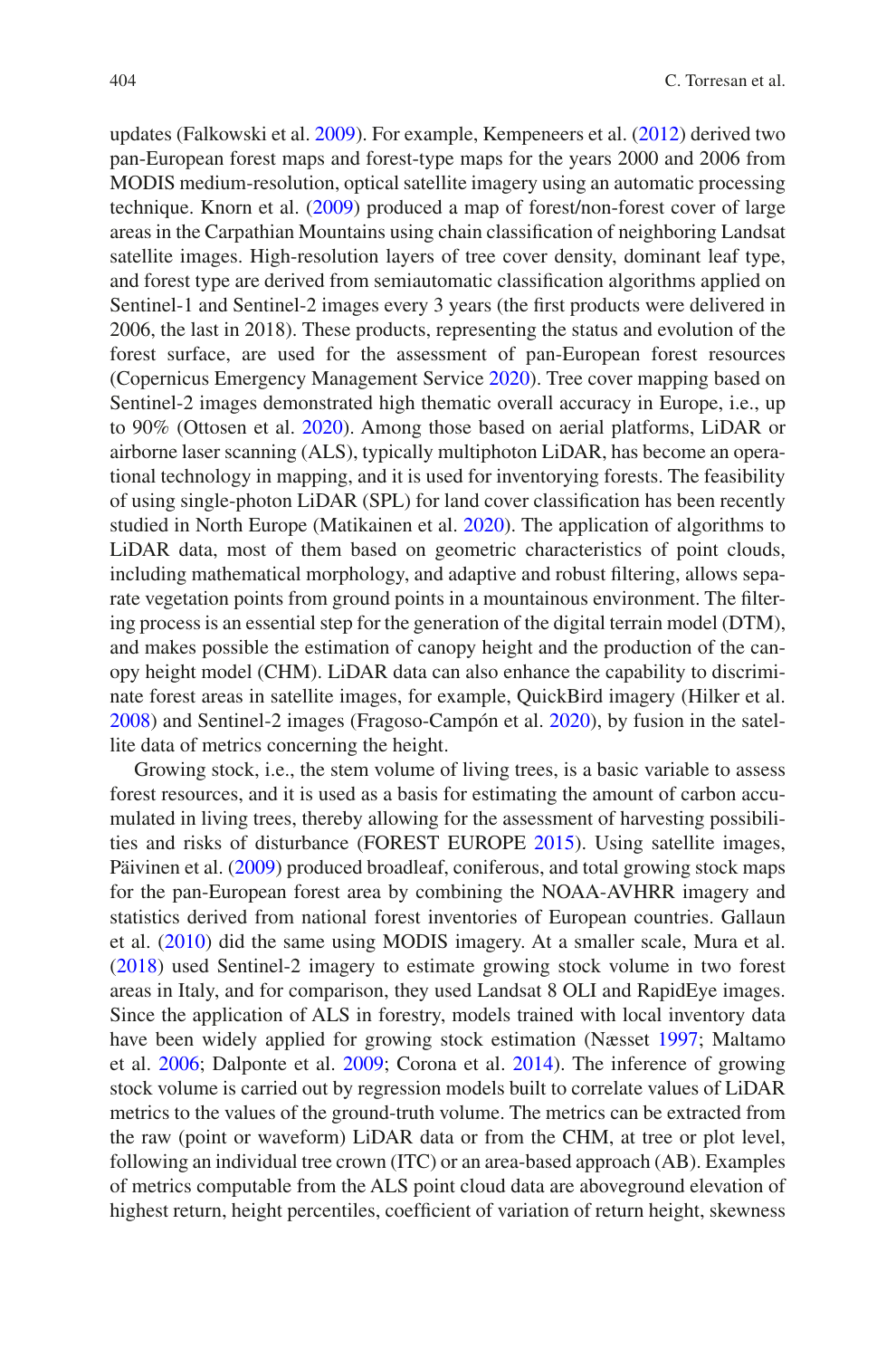and kurtosis of returns height, non-ground percentage of total returns, etc. In the CHM, metrics, such as height per pixel, coeffcient of variation of the height per pixel, or the sum of the heights of all the pixels in the plot, are calculated and used in the model building. The Geoscience Laser Altimeter System (GLAS) was a laserranging instrument able to provide large footprint waveform LiDAR datasets for global observations of Earth, which was aboard ICESat from 2003 to 2009. GLAS data have been used to extract canopy height and map the growing stock at 1 km spatial resolution for Spanish forest areas in combination with ground forest inventory data (Sánchez-Ruiz et al. 2016).

Carbon stock, i.e., the quantity of carbon in forest biomass, dead organic matter and soil, and harvested wood products, is linked to society's efforts to mitigate climate change by reducing the net emissions of greenhouse gases to the atmosphere (FOREST EUROPE 2015). In the past, the use of satellite imagery to assess forest biomass, and consequently to estimate the carbon stock, was mainly based on the normalized difference vegetation index (NDVI, the index that quantifes vegetation by measuring the difference between near-infrared, which vegetation strongly refects, and red light, which vegetation absorbs) datasets. For example, at regional scale, NDVI and enhanced vegetation index (EVI) extracted from MODIS images in combination with feld data were used to model carbon stock in aboveground biomass of European beech forest in central Italy (Taghavi-Bayat et al. 2012). Attempts to explore the spatiotemporal changes in carbon stock have been conducted overlaying the vegetation maps of a region and NDVI datasets (Shi and Liu 2017). It is worth underlining that NDVI is largely determined by canopy dynamics, which from an ecological point of view have very little to do with dead wood, litter, and soil carbon. In addition, Hasenauer et al. (2017) highlighted that local daily climate data should be used, and stand density effects should be addressed to obtain realistic forest productivity estimates when using satellite imagery. Hence, these kinds of products should no longer be considered data products, but they have become model products. These shortcomings contributed to the BIOMASS Earth Explorer satellite of the European Space Agency (ESA) being selected to perform a global survey of Earth's forests and see how they change, thanks to the data that will be used in carbon cycle calculations, over the course of BIOMASS's 5-year mission set to start on 2022. With this launch, a fully polarimetric P-band synthetic aperture radar (SAR) will be available for the frst time in space. Mutual gains will be made by combining BIOMASS data with data from other missions that will measure forest biomass, structure, height, and change, including the NASA Global Ecosystem Dynamics Investigation (GEDI) LiDAR after its launch in December 2018, and the NASA-ISRO NISAR L- and S-band SAR, due for launch in 2022 (Quegan et al. 2019). Limitations of these missions have to be taken into consideration, for example, in the case of GEDI, the fact that it samples about 4% of the Earth's land surface between 51.6° N and S latitude (Dubayah et al. 2020). Airborne S-Band SAR data have been used to estimate forest aboveground biomass in temperate mixed forests of the UK (Ningthoujam et al. 2016), while integrated spaceborne SAR data from COSMO-SkyMed (X band) and ALOS PALSAR (L band) with feld inventory have been used to estimate the forest aboveground carbon (AGC) stock by Sinha et al.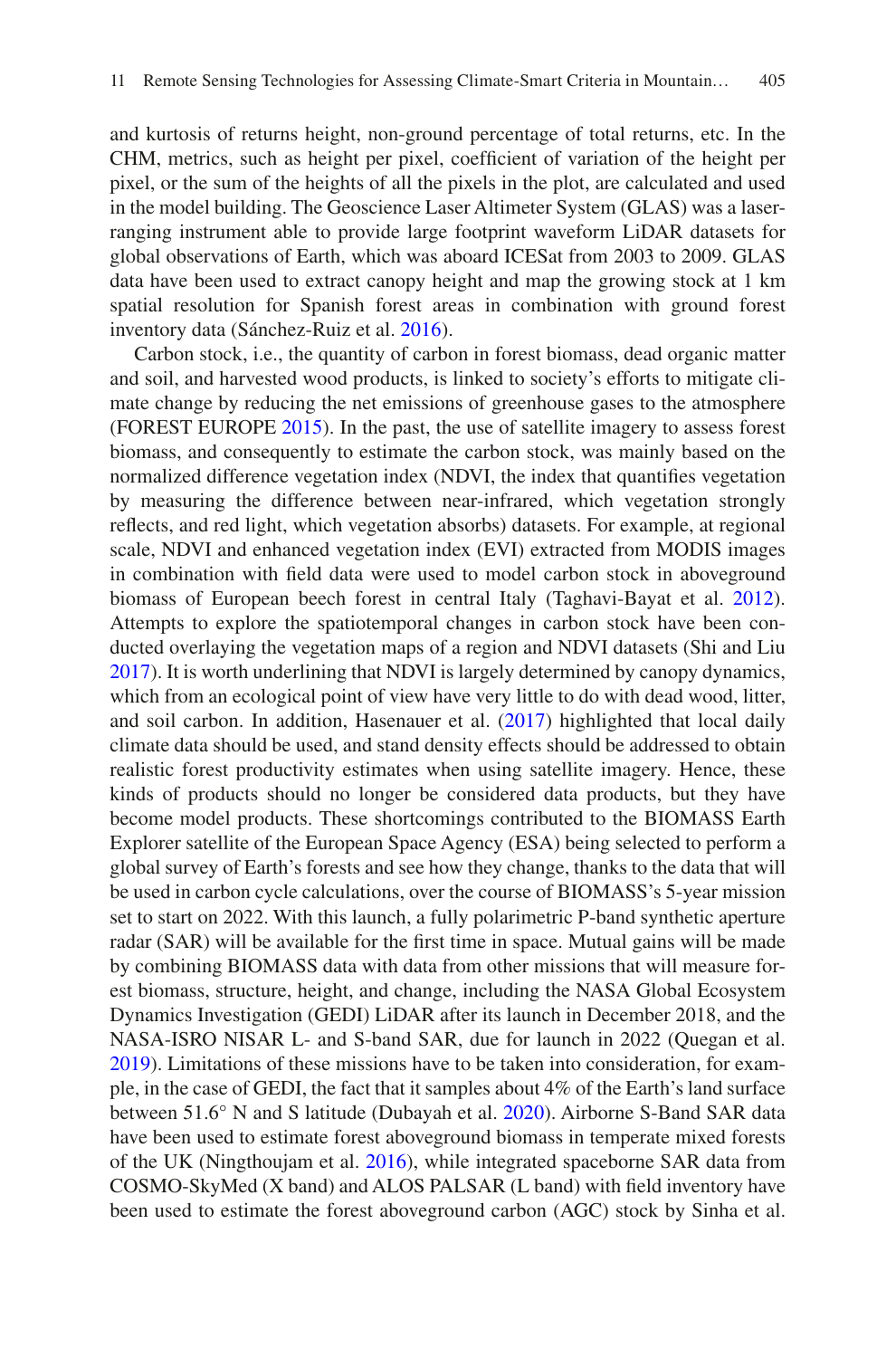(2019). However, mapping biomass in mountain regions can be challenging as many regions include steep topography, making the use of RADAR data complex; for this, Mitchard et al. (2012) proposed to use a combination of terrain-corrected L-band RADAR data (ALOS PALSAR), spaceborne LiDAR data (ICESat GLAS), and ground-based data as a solution to this problem. Referring to ALS data, the most used approach for estimating carbon stocks is similar to that described for the estimation of the growing stock: it involves computing statistics from ALS point clouds for a specifc pixel of forested land and relating these to carbon estimates obtained from feld plots in a regression framework (Jucker et al. 2017). Currently, efforts are moving from this AB approach toward a tree-centric approach for integrating tree-level ALS data into biomass monitoring programs. Two solutions are most commonly applied: the frst is to use tree height and crown dimensions, computed for a single tree after its segmentation, to predict diameters, allowing the biomass to be estimated using existing allometric equations (e.g., Dalponte and Coomes 2016); the second is to develop equations that estimate biomass directly from tree height and crown size, thus bypassing diameter altogether (Jucker et al. 2017).

Regarding the carbon in soils, Rasel et al. (2017) explored the possibility of developing a model based on variables (i.e., elevation, forest type, and aboveground biomass) extracted from LiDAR data and WorldView-2 imagery to estimate soil carbon stocks. It is evident from this kind of approach that soil carbon content cannot be measured directly by LiDAR data; hence, the problem is to understand how much modelling is acceptable to still consider its result an observational product.

With reference to the age structure indicator, information concerning the ageclass structure of forests, and for uneven-aged forests, their diameter distributions, is important for understanding the history of forests and their likely future development, for assessing the harvesting potential, and for providing insights into biodiversity and recreation, which are generally more favorable in uneven-aged and old even-aged forests than in young even-aged forests (FOREST EUROPE 2015). It is known that the diameter of a tree can generally be modelled as a function of tree height or tree crown or measures related to stand structure (Filipescu et al. 2012) and derived from LiDAR data (Thomas et al. 2008; Salas et al. 2010; Bergseng et al. 2015; Spriggs et al. 2017; Arias-Rodil et al. 2018). Recently, harvester-mounted and ALS data (Maltamo et al. 2019) as well as SPOT-5 satellite imagery and feld sample data (Peuhkurinen et al. 2018) have been used to estimate stand-level stem diameter distribution. Forest types (i.e., pole-stage, young, adult, mature, and old-growth forests) have been predicted using classifcation trees from LiDAR data (Torresan et al. 2016). Global forest canopy height products have been derived from GLAS, revealing a global latitudinal gradient in canopy height, increasing toward the equator, as well as coarse forest disturbance patterns (Simard et al. 2011), and also from MODIS and GLAS data using image segmentation (Lefsky 2010). Global canopy cover distributions were analyzed using observations from GLAS (Tang et al. 2019), and it was discovered that the estimates were sensitive to canopy cover dynamics even over dense forests with cover exceeding 80% and were able to better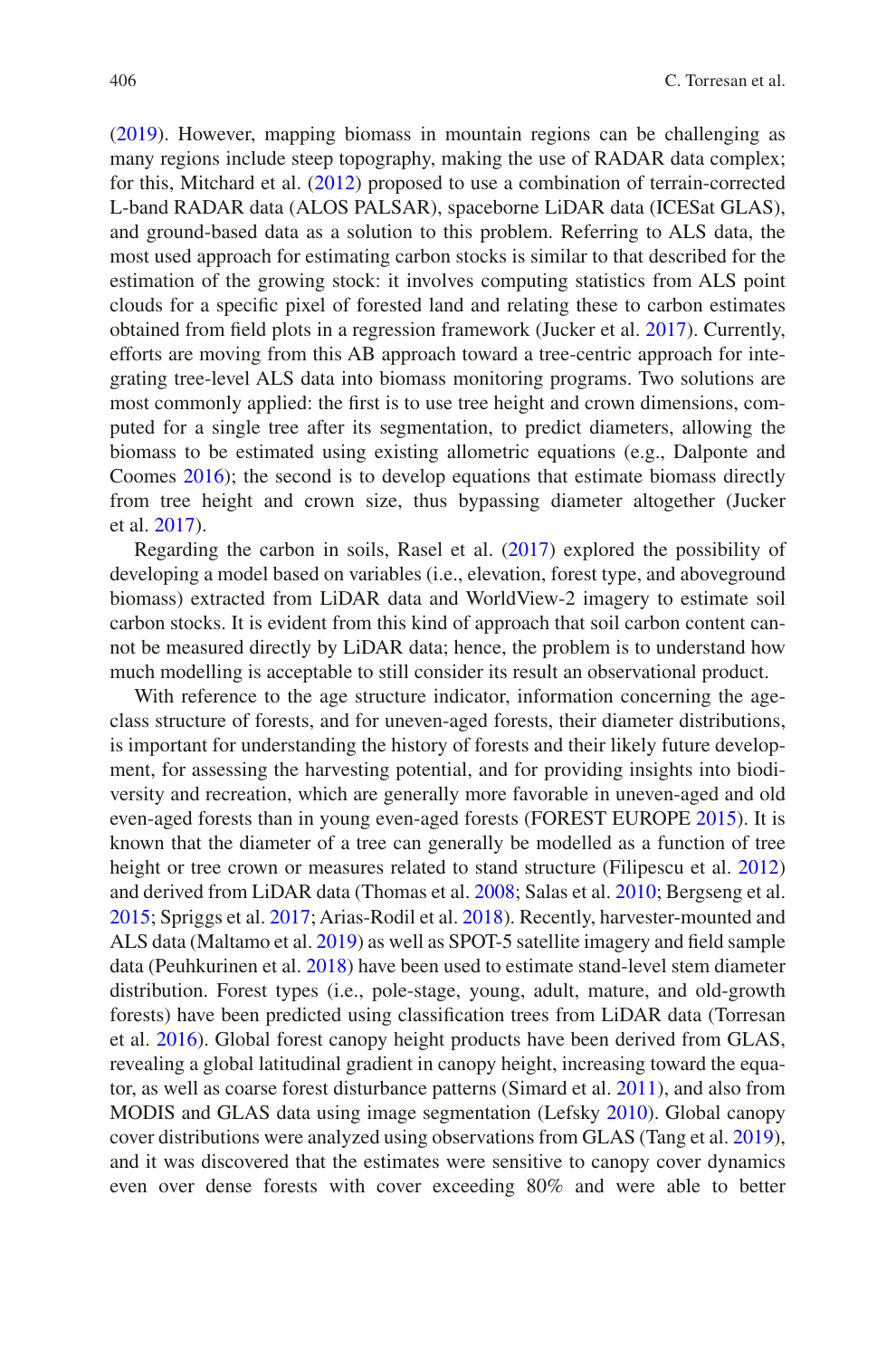characterize biome-level gradients and canopy cover distributions than the existing products derived from conventional optical remote sensing.

ALS is a powerful source of data to compute the new indicators of climate smartness defned by Bowditch et al. (2020) related to vertical and horizontal forest structure. The frst experiences in the application of ALS data for the assessment of vertical and horizontal forest structure are attributable to Friedlaender and Koch (2000). Successively, vertical distribution of tree crowns in terms of layers has been analyzed and characterized by Zimble et al. (2003) using ALS-derived tree heights, which allowed detecting differences in the continuous nature of vertical structure forest and specifcally allowed two classes of vertical forest structure to be distinguished. Vertical distribution has been derived in multi-story stands, stratifying the ALS point cloud to canopy layers and segmenting individual tree crowns within each layer using a DSM-based tree segmentation method (Hamraz et al. 2017). Horizontal and vertical distribution of forest canopy has been derived using two point clouds from a UAV: one obtained by applying the Structure from Motion technique to digital photographs and the other one obtained from a LiDAR system (Wallace et al. 2016). Results indicate that both techniques are capable of providing information that can be used to describe canopy properties in areas of relatively low canopy closure. A comparison between waveform ALS data and discrete return ALS data, using TLS data as an independent validation, to describe the 3D structure of vegetation canopies (Anderson et al. 2015) highlighted that discrete return ALS data provide more biased and less consistent measurements of woodland canopy height than waveform ALS data. Besides, discrete return ALS data performed poorly in describing the canopy understory, compared to waveform data, but waveform ALS carried a higher data processing cost.

The slenderness coefficient, i.e., the ratio of tree total height to DBH, is a fundamental attribute for determining tree and stand stability (Vincent et al. 2012), but despite using very high-density LiDAR point cloud from aerial platforms, the stem is not suffciently visible for accurate DBH extraction. This is only really feasible from ground-based LiDAR or photogrammetry data.

#### **11.4 Remote Sensing of Climate Smartness According to the Forest Health and Vitality**

#### *11.4.1 Defning Health and Vitality in the Context of Climate Smartness*

The state of health and vitality of a forest is determined by considering various factors, such as age, structure, composition, function, vigor, the presence of unusual levels of insects or disease, and resilience to disturbance. Climate change may have profound impacts on the health and vitality of the forests. In some cases, vitality may increase due to a combination of carbon dioxide fertilization and a more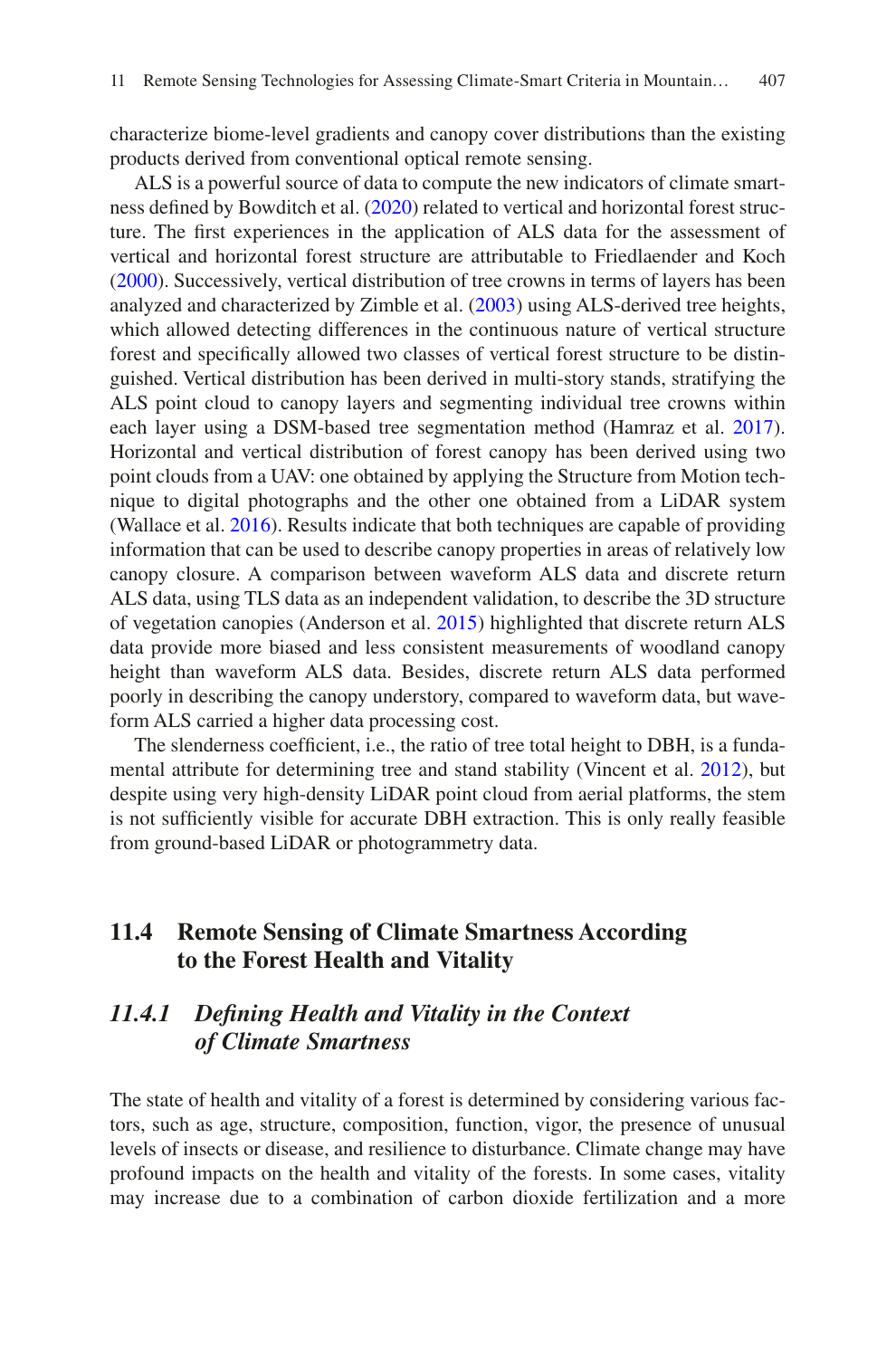favorable climate. However, in many cases, benefts of carbon dioxide increase on tree growth may be outweighed by increasing drought- and heat-induced tree mortality (Allen et al. 2010), and increasing temperatures can favor the growth of insect populations that are particularly detrimental to the health of forests composed of few tree species (Lucier et al. 2009), as in the case of alpine forests affected by the spruce bark beetle (*Ips typographus* L.). Longer harvesting periods, increased storm damage, and longer spore-production season seem to be the causes of the increase in infestations of root and bud rot by the fungus *Heterobasidion parviporum* Niemelä & Korhonen in coniferous forests in North Europe (Burton et al. 2010).

The criterion of forest health and vitality addresses one of the main concerns of the European countries at the start of the pan-European process. This criterion includes indicators of soil conditions; forest damage by abiotic, biotic, and humaninduced agents; defoliation; deposition; and concentration of air pollutants on forests (FOREST EUROPE 2015).

## *11.4.2 Appropriate Remote Sensing Methods for the Monitoring of Health and Vitality Indicators*

Indicators of soil conditions, defned in terms of carbon, water, and nutrient concentrations, are generally not directly measurable by remote sensing techniques in forest environments, as exposed soil is rarely visible. However, SAR and microwave radiometer systems using long wavelengths (e.g., L-Band) have been used to measure surface (0–5 cm depth) soil moisture under forest canopies, but modelling of the scattering and absorption effects of the canopy is required, and the effect of the litter layer and surface roughness must be considered. Root-zone soil moisture can be estimated by assimilation of such data into land-surface or hydrological models, but such approaches may be less successful in mountainous and densely forested areas (Pablos et al. 2018). A review of modelling the passive microwave signature from land surfaces can be found in Wigneron et al. (2017), and some assessment of accuracy over forested areas is provided in Vittucci et al. (2016). The coarse resolution of passive microwave radiometer satellite missions, such as Soil Moisture Ocean Salinity (SMOS) and Soil Moisture Active Passive (SMAP), largely limits their application to regional scales and above. The potential for the use of active RADAR for soil moisture retrieval has also been explored, with good agreement with ground measurements, using L- and P-band polarimetric airborne SAR in jack pine forest stands (Moghaddam et al. 2000), and for soil moisture variations retrieval from ERS SAR satellite data in a recently burned black spruce forest in Alaska (Kasischke et al. 2007).

Remote sensing can signifcantly contribute to measuring and monitoring forest damage from abiotic (e.g., drought, winter injury, wind storms, avalanche, landslide, fres, air pollution) and biotic (insect pests, diseases) stresses, which infuence key biophysical and biochemical parameters of the tree canopy and structure.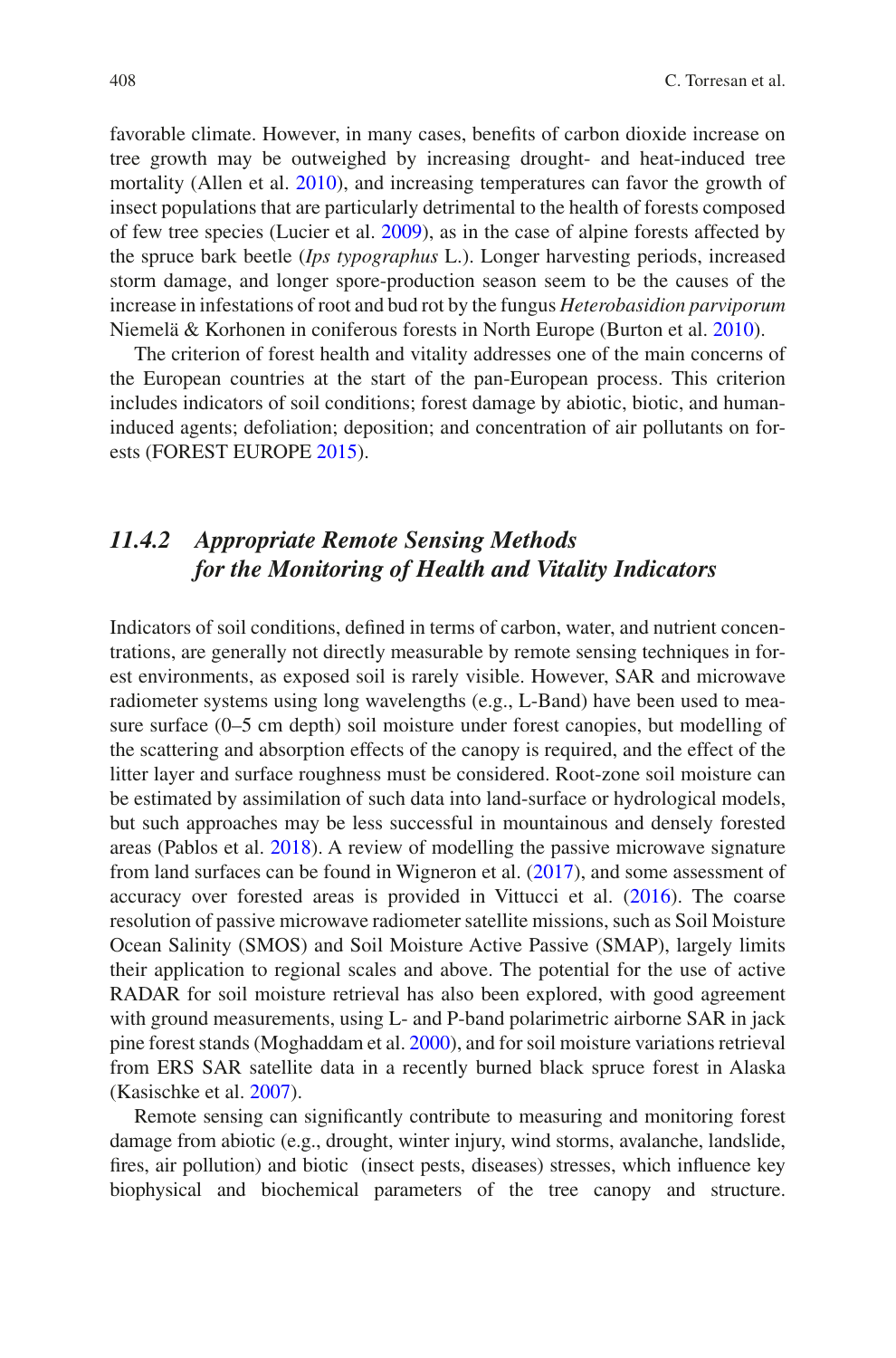Large-scale, stand-replacing, disturbance events leading to signifcant loss of tree cover can be readily monitored with satellite or aerial imagery using change detection approaches. Over large areas, extensive satellite image time series, such as the Landsat archive, have been used to map tree cover loss, using methods such as the vegetation change tracker algorithm (Masek et al. 2013), and to capture both slowly evolving and abrupt changes in forest cover using LandTrendr – temporal segmentation algorithm (Kennedy et al. 2010). IKONOS satellite imagery with Tasseled Cap transformation and edge enhancements have been tested for mapping of snow avalanche paths (Walsh et al. 2004) and RapidEye imagery for detecting windthrow damage based on pre- and post-storm object-based change detection (Einzmann et al. 2017). Remote sensing has also been widely applied in monitoring both active fres (using thermal sensors) and fre severity and in detecting fre scar (Szpakowski and Jensen 2019). Although both stand-replacing disturbances and fner-scale abiotic or biotic forest damage and decline can be measured, attribution of the specifc cause of observed stress or disturbance can frequently be more challenging. But it can potentially be achieved through consideration of the spectral properties (e.g., dead and burnt materials resulting from fres; McDowell et al. 2015), temporal signatures and specific symptom progression (e.g., for pest or disease; Stone and Mohammed, 2017), and spatial patterns of disturbance. Regarding forest damage by human-induced agents, Kennedy et al. (2007) used distinctive temporal signatures in the progression of spectral properties before and after an event to identify the timing of disturbance events, such as clear-cuts and thinnings from a dense stack of Landsat TM images, and to attribute the type using a series of rules. Hilker et al. (2011) utilized spatial characteristics of disturbed patches (patch size, core area, and contiguity), along with the date of disturbance, to attribute disturbance types in Alberta, Canada, using a regression tree classifcation method, while Hermosilla et al. (2015) utilized spectral, temporal, and geometric metrics from Landsat time series to attribute disturbance as fre, harvesting, road, and non-stand-replacing changes with a 91.6% accuracy level. Baumann et al. (2014) developed a method to separate windfall disturbance from clearcut forest harvesting activity using Landsat data, after Tasseled Cap transformation, obtaining classifcation accuracy over 75% for windfall areas and better results for larger disturbance patches. The classifcation was based on spectral differences between the disturbance types, such as lower brightness (due to shadows from remaining biomass) and higher wetness for the windfall areas. Often ancillary data, such as meteorological observations, information on known disturbance agents or events (e.g., storm paths, species ranges for hosts and pests, indices of fre risk), and additional feld-based monitoring observations, are needed to reliably attribute or confrm causes, often through integration with modelling (McDowell et al. 2015).

To monitor changes in forest vitality and stress in individual trees, a range of biophysical and biochemical parameters can be estimated with remote sensing. These include defoliation, alterations in pigment concentrations, reduced photosynthesis and light-use effciency, changes in water relations and hydraulic transport, including leaf water content and evapotranspiration rates, and changes in leaf cell structure due to senescence or wilting. Detailed reviews of the use of remote sensing systems to detect such changes resulting from pests and disease (Chen and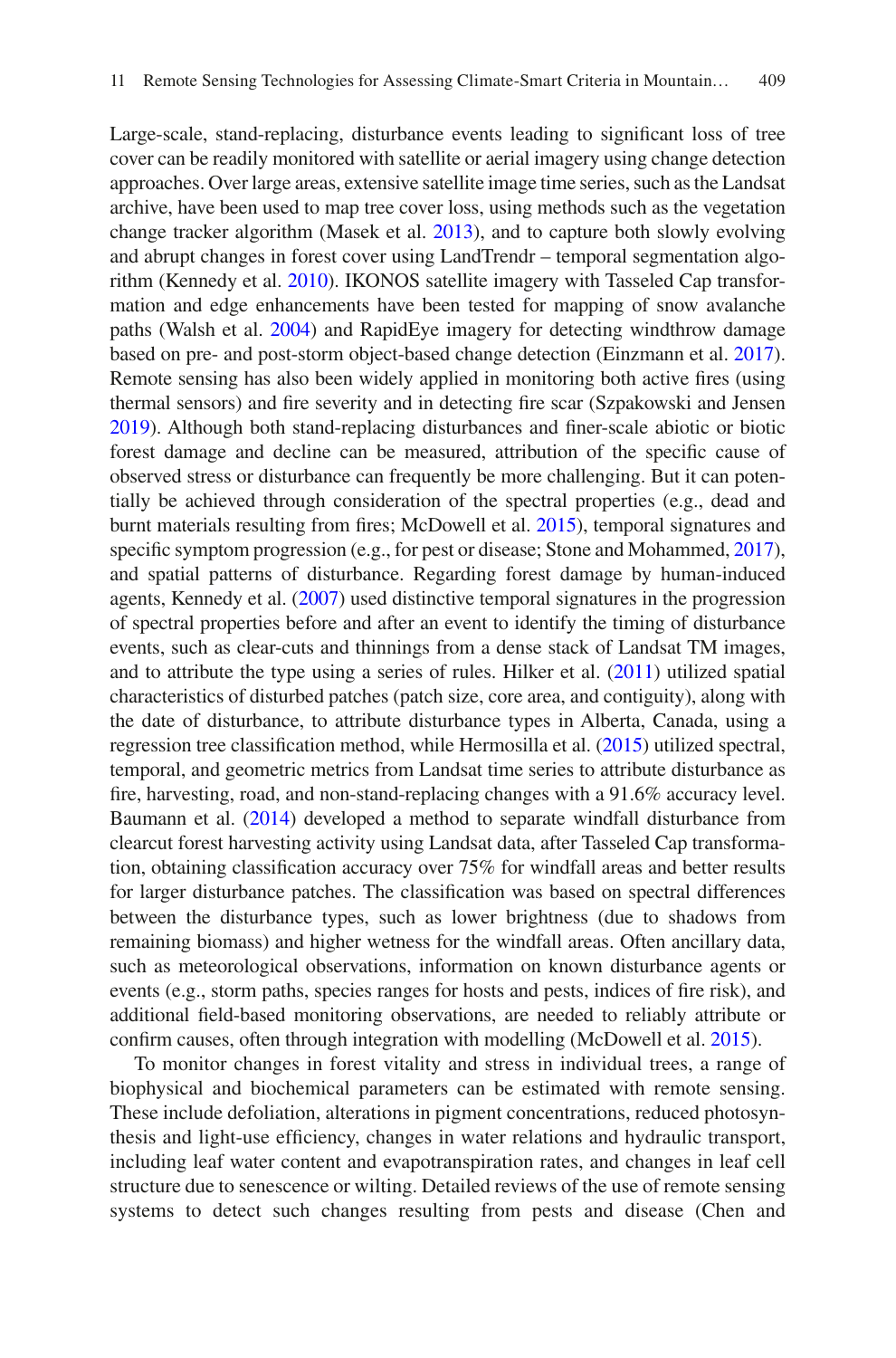Meentemeyer 2016) and die-off from abiotic stress, such as drought (Huang et al. 2019), provide an in-depth insight into the capability of different sensor systems. Optical sensors are capable of detecting noticeable changes in foliar color due to changes in pigment concentrations or photosynthetic activity. A wide range of spectral indices have been developed to estimate pigment concentrations (e.g., the carotenoid reflectance index; Gitelson et al. 2002), light-use efficiency (LUE), or photosynthetic activity from multispectral or hyperspectral data, and a detailed summary of such methods in monitoring forest decline and disturbance can be found in Pontius et al. (2020). Widely used LUE indices, such as the photosynthetic refectance index (PRI; Gamon et al. 1997) and chlorophyll/carotenoid index (CCI; Gamon et al. 2016), have allowed detection of water stress (Hernández-Clemente et al. 2011; Dotzler et al. 2015) and forest pests, e.g., Peña and Altmann (2009) use the PRI to detect aphid-induced stress in the Chilean Andes. Such methods require hyperspectral data, which can be costly and hard to acquire and can be sensitive to illumination conditions and canopy structure. Some early-stage pest and disease symptoms cannot be easily observed in the visible range but can be identifed by sensors with the capacity to detect the near- and shortwave- infrared spectrum, where refectance is strongly infuenced by the structure of leaf mesophyll tissue and water content. A common example is the use of the NDVI, which can be sensitive to defoliation and to changing chlorophyll levels but also prone to saturation at high values of leaf area index (LAI). Optical remote sensing has been extensively tested for the survey of damage by mountain pine beetle in the Canadian and American Rocky Mountains, ranging from visual interpretation of aerial photography (e.g., Klein 1982) to the use of Landsat time series and spectral indices related to needle water content for automated mapping of red attack stages (e.g., Skakun et al. 2003). More recently, efforts have been made to detect early "green" attack stages of mountain pine beetle infestation, using hyperspectral data (e.g., Fassnacht et al. 2014) and with Mullen et al. (2018) using high-resolution WorldView-2 satellite imagery to detect differences in spectral properties of individual tree crowns, especially in the near-infrared region. Other remote sensing methods attempt to measure changes in photosynthesis or plant functioning more directly. Thermal measurements are sensitive to changes in leaf temperature caused by reduced evapotranspiration as a result of stomatal closure following water stress. Such measurements have been used in the detection of red-band needle blight in pine from a UAV platform (Smigaj et al. 2019) but are highly sensitive to changes in meteorological conditions and time of acquisition. The ECOSTRESS instrument on the International Space Station aims to provide thermal-derived estimates of water stress over much larger extents. A wide range of optical spectral indices (e.g., shortwave infrared-based normalized difference water index, Gao 1996, or moisture stress index, Hunt and Rock 1989) have been proposed to detect vegetation drought stress, but methods have also been proposed based on passive microwave sensors (e.g., estimation of relative water content based on vegetation optical depth, Rao et al. 2019) and solar-induced chlorophyll fuorescence (SIF) of leaves. SIF results from the emittance of light during photosynthetic activity and, therefore, allows for tracking of photosynthetic activity, phenology, and estimation of GPP, but it is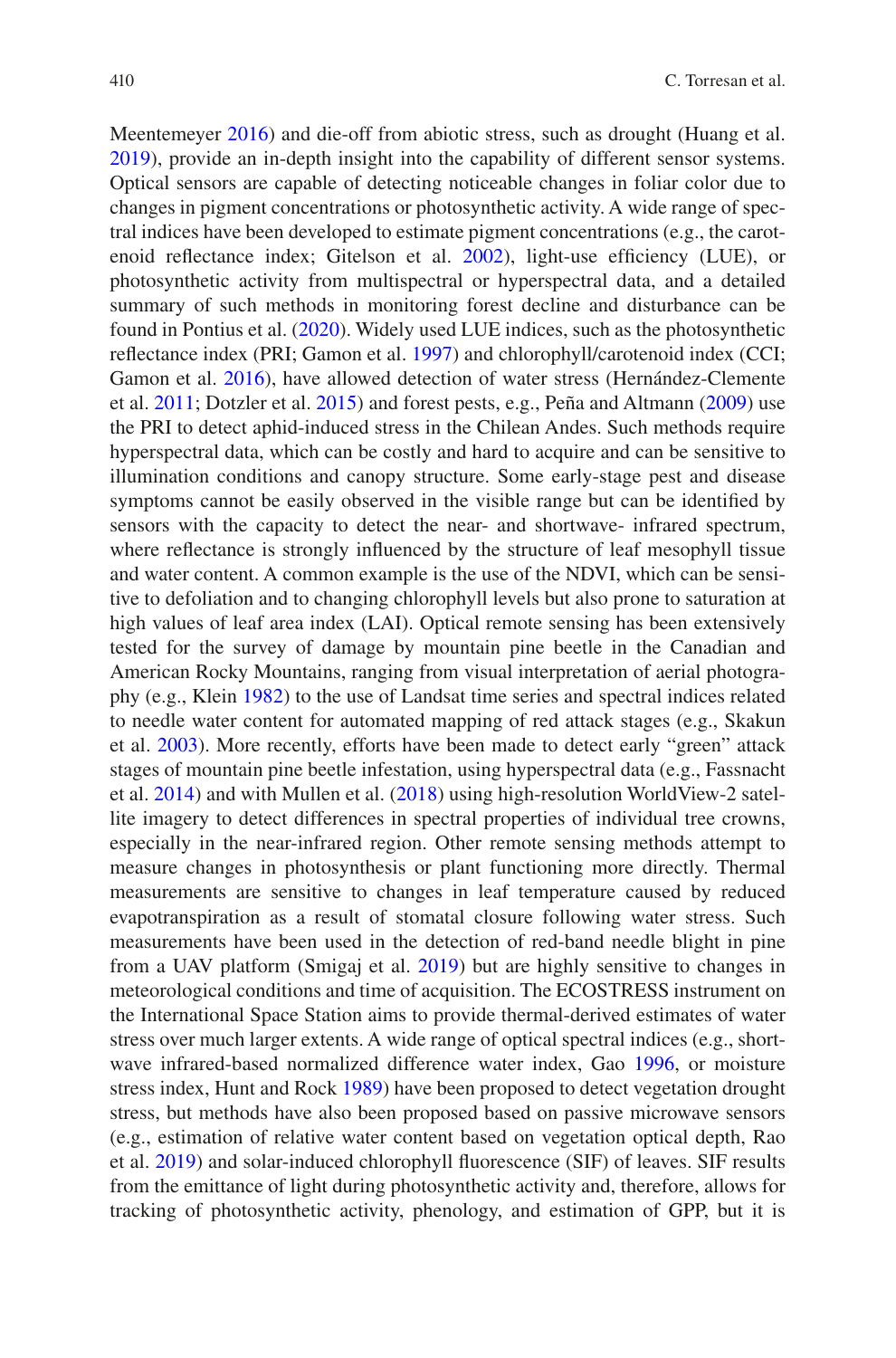infuenced by plant stress when excess light is present and LUE is low. SIF has been used to detect stress due to environmental conditions in forest environments (e.g., the Lägeren forest site in Switzerland, where an abrupt decrease in SIF was shown to relate to a heat wave and an aphid outbreak causing early leaf senescence, Paul-Limoges et al. 2018) and has signifcant future potential with the expected 2022 launch of the ESA FLEX Earth Explorer mission; however, such measurements are again infuenced by the diurnal timing of acquisition and the species being observed.

Defoliation is a key indicator of forest decline and has been extensively monitored using optical, LiDAR, and RADAR data at a range of scales from individual trees to landscape. For example, Olsson et al. (2016) use MODIS NDVI products to monitor insect outbreak-linked defoliation in a subalpine birch forest in Sweden, in near real time. Through the use of an NDVI time series, 74% of defoliation was detected where pixels comprised at least 50% birch forest cover, but with some signifcant misclassifcation of undisturbed forest, depending on threshold selection. In contrast, Meng et al. (2018) map defoliation at the individual tree level, based on airborne hyperspectral imaging and LiDAR metrics. They show red-edge and nearinfrared wavelength regions to be sensitive to defoliation due to gypsy moth at the crown scale and demonstrate the superior capability of LiDAR structural and intensity metrics to predict leaf area. Meiforth et al. (2020) combine WorldView-2 and LiDAR to detect dieback of New Zealand kauri trees, utilizing spectral indices, such as NDVI and red-green ratio. Including LiDAR structural metrics improved the correlation with graded stress levels but incurs signifcant additional expense, and steep terrain can cause spatial misalignment with optical data. However, the use of LiDAR to identify and segment individual tree crowns can often be important for the analysis of high-resolution optical data. Recent and next-generation satellite sensors, including Sentinel-2, WorldView-2 and WorldView-3, and GEDI, increase the capacity for monitoring of defoliation across larger spatial scales (Meng et al. 2018).

Pollution can also impact forest health, particularly air pollution from groundlevel ozone and excessive nitrogen or sulfur deposition. Remote sensing approaches, including near-infrared aerial photography, airborne hyperspectral systems, and satellite observations, have long been used to monitor forest decline attributed to pollutants including acid rain. For example, Rock et al. (1988) showed a shift in the red-edge location of spruce and fir tree spectra to shorter wavelengths (a so-called blue shift) from airborne hyperspectral data in the presence of forest decline in the American and German mountain sites, believed to be due to pollutants including trace metals. Rees and Williams (1997) monitored the effects of air pollution on terrestrial ecosystems using Landsat-MSS images from 1978 to 1992, to study the impact of sulfur dioxide emissions on boreal forest, while Diem (2002) showed foliar injury related to ozone exposure could be detected from Landsat-MSS vegetation indices. However, the pollution-related decline is often compounded by other stress factors, including insect or disease outbreaks. Remote sensing also has an additional role to play in this area through monitoring of atmospheric conditions and pollutants, including nitrogen dioxide and sulfur dioxide (Martin 2008). For example, ground-level ozone formation can be studied from measurements of precursor compounds (e.g., formaldehyde and nitrogen dioxide) from satellite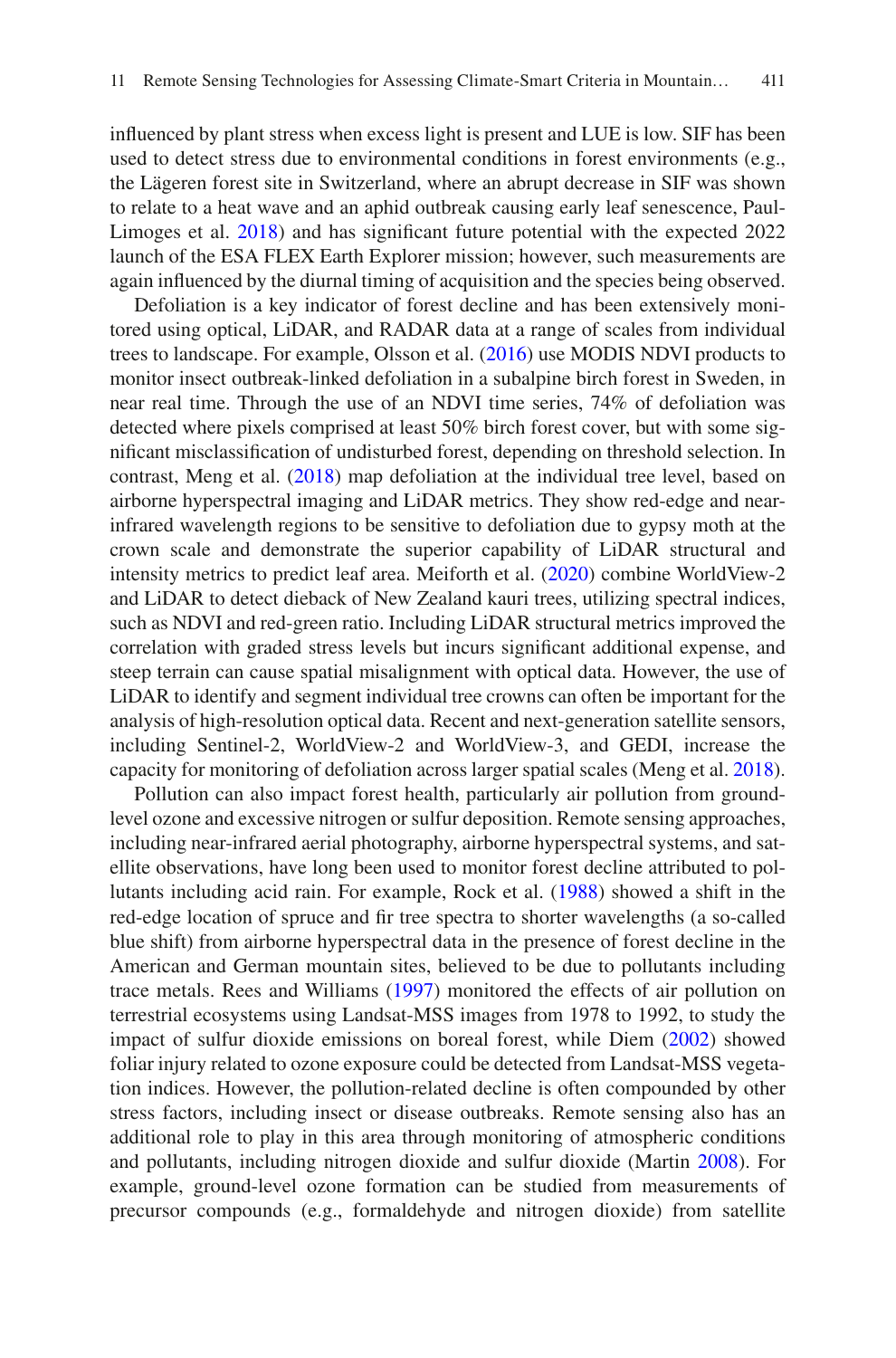observations by the ozone monitoring instrument onboard NASA's Aura satellite (Jin et al. 2017).

#### **11.5 Remote Sensing of Climate Smartness According to the Forest Productivity**

## *11.5.1 Defning Forest Productivity in the Context of Climate Smartness*

Forest productivity, i.e., the potential of a particular forest stand to produce aboveground wood volume, is affected by climate change to differing extents, according to geographic area, species, stand composition, tree age, soil water retention capacity, and the interactions between these factors (Gao et al. 2019; Ammer 2019; Paquette et al. 2018). Some changes in productivity may be short term, and transitory and previous levels of productivity may be restored once carbon sinks become saturated (Hedin 2015) and water availability scarce. However, in areas where the water is not a limiting factor, there may be an initial increase in growth if there is less waterlogging. Similar reactions have been noted for carbon dioxide (Ollinger et al. 2008) and nitrogen fertilization (LeBauer and Treseder 2008) and increased temperatures (Reich and Oleksyn 2008). While in most temperate areas, forest productivity has been found to increase with higher temperature, which is probably due to carbon dioxide fertilization, in tropical areas, the productivity declines when carbon dioxide saturation is reached (Hubau et al. 2020), probably due to water defcits over extended periods.

The indicators of productive functions of forests aim to assess the quantity and the values of the produced goods and marketed services, as well as to make sure that this productivity is sustainable, using multipurpose management (FOREST EUROPE 2015). The balance between net annual increment and annual felling is the indicator used to understand the forest's potential for wood production and the conditions it provides for biodiversity, health, recreation, and other forest functions. The assessment of the quantity and market values of roundwood is important for wood supply, particularly for marginalized rural areas, where the wood energy chain has been suggested as a means to reactivate forest management and improve the value of forest stands (Vacchiano et al. 2018).

## *11.5.2 Appropriate Remote Sensing Methods for the Monitoring of the Forest Productivity Indicators*

Although remote sensing cannot itself directly measure indicators such as the balance between the net annual increment and annual felling of wood, or the quantity and market values of roundwood available for wood chain supply, or the proportion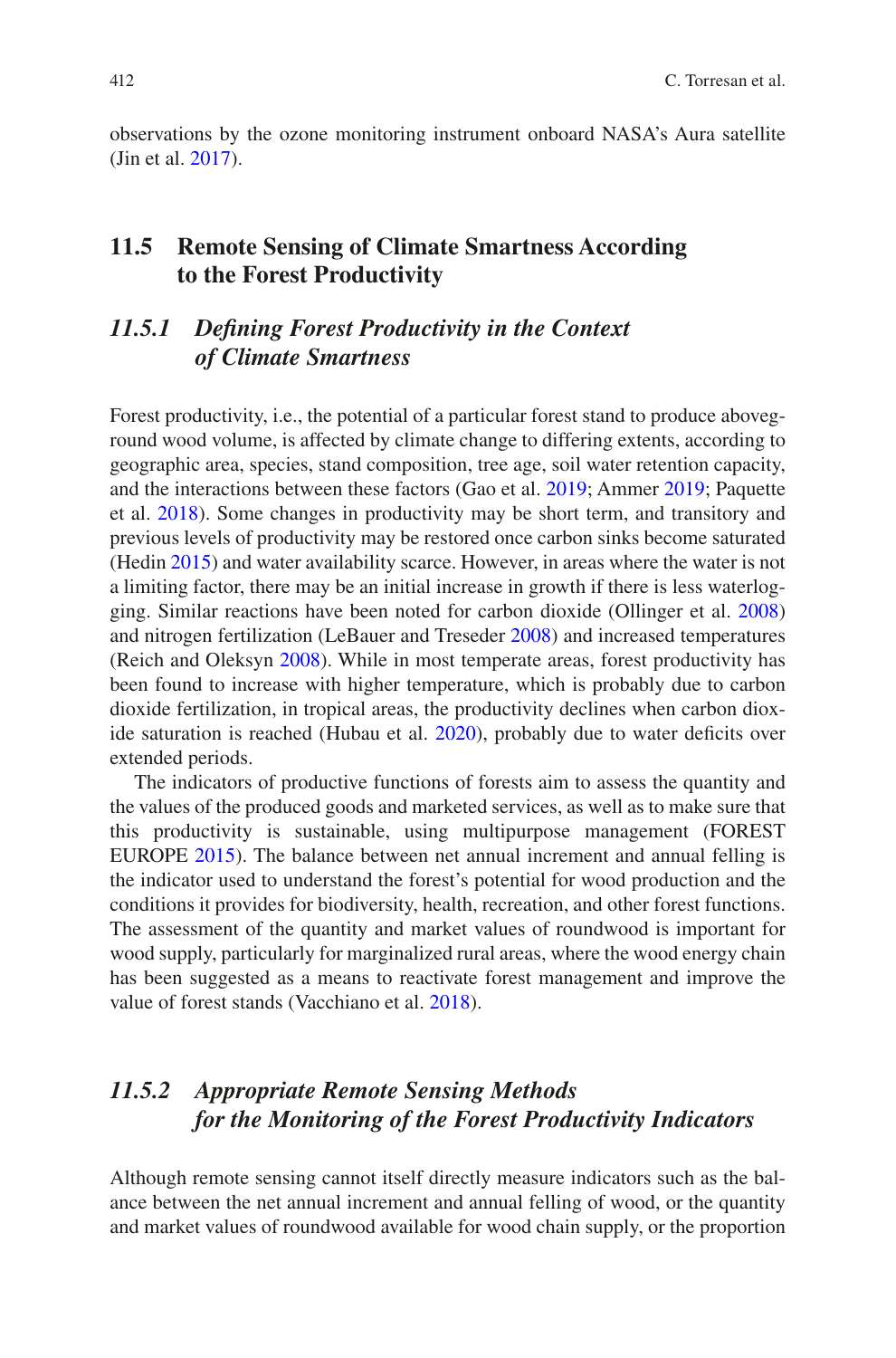of forest under a management plan, it is worth underlining that the computation of increment assumes the knowledge of the volume of standing trees, living or dead, which is the growing stock whose estimation using remote sensing was already considered in Sect. 11.3.2.

Net primary production (NPP) can be considered an indicator of productivity, quantifable using remote sensing data (e.g., Coops 2015): according to this approach, top-of-atmosphere measurements of solar radiance from satellite observation are used to estimate the incoming photosynthetically active radiation (PAR), and, successively, LUE modelling techniques are used to estimate the gross primary production (GPP) and the NPP. It appears clear that PAR can be measured and thus GPP can be estimated, but going from GPP to NPP requires that radiation is modelled or makes assumptions regarding LUE, which depend on feld observations. Besides, the application of these models at a higher level of detail requires the availability of high spatial and temporal resolution maps of a series of model drivers (e.g., meteorology, land use) frequently unavailable for mountain areas (Yang et al. 2020). Furthermore, there are few good and complete GPP observations globally, and NPP estimates are typically multi-year averages and cannot be better than feld observations (Šímová and Storch 2017). Even the amount of foliage of stands, measured as the LAI, is a key indicator of forest productivity, principally due to its importance for photosynthesis, transpiration, evapotranspiration, and, in turn, GPP. Remote sensing estimation of LAI has been undertaken using several approaches reported in Coops (2015), but LAI measurements based on light absorption have been shown to saturate for values bigger than 4 (Waring et al. 2010); therefore, this aspect limits the value of this product. Remote sensing estimates of LAI and fraction of absorbed PAR can be integrated into process-based forest growth models, such as 3-PG SPATIAL, to model productivity at stand to regional scales and growth variables such as site index (SI), the most common means for quantifying forest stand-level potential productivity, and to estimate impacts of climate change on future productivity (Coops et al. 2011). LAI estimates are routinely available from MODIS satellite data and have become widely used since their release in 2000 (De Kauwe et al. 2011). SI has been compared with GPP estimates obtained from 3-PG SPATIAL using climate variables and MODIS (Weiskittel et al. 2011). Results indicated that a nonparametric model with two climate-related predictor variables explained over 68% and 76% of the variation in SI and GPP, respectively. The relationship between GPP and SI was limited (determination coeffcient of 36–56%), while the relationship between GPP and climate (determination coefficient of  $76-91\%$ ) was stronger than the one between SI and climate (determination coefficient of  $68-78\%$ ).

In terms of harvesting activity, Smith and Askne (2001) used ERS SAR interferograms over 3 years to detect clearcut areas of a minimum size of 0.4 ha in northern Sweden. Saksa et al. (2003) compared the applicability of Landsat satellite imagery and high-altitude panchromatic aerial orthophotos using digital change detection methods in detecting clearcut areas in a boreal forest. MODIS images were used by Bucha and Stibig (2008) for the detection and monitoring of forest clearcuts in the boreal forest in north-west Russia, while Lambert et al. (2015)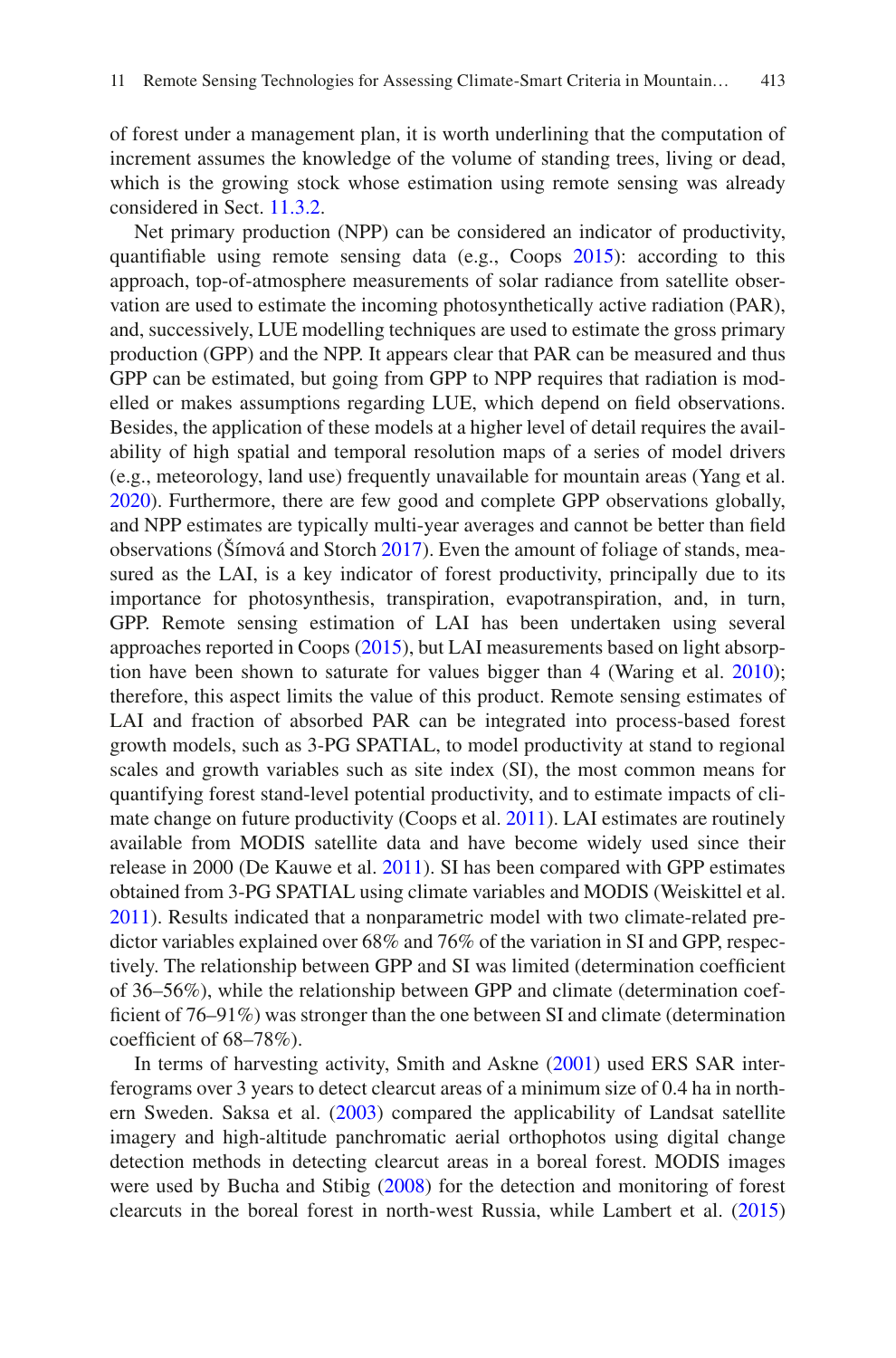proposed the usage of MODIS NDVI time series in south-western Massif Central Mountains in France to detect clearfelling. Panagiotidis et al. (2019) detected fallen logs from high-resolution UAV images at plot level (i.e., 2500 m<sup>2</sup> plot size) in flat topographic conditions and open canopy cover.

Climatic changes affect the treeline location, causing shifts, and identifcation and quantifcation of treeline dynamics are critical. An approach for the identifcation of shifts in the treeline altitudes for a period of four decades based on NDVI, land surface temperature (LST) data, air temperature data, and forest stand maps has been developed for the mountain forest of Cehennemdere in Turkey, showing a geographical expansion of the treeline in both the highest altitudes and the lowest altitudes (Arekhi et al. 2018). The integration of in situ dendrometric data with analyses from dendrochronological samples, high-resolution 3D UAV photos, and new satellite images has been found a solution to study the dynamics and underlying causal mechanisms of any treeline movement and growth changes in mountain forests located in Central and East Asia (Cazzolla Gatti et al. 2019).

## **11.6 Remote Sensing of Climate Smartness According to the Forest Biological Diversity**

#### *11.6.1 Defning Forest Biological Diversity in the Context of Climate Smartness*

Different species have individual climatic ranges, in which they remain competitive with other plant species, can adapt to environmental change, and respond to increased insect attacks, disease, and adverse environmental conditions and anthropogenic infuences. Some species will adapt better than others to changing conditions, which will lead to changes in the composition of forests, instead of geographic shifts in forest types (Breshears et al. 2008). In general, tree species are likely to move to higher latitudes or altitudes due to global warming (Rosenzweig et al. 2007; Breshears et al. 2008).

Climate change drives phenological changes, i.e., changes in seasonal timing of life-history events, in many tree species observed in phenological gardens (Seppälä et al. 2009). A phenological garden contains a selection of species and a selection of clonal strains among each species. In order to minimize non-climatic infuences on plant development, a network of phenological gardens with the same species and the same clones should be set up as to constitute a network of plants. The observers at the gardens have detailed, illustrated instructions that describe exactly the phenophases to be reported. Phenological gardens, therefore, assure a maximum of exact observations with controlled internal plant conditions. An adjacent meteorological station is essential for later correlations among the results from a phenological garden and for possible physiological modelling (Schnelle and Volkert 1974). The highest number of changes and the most signifcant changes were noted in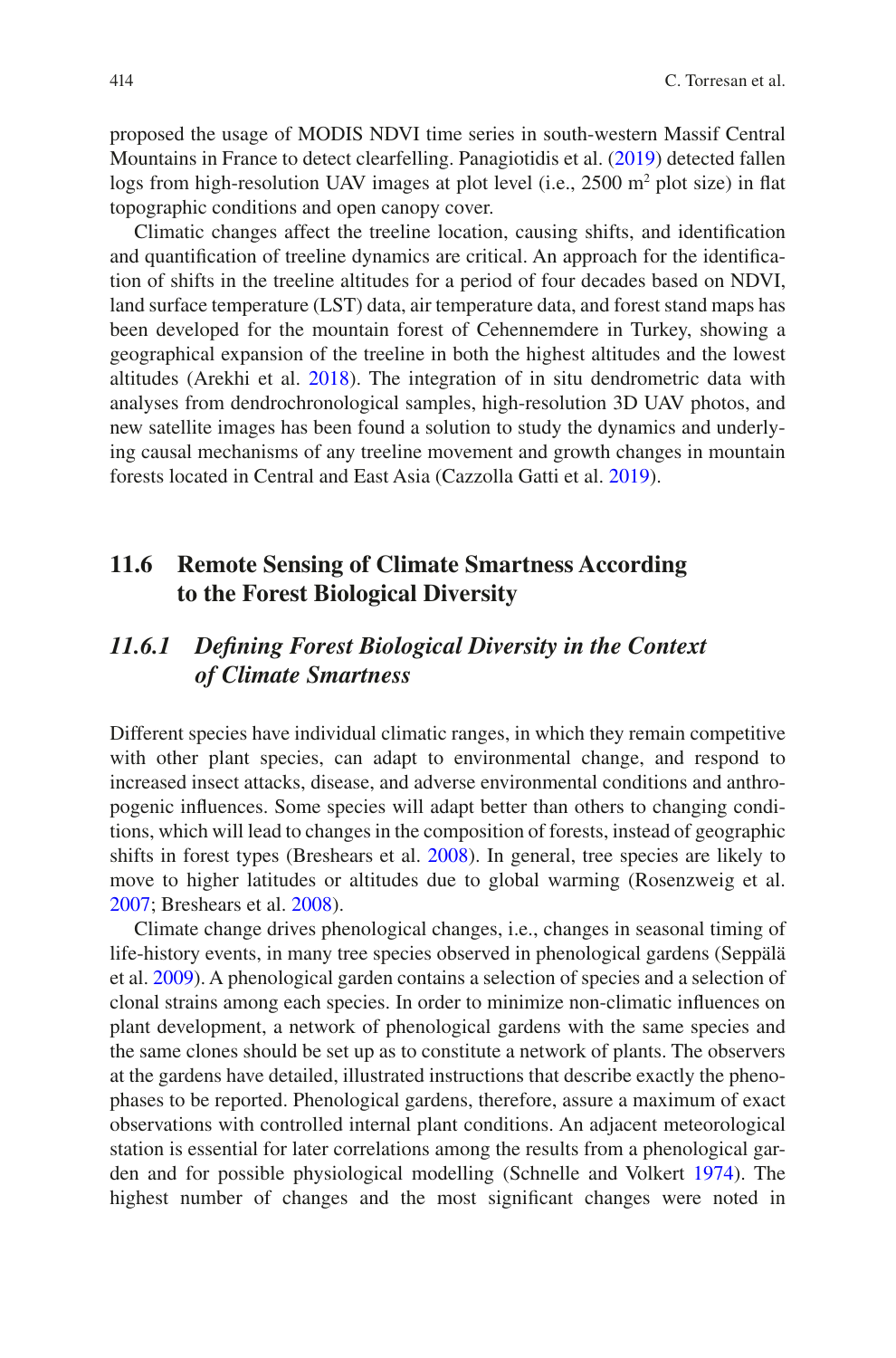phenological gardens located at higher latitudes (Seppälä et al. 2009). There is evidence that part of this phenological change, such as dates of spring bud break and fowering, which can affect productivity and carbon sequestration potential, and autumnal foliar coloration, may be due to increasing atmospheric carbon dioxide concentrations as well as warming (Seppälä et al. 2009).

Biodiversity remains an important topic for forest policy and management in Europe (FOREST EUROPE 2015). Forest biological diversity criterion encompasses indicators referring to tree species composition, introduced tree species, and threatened forest species. It also includes indicators that quantify the area of forests by the class of naturalness and fragmentation, protected forests, forests for the conservation and utilization of tree genetic resources, seed production, and new forests. The average volume of deadwood, both standing and lying, is also an indicator of biological diversity.

### *11.6.2 Appropriate Remote Sensing Methods for the Monitoring of Biological Diversity Indicators*

The assessment of biological diversity can beneft from the availability of different sources of remotely sensed data and from the opportunities for automated forest interpretation at the tree level, i.e., the possibility to delineate and classify tree species. Whatever approach is used for tree detection, crown area delineation, and species classifcation, remote sensing offers strong potentiality for the assessment of tree species composition and introduced tree species. Various experiences of tree crown detection, delineation, and species classifcation had applied digital aerial images (e.g., Brandtberg 2002; Haara and Haarala 2002; Erikson 2004; Korpela 2004), but LiDAR represents the most effective source of data for detecting and delineating trees (e.g., Heinzel and Koch 2012; Maltamo et al. 2009). The integration of ALS data with aerial high-resolution multispectral or hyperspectral images has been tested for tree crown delineation and tree species classifcation (e.g., Zarea and Mohammadzadeh 2016; Dalponte et al. 2019; Weinstein et al. 2019) as well as the integration of ALS data with high-resolution aerial near-infrared images (Persson and Holmgren 2004). Satellite imagery, e.g., high spatial resolution 8-Band WorldView-2 and 5-band RapidEye, has proven to be valid in species classifcation (Immitzer et al. 2012).

There are many studies that have modelled patterns in spectral diversity and species richness, paralleling those of biochemical diversity, demonstrating a linkage between the taxonomic and remotely sensed properties of forest canopies (e.g., Asner et al. 2009; Warren et al. 2014; Roth et al. 2015). The approach, ushered in Asner and Martin (2008) and called "spectranomics," resulting from the combination of science and technology, emerged from aspects of established remote sensing research with new ideas to causally link the biochemistry, spectroscopy, taxonomy, and community ecology of canopies. A review of the history of remote sensing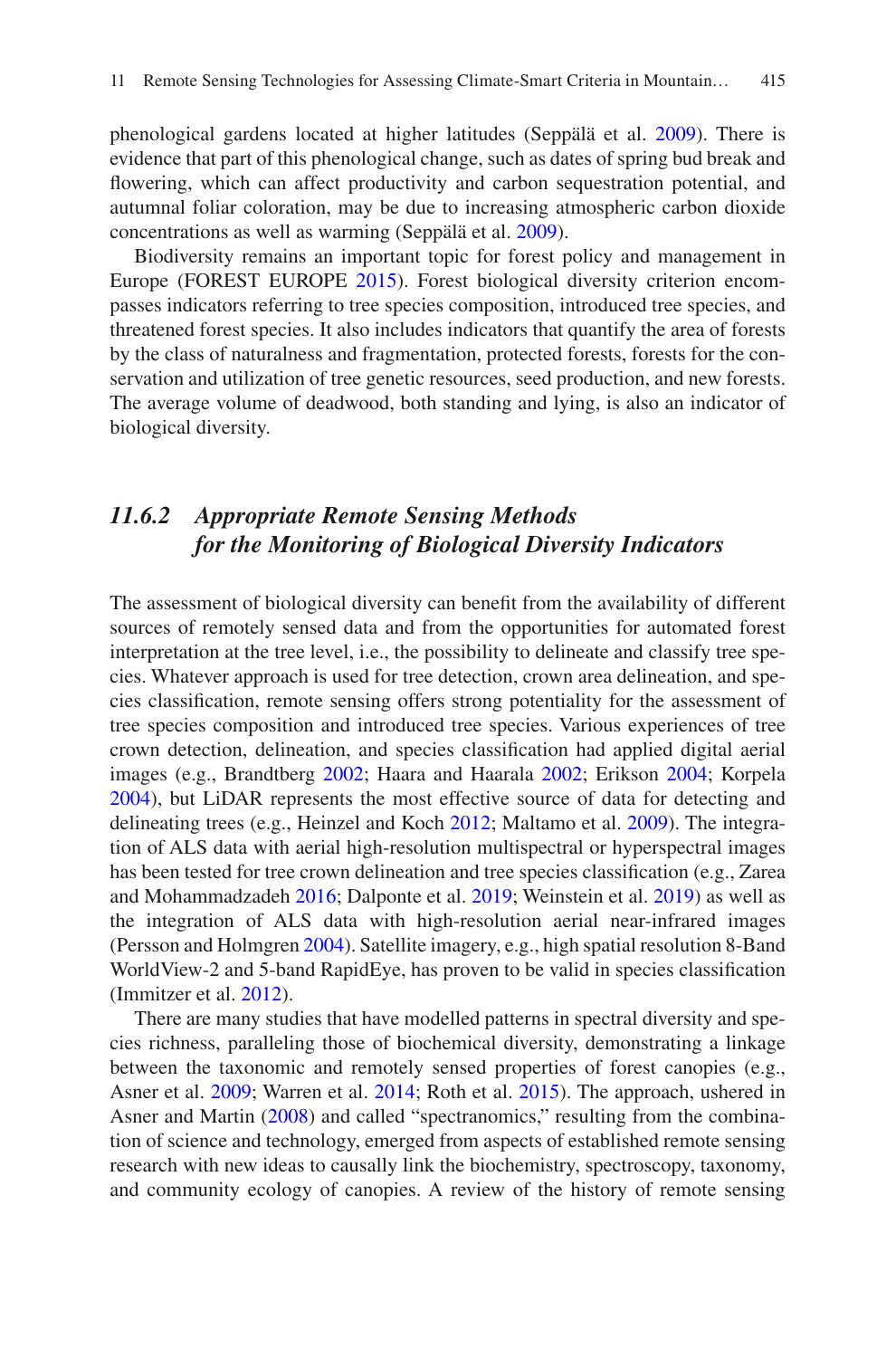approaches for biodiversity estimation, specifcally focused on relating spectral diversity to biodiversity at different scales, with the summarization of the pros and cons of different methods in remote sensing of plant biodiversity can be found in Wang and Gamon (2018). The step from individual trees to the area of forest classifed by the number of tree species occurring or to the area of forest land dominated by introduced tree species is quite short.

Despite progress in tree crown delineation and species classifcation, the quantifcation of indicators, such as the number of threatened forest species, classifed according to the International Union for Conservation of Nature (IUCN) Red List categories in relation to the total number of forest species, could be challenging. Indeed, although the application of techniques – such as support vector machines and Gaussian maximum likelihood with leave-one-out-covariance algorithm classifers – in hyperspectral imaging and LiDAR data allows classifying classes of species (Dalponte et al. 2008), the classifcation of all single species contained in the IUCN Red List categories is not yet operationally applied as in the case of species categories.

The amount and variability of deadwood in a forest stand are important indicators of forest biodiversity because deadwood provides critical habitat for thousands of species in forests (Bater et al. 2009; Sandström et al. 2019). The current situation and new perspectives of remote sensing application for deadwood identifcation and characterization have been summarised by Marchi et al. (2018a, b). Infrared aerial photos are suitable for mapping and quantifying single standing dead trees, i.e., snags (Bütler et al. 2004; Bütler and Schlaepfer 2004). The identifcation of standing deadwood using LiDAR data has started to be addressed around 10 years ago, due to the increase in high-quality and high-density data availability, as well as the availability of segmentation methods required to work directly with the point cloud. The moderate capacity of LiDAR remote sensing to estimate the distribution of standing dead tree classes in forest stands has been demonstrated (correlation coefficient of 0.61; Bater et al. 2009), as well as the good capacity of high-spatial resolution aerial photos taken from a UAV to survey fallen trees in deciduous broadleaved forests (trees with a diameter bigger than 30 cm or longer than 10 m were identifed with a rate equal to 80%, but many trees that were narrower or shorter were missed; Inoue et al. 2014). In general, failure in identifying snags, logs, and stumps may be due to the similarity of fallen trees to trunks and branches of standing trees or masking by standing trees. The noise near the soil also affects the detection performance of the trees lying in the ground.

Indicators of regeneration, naturalness, landscape patterns, protected forests, and genetic resources are related to a landscape scale of analysis instead of a single-tree scale, and they can be assessed using approaches of classifcation applied to remote sensing data, both to produce maps or to obtain statistics. The emitted and/or refected radiance from the canopy of the regenerated forest, which is related to the biophysical properties of the vegetation, such as leaf and wood biomass, can be used to identify the forest regenerative stage after, for example, a clearance (Lucas et al. 2000) or wildfre (Morresi et al. 2019) using satellite imagery. Multispectral aerial images in the green, red, and near-infrared spectral bandwidths have been used to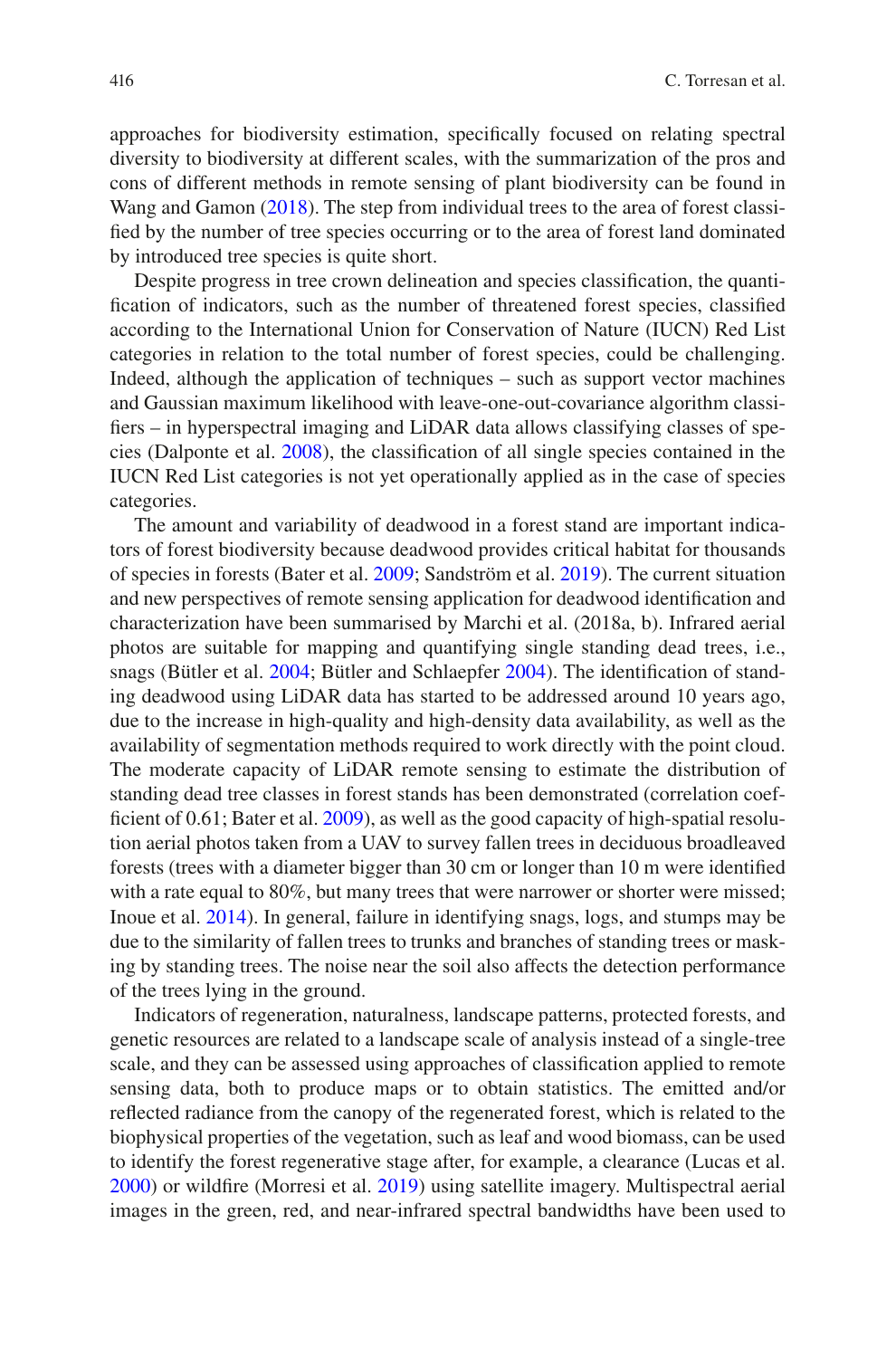monitor regenerating forests using an automated tree detection-delineation algorithm by Pouliot et al. (2005). Sentinel-2 imagery with ALS data was integrated for inventorying regeneration stands by the estimation of sapling density (Landry et al. 2020). The application of optical UAV-based imagery for the inventory of natural regeneration in post-disturbed forests has been tested by Röder et al. (2018). The assessment of the status of forest regeneration using aerial photogrammetry and UAV was carried out by Goodbody et al. (2018). Moreover, young and advanced regenerating forests were studied using UAV-based hyperspectral imagery and photogrammetric point clouds (Imangholiloo et al. 2019) and multispectral ALS data (Imangholiloo et al. 2020), both under leaf-off and leaf-on conditions in boreal forests. Similarly, UAV data have been applied for regeneration assessments in seedling stands (Puliti et al. 2019; Castilla et al. 2020; Green and Burkhart, 2020).

Landsat satellite images constitute a major data source for spatial patterns of fragmentation that allow disturbances in protected areas to be identifed (Nagendra et al. 2013). In particular, multitemporal Landsat data resulted in valid satellite imagery to analyze patterns of forest fragmentation by the extraction of landscape metrics, which convey signifcant information on biophysical changes associated with forest fragmentation at broad scales (Fuller 2001). ALS and SAR data, especially when used synergistically with optical data, allow the detection of changes in the three-dimensional structure of forests, facilitating their classifcation in different classes of naturalness (Hirschmugl et al. 2007).

Protected forests to conserve biodiversity are a land-use and not a land cover category because the protection of an area is given by the humans according to the use they want to do and by the law. For this reason, remote sensing can be used for mapping large intact forest areas or adjusting the boundaries of areas already protected or detecting major changes in land cover within protected areas. This aspect is relevant to underpin the development of a general strategy for nature conservation at the global and regional scales (Willis 2015). For example, Potapov et al. (2008) introduced a new approach for mapping large intact forest landscapes using existing fne-scale maps and global coverage of high-spatial resolution satellite imagery. Gillespie and Willis (2015) reviewed advances and limitations in spaceborne remote sensing that can be applied to all terrestrial protected areas around the world for baseline vegetation mapping, land cover classifcations, invasive species, and degradation identifcation, monitoring forest ecosystems and land cover dynamics using time series data.

The same consideration can be made for the areas managed for conservation and utilization of forest tree genetic resources or managed for seed production, which are land-use rather than land cover categories that require additional data, to which remote sensing can potentially contribute. Indeed, remote sensing cannot do genotyping, but it can contribute to phenotyping, therefore providing indicators of genetic resilience, e.g., variations in stress responses. This is an emerging area for remote sensing. Most of the studies have been carried out in tree nurseries, experimental plots, or crop trees rather than in the feld. For example, Ludovisi et al. (2017) used thermal imaging acquired by UAV for high-throughput feld phenotyping of black poplar response to drought, enabling highly precise and effcient,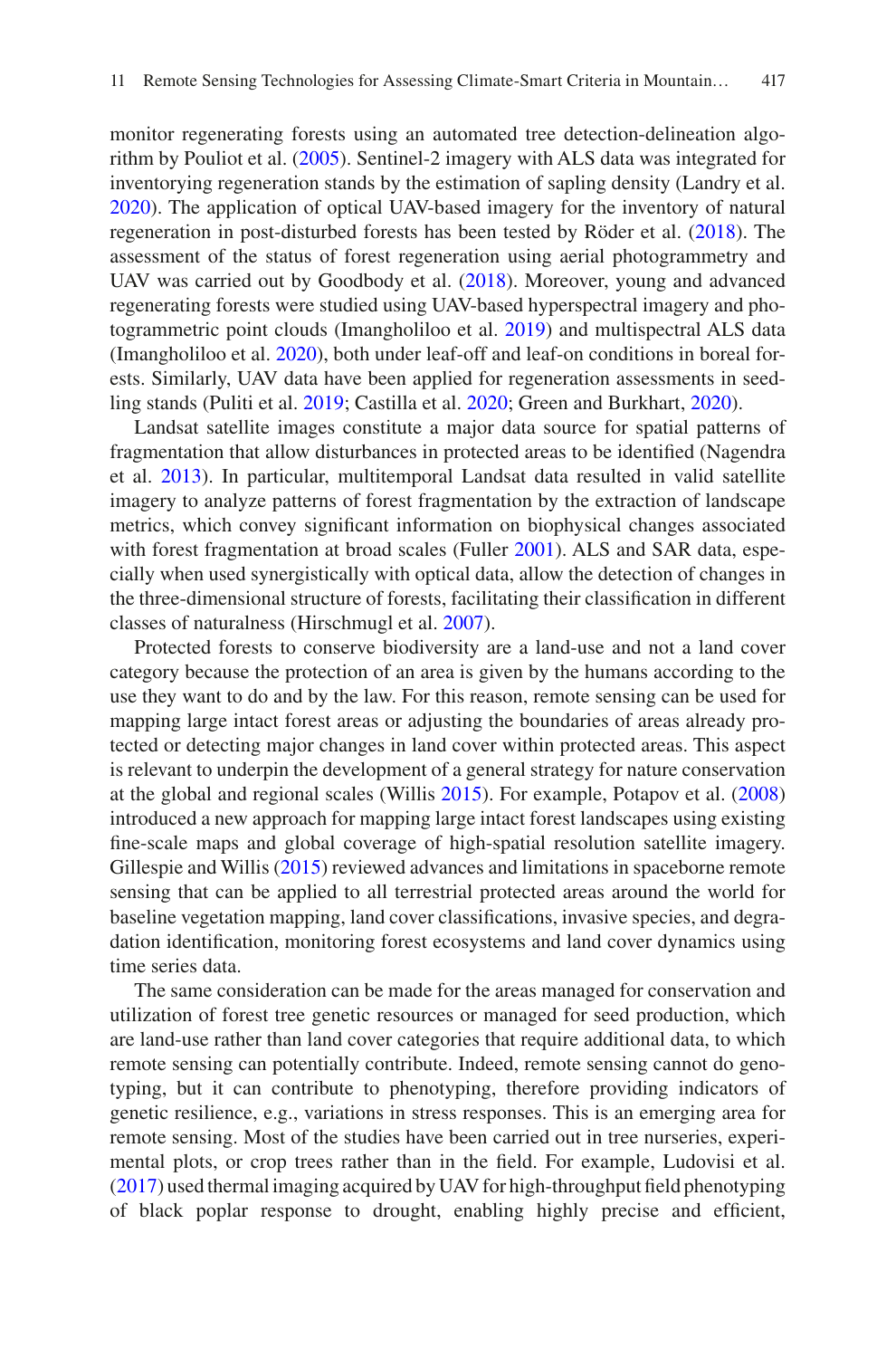nondestructive screening of genotype performance in large plots. Phenotyping of individual trees in situ in planted forests helping to track genetic performance was conducted by Dungey et al. (2018). But there have been "phenotyping platforms," which involve the phenotyping of whole forests eventually down to the individual tree level, proposed for whole-forest phenotyping to better quantify the key drivers of forest productivity to inform and optimize future breeding and deployment programs (Dungey 2016). Improved UAV-based measurements of tree health (fuorescence, canopy temperature, structure traits from LiDAR, etc.) could have much potential for linking genetic and phenotypic traits in terms of stress responses to climate change.

#### **11.7 Remote Sensing of Climate Smartness According to the Forest Protective Function**

#### *11.7.1 Defning Forest Protective Function in the Context of Climate Smartness*

The contribution of forests to water and soil protection has long been recognized. Forests can play a vital role in preventing soil erosion and protecting water supplies (FOREST EUROPE 2015). In addition, a wide variety of man-made infrastructure relies on the protection provided by forests. Such protective functions are mostly found in mountainous areas or areas subject to extreme climatic conditions. The importance of forests with protective functions has increased in the last decades due to settlement pressure, climate change, and the high vulnerability of society in mountain regions (Bauerhansl et al. 2010). However, foresters and hydrologists still debate the nature of the infuence that forests have on water regulation. Climate change may make the role of forests in water regulation and soil protection more important, but the capacity of forests to fulfll this role may also be affected. Reductions in rainy season fows and increases in dry season fows are of little value when total annual rainfall is low and signifcant quantities of water are lost through evapotranspiration and are consumed by forests. Unmanaged forests supply high levels of climate regulation and erosion regulation, while best practice management slightly improves water regulation (Seidl et al. 2019).

In this context, information on the spatial distribution of protective forests designated to prevent soil erosion, preserve water resources, protect infrastructure, and manage natural resources against natural hazards (i.e., avalanche, snow gliding, rockfall, landslide, food, water erosion, wind erosion, karstifcation) becomes essential.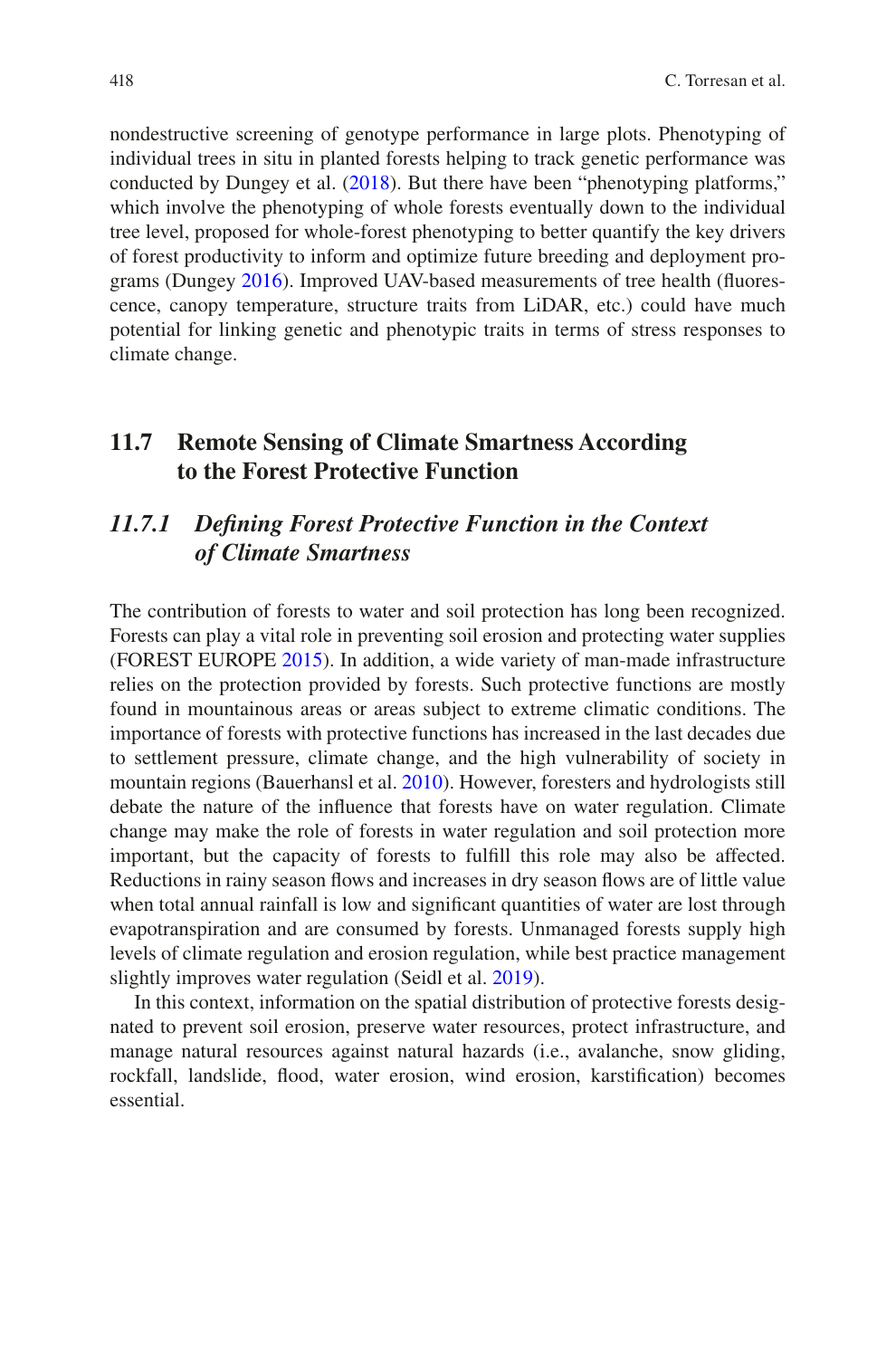## *11.7.2 Appropriate Remote Sensing Methods for the Monitoring of Protective Function Indicators*

To assess the forest protective function against natural hazards, model simulations are often used. Variables used in the models range from topographic features (e.g., altitude, slope and slope gradient, orientation to wind and orientation to the sun, aspect, plan curvature) to forest characteristics (e.g., crown cover, stem per hectare, gap width) to individual tree features (e.g., tree species, tree diameter, and height) (Bigot et al. 2009). In this context, remote sensing techniques are an indispensable supplement of data, which can be integrated with inventory feld data for the identifcation of protective effects on large areas (Bauerhansl et al. 2010), having in mind that the protective function strongly depends on small-scale local conditions, such as terrain and stand characteristics (Teich and Bebi 2009).

Since the 2000s, Bebi et al. (2001) and Teich and Bebi (2009) used aerial photographs for assessing structures in mountain forests (e.g., canopy density, crown closure, trees in clusters) as a basis for investigating the forests' protective function. Dorren et al. (2006) assessed protection forest structure with ALS in mountain terrain, and, according to their results, ALS provides excellent input data for 3D natural hazard simulation models, even in steep terrain. Monnet et al. (2010) assessed the potential of ALS for estimating stand parameters required as input data for rockfall simulation models or more generally for quantifying the rockfall protection function of forests. In the case of falling rocks, the topography determines its occurrence, the direction, as well as the velocity of a falling rock; therefore, DEM is the most relevant dataset for simulation studies (Dorren et al. 2004). Maroschek et al. (2015) combined remote sensing data (i.e., a LiDAR-based normalized crown model and a volume map) and inventories to generate realistic fne-grained forest landscapes with single-tree level information as input to the spatially explicit hybrid model used to assess the protective effect of the vegetation. Brožová et al. (2020) determined forest parameters for avalanche simulation using remote sensing data, specifcally photogrammetry-based vegetation height model and LiDAR-based vegetation height model.

Hydrological models are commonly used to study both the fow and the quality of water. Forest cover, tree height, LAI, and sky view factor are the four main structural parameters used by hydrological models of forests (Varhola and Coops 2013). Varhola and Coops (2013) estimated these four watershed-level distributed forest structure metrics using LiDAR and Landsat data. They found a high correlation between forest spectral indices and structural metrics, and they successfully modelled the four metrics by Landsa-LiDAR calibrations. Satellite-derived land cover data, as well as data on snow cover, LAI, evapotranspiration, and surface soil moisture, are widely integrated into catchment and regional- and global-scale hydrological modelling (Xu et al. 2014). Concerning the role of forest in preventing soil erosion, de Asis and Omasa (2007) estimated vegetation parameters for modelling soil erosion using Landsat ETM data in a linear spectral mixture analysis at a catchment scale.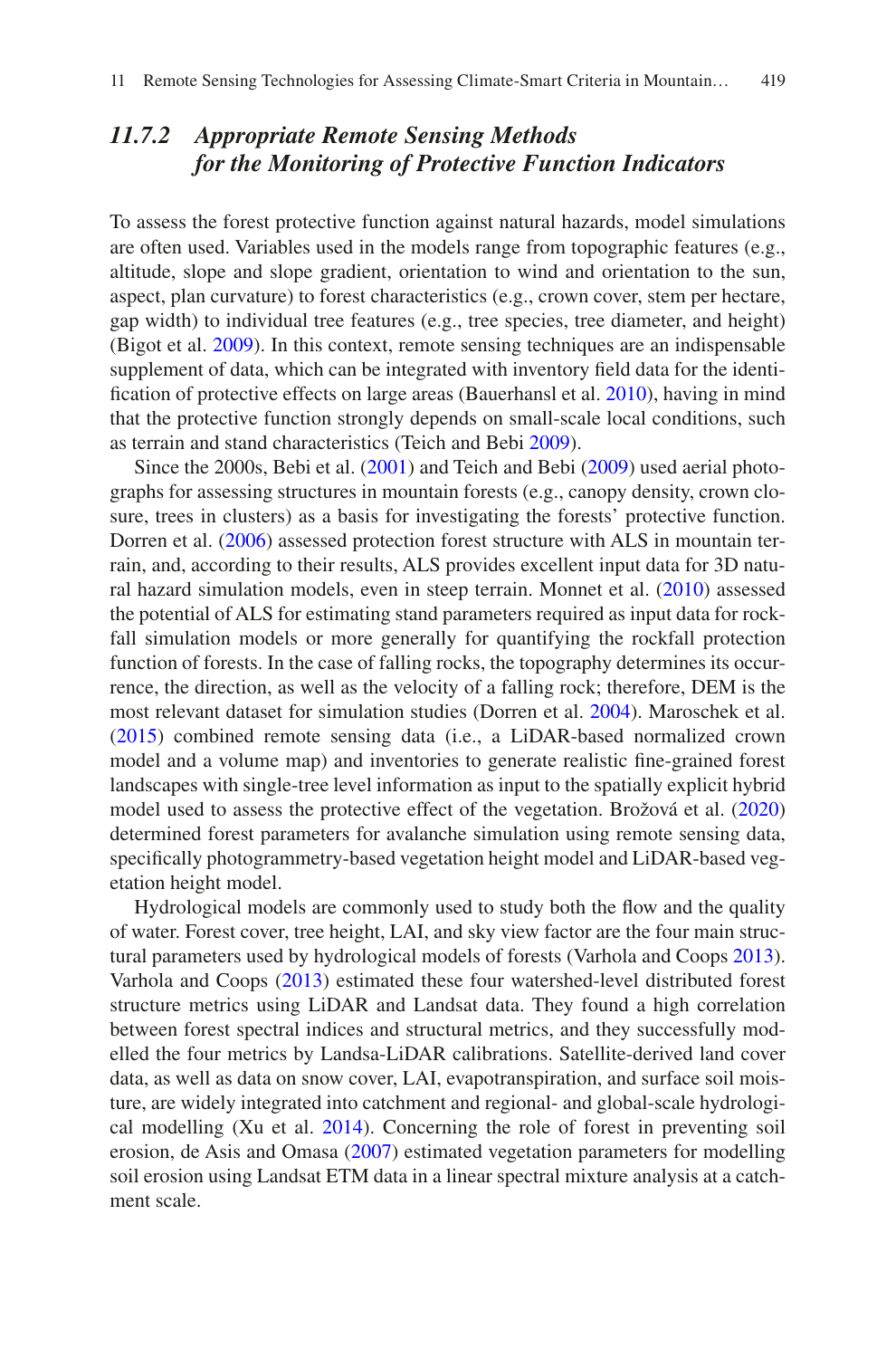## **11.8 Remote Sensing of Climate Smartness According to Socioeconomic Function**

The impacts of climate change on the forest sector will increase in strength, but they will vary in space and over time, depending on the geographical region and the crop type (Viccaro et al. 2019). According to the expected future scenarios for Europe, in the Mediterranean area, there will be a reduction of the forest capital, caused by a reduced water supply, while in the North of Europe, there will be an expansion of forests, both in terms of surface and species and an extended growing season due to more favorable soil temperature and moisture conditions and the higher supply of carbon dioxide for photosynthesis (Viccaro et al. 2019). The expected global increase in wood production together with provisional and local increased availability of wood in the market due to windstorms could lead to lower prices, which would beneft consumers. However, lower prices and regionally differentiated impacts on productivity will have varying effects on incomes and employment derived from timber.

The socioeconomic function criterion assesses the economic value of forests (FOREST EUROPE 2015); indicators related to wood consumption, trade in wood (i.e., import and export), and the share of wood energy in total primary energy supply are contemplated together with accessibility for recreation (i.e., right of access, provision of facilities, and intensity of use). The frst three indicators are not directly measurable with remote sensing techniques as wood consumption cannot be estimated from areas felled due to the international market in timber. But, where trees are grown specifcally for a local market, e.g., as a biomass energy crop such as short rotation willow, remote sensing can potentially provide input layers for feld trial scale analyses and modelling (Castaño-Díaz et al. 2017). The last indicator refers to the right to access the forests for recreational purposes, which is related to the forest holdings: remote sensing technique cannot support the assessment of this indicator.

#### **11.9 Conclusion**

The potentiality of the remote sensing as a source of data for the assessment of climate-smart criteria and indicators in mountain forests has been demonstrated for many of the indicators examined in the above sections. Indicators of forest resources, such as the spatial extent of forest cover that can be used to assess the spatial dynamics of that cover, can be monitored using data from optical sensors, which may provide information on the amount of foliage and its biochemical properties, with optical wavelengths both absorbed and scattered by leaves, needles, and branches that make up a forest canopy. Vegetation indices extracted from optical satellite imagery have been used to model carbon stock in aboveground biomass for many years. More recently, the capacity emerged to assess the 3D forest structure, using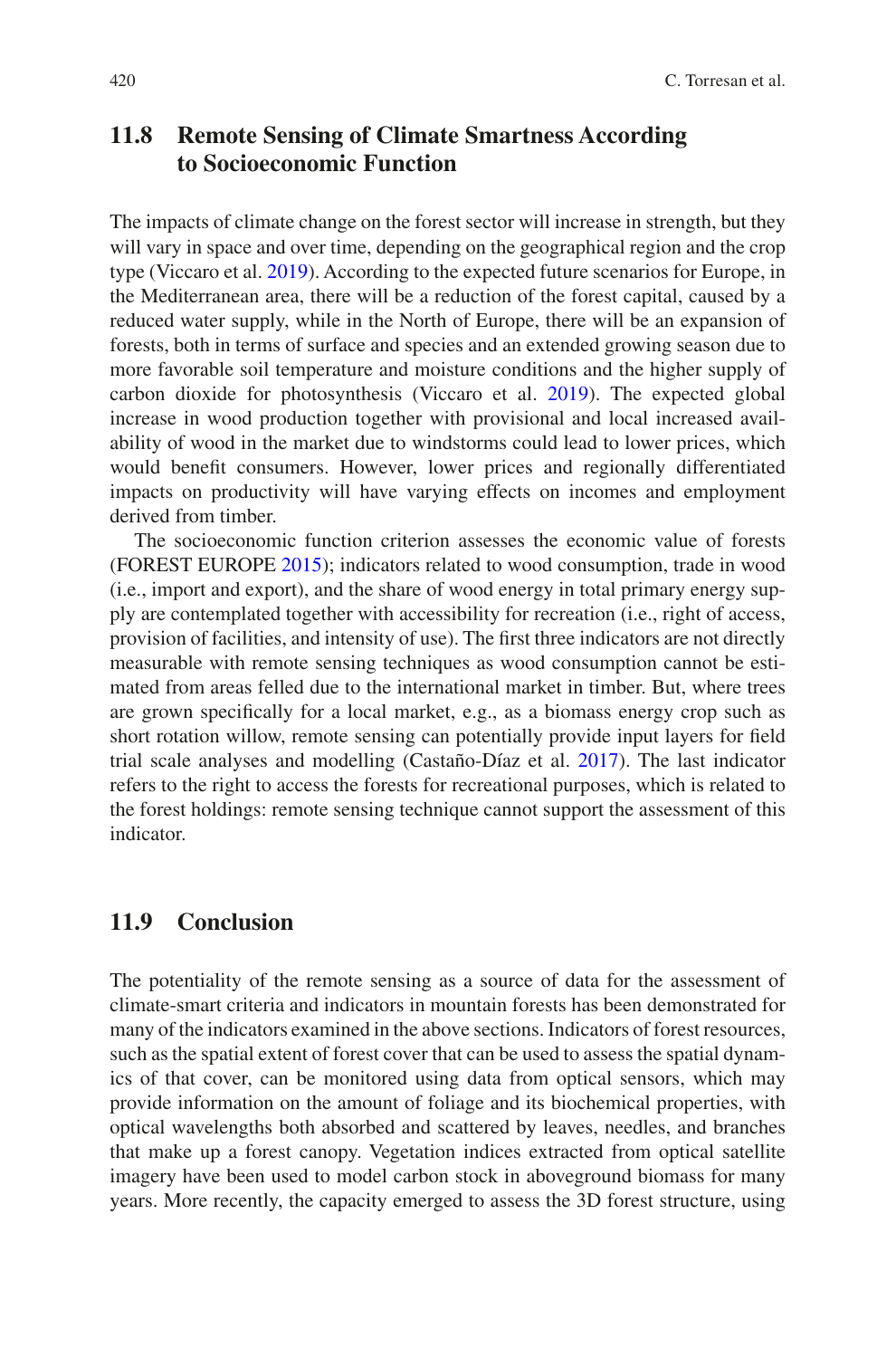data acquired from LiDAR and SAR sensors, due to the ability of the waves to penetrate through the canopy and backscatter from branches and stems and so to provide a geometrical description of the forest. LiDAR allows the estimation of the volume of living trees and of carbon stock by models that assume relationships between growing and carbon stock and LiDAR-derived canopy metrics. The measurements provided by optical and radar sensors are different due to divergences in wavelength, imaging geometry, and technical implementation, but, when combined, they can be complementary when the sensitivity to individual 3D forest structure components is considered. This combination of sensors and observation platforms holds a lot of promise for the future.

Indicators of health and vitality can be monitored using data from sensors able to acquire plant refectance in the visible to shortwave-infrared regions, which provide information in the biochemical properties of foliage and plant fuorescence, which are indicative of the capacity and functioning of the photosynthetic apparatus. Through multisensor data and consideration of spatial and temporal patterns of changes, abiotic and biotic causes of disturbance or stress can be identifed.

The specifc indicators of productive function, such as increment and felling and roundwood, are not directly measurable. NPP, as an indicator globally considered an expression of forest productivity, is modelled using optical satellite imagery data. These models have been successfully used on a global and continental scale to estimate daily and annual NPP from satellite data with low ground resolutions, but the availability of maps at high level of detail related to model drivers, such as precipitation, temperature, and land use, is required to produce accurate estimation through these models. Indicators of the productive function of forest can be quantifed using data acquired with microwave sensors that can provide information on woody biomass.

Indicators of biological diversity criterion, such as tree composition, deadwood, etc., can be assessed with optical, LiDAR, RADAR, and SAR. Although hyperspectral holds a lot of promise, few applications, using its full potential, have so far emerged. Spectral diversity is also increasingly considered as a measure of biodiversity at a range of scales, but tree species mapping over large area is not still an operational procedure mostly due to costs and limited extent of airborne hyperspectral.

LiDAR provides the most suitable data to be inputted in models that quantify the protective function of forests against, for example, rockfall. Data extracted from optical satellite imagery can also be used to assess the effect of natural disturbances on the functionality of direct protection forests.

In the context of an increasing amount of remote sensing data generated by multiple airborne and spaceborne platforms, integrated multisensor frameworks will be required to move beyond the state of the art in forest monitoring (Lehmann et al. 2015). This kind of approach allows balancing the needs for fne-scale monitoring of distribution patterns and satisfactory coverage at broad scales (He et al. 2019). For example, with specifc reference to the assessment of the forest health and vitality, Lausch et al. (2018) underline that it is becoming evident that no existing monitoring approach, technique, model, or platform is sufficient on its own to monitor,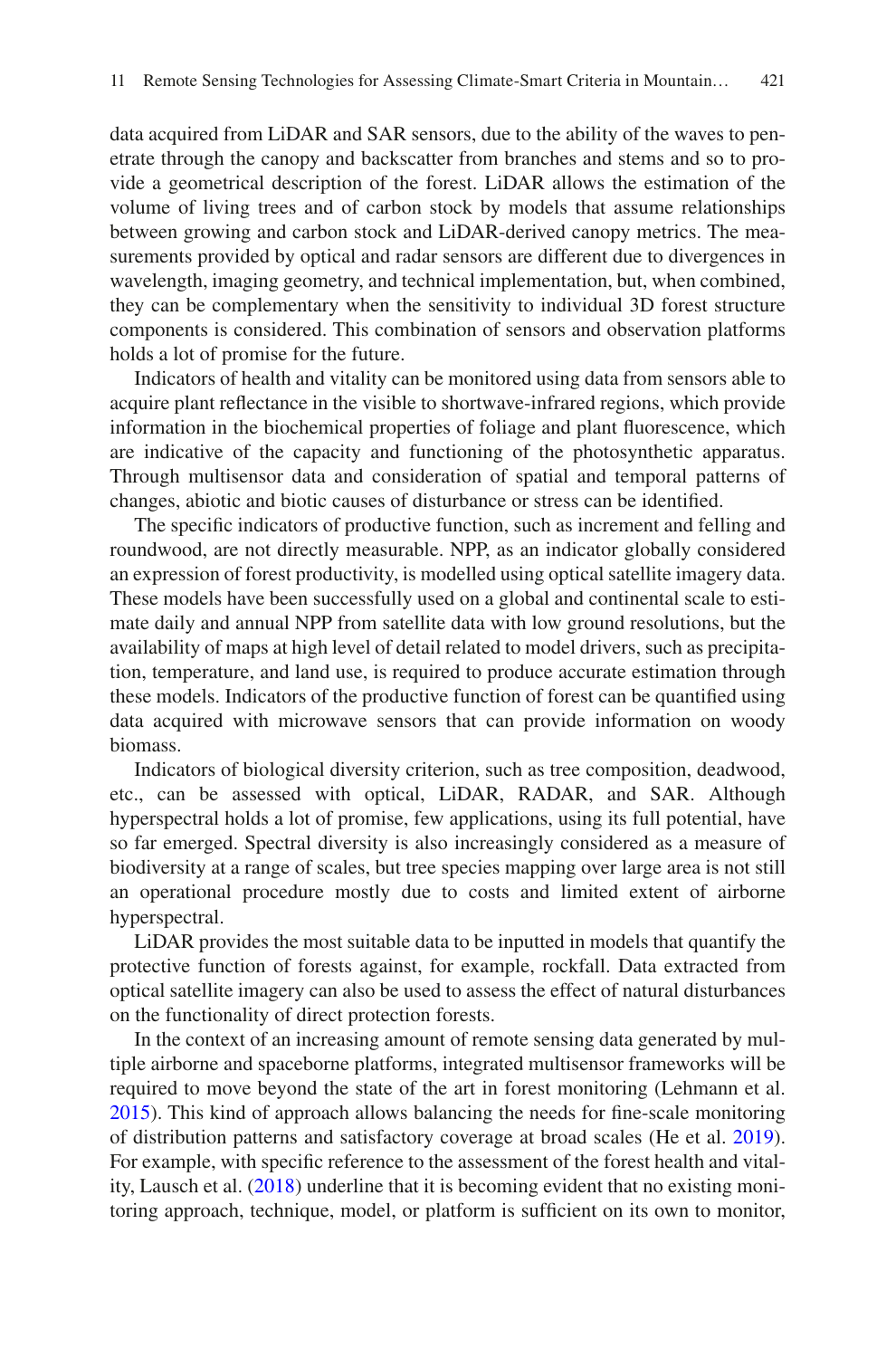model, forecast, or assess forest health and its resilience. Hence, a multisource forest health monitoring network for the twenty-frst century, which couples different monitoring approaches, is a viable strategy that has to be supported. In addition to multisensor and multiplatform approaches, recently, a signifcant amount of work has been carried out in the feld of multimode sensors and multifunctional sensors (Majumder et al. 2019). Such approaches are increasingly coupled with new computational and analytical approaches, such as cloud computing, machine learning, and deep learning, able to handle big datasets and diverse data sources. From this perspective, monitoring the effects of climate-smart forest management interventions requires smart deployment and the use of remote sensing technologies, which can open up new opportunities in the assessment of the capabilities of the forests to transform, adapt to, and mitigate climate-induced changes throughout the selected indicators.

#### **References**

- Allen CD, Macalady AK, Chenchouni H, Bachelet D, McDowell N, Vennetier M, Kitzberger T, Rigling A, Breshears DD, Hogg EH (Ted), Gonzalez P, Fensham R, Zhang Z, Castro J, Demidova N, Lim JH, Allard G, Running SW, Semerci A, Cobb N (2010). A global overview of drought and heat-induced tree mortality reveals emerging climate change risks for forests. For Ecol Manag 259:660–684.<https://doi.org/10.1016/j.foreco.2009.09.001>
- Ammer C (2019) Diversity and forest productivity in a changing climate. New Phytol 221:50–66. <https://doi.org/10.1111/nph.15263>
- Anderson K, Hancock S, Disney M, Gaston KJ (2015) Is waveform worth it? A comparison of LiDAR approaches for vegetation and landscape characterization. Remote Sens Ecol Conserv 2(1):5–15. <https://doi.org/10.1002/rse2.8>
- Arekhi M, Yesil A, Ozkan UY, Balik Sanli F (2018) Detecting treeline dynamics in response to climate warming using forest stand maps and Landsat data in a temperate forest. For Ecosyst 5:23–36. <https://doi.org/10.1186/s40663-018-0141-3>
- Arias-Rodil M, Diéguez-Aranda U, Álvarez-González JG et al (2018) Modeling diameter distributions in radiata pine plantations in Spain with existing countrywide LiDAR data. Ann For Sci 75:36–47.<https://doi.org/10.1007/s13595-018-0712-z>
- Asner GP, Martin RA (2008) Airborne spectranomics: mapping canopy chemical and taxonomic diversity in tropical forests. Front Ecol Environ 7(5):269-276.<https://doi.org/10.1890/070152>
- Asner GP, Martin RE, Ford AJ, Metcalfe DJ, Liddell MJ (2009) Leaf chemical and spectral diversity in Australian tropical forests. Ecol Appl 19(1):236–253. <https://doi.org/10.1890/08-0023.1>
- Bater CW, Coops NC, Gergel SE et al (2009) Estimation of standing dead tree class distributions in northwest coastal forests using lidar remote sensing. Can J For Res 39:1080–1091. [https://](https://doi.org/10.1139/X09-030) [doi.org/10.1139/X09-030](https://doi.org/10.1139/X09-030)
- Bauerhansl C, Berger F, Dorren L et al (2010) Development of harmonized indicators and estimation procedures for forests with protective functions against natural hazards in the alpine space (PROALP). European Commission, Joint Research Centre, Institute for Environment and Sustainability. Office for Official Publications of the European Communities. © European Communities, 2010.<https://doi.org/10.2788/51473>
- Baumann M, Ozdogan M, Wolter PT et al (2014) Landsat remote sensing of forest windfall disturbance. Remote Sens Environ 143:171–179. <https://doi.org/10.1016/j.rse.2013.12.020>
- Bayat AT, van Gils H, Weir M (2012) Carbon stock of European Beech forest; a case at M. Pizzalto, Italy. APCBEE Procedia 1:159–168. <https://doi.org/10.1016/j.apcbee.2012.03.026>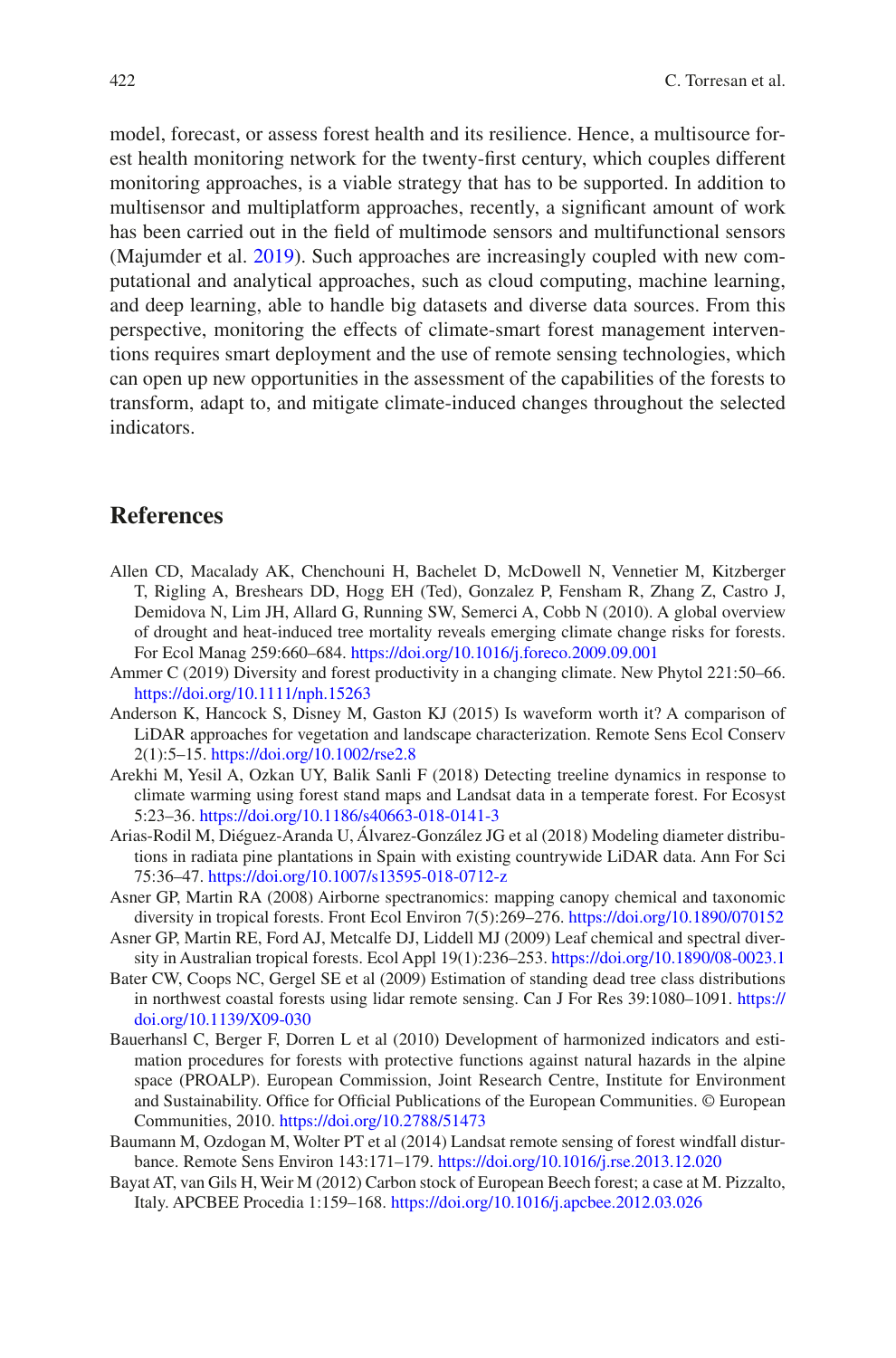- Bebi P, Kienast F, Schönenberger W (2001) Assessing structures in mountain forests as a basis for investigating the forests' dynamics and protective function. For Ecol Manag 145:3–14. [https://](https://doi.org/10.1016/S0378-1127(00)00570-3) [doi.org/10.1016/S0378-1127\(00\)00570-3](https://doi.org/10.1016/S0378-1127(00)00570-3)
- Bergseng E, Ørka HO, Næsset E, Gobakken T (2015) Assessing forest inventory information obtained from different inventory approaches and remote sensing data sources. Ann For Sci 72:33–45.<https://doi.org/10.1007/s13595-014-0389-x>
- Bigot C, Dorren LKA, Berger F (2009) Quantifying the protective function of a forest against rockfall for past, present and future scenarios using two modelling approaches. Nat Hazard 49:99–111.<https://doi.org/10.1007/s11069-008-9280-0>
- Bowditch E, Santopuoli G, Binder F et al (2020) What is Climate-Smart Forestry? A defnition from a multinational collaborative process focused on mountain regions of Europe. Ecosyst Serv 43:101113.<https://doi.org/10.1016/j.ecoser.2020.101113>
- Brandtberg T (2002) Individual tree-based species classifcation in high spatial resolution aerial images of forests using fuzzy sets. Fuzzy Sets Syst 132:371–387. [https://doi.org/10.1016/](https://doi.org/10.1016/S0165-0114(02)00049-0) [S0165-0114\(02\)00049-0](https://doi.org/10.1016/S0165-0114(02)00049-0)
- Breshears DD, Huxman TE, Adams HD, Zou CB, Davison JE (2008) Vegetation synchronously leans upslope as climate warms. Proceedings of the National Academy of Sciences 105(33):11591–11592.<https://doi.org/10.1073/pnas.0806579105>
- Brožová N, Fischer JT, Bühler Y et al (2020) Determining forest parameters for avalanche simulation using remote sensing data. Cold Reg Sci Technol 172:102976. [https://doi.org/10.1016/j.](https://doi.org/10.1016/j.coldregions.2019.102976) [coldregions.2019.102976](https://doi.org/10.1016/j.coldregions.2019.102976)
- Bucha T, Stibig HJ (2008) Analysis of MODIS imagery for detection of clear cuts in the boreal forest in north-west Russia. Remote Sens Environ 112:2416–2429. [https://doi.org/10.1016/j.](https://doi.org/10.1016/j.rse.2007.11.008) [rse.2007.11.008](https://doi.org/10.1016/j.rse.2007.11.008)
- Burton PJ, Bergeron Y, Bogdansky BEC, Juday GP et al (2010) Sustainability of boreal forests and forestry in a changing environment. In: Mery G, Katila P, Galloway G, Alfaro R, Kanninen M, Lobovikov M, Varjo J (eds) Forests and society responding to global drivers of change, vol 25. IUFRO World, Series, pp 249–282
- Bütler R, Schlaepfer R (2004) Spruce snag quantifcation by coupling colour infrared aerial photos and a GIS. For Ecol Manag 195:325–339.<https://doi.org/10.1016/j.foreco.2004.02.042>
- Bütler R, Angelstam P, Ekelund P, Schlaepfer R (2004) Dead wood threshold values for the threetoed woodpecker presence in boreal and sub-Alpine forest. Biol Conserv 119:305–318. [https://](https://doi.org/10.1016/j.biocon.2003.11.014) [doi.org/10.1016/j.biocon.2003.11.014](https://doi.org/10.1016/j.biocon.2003.11.014)
- Calders K, Jonckheere I, Nightingale J, Vastaranta M (2020) Remote sensing technology applications in forestry and REDD+. Forests 11:10–13.<https://doi.org/10.3390/f11020188>
- Campbell JB, Wynne RH (2011) Introduction to remote sensing, 5th edn. Guilford Press, New York. ISBN:9781609181765
- Castaño-Díaz M, Álvarez-Álvarez P, Tobin B, Nieuwenhuis M, Aff-Khouri E, Cámara-Obregón A (2017) Evaluation of the use of low-density LiDAR data to estimate structural attributes and biomass yield in a short-rotation willow coppice: an example in a feld trial. Ann For Sci 74:69. <https://doi.org/10.1007/s13595-017-0665-7>
- Castilla G, Filiatrault M, McDermid GJ, Gartrell M (2020) Estimating individual conifer seedling height using drone-based image point clouds. Forests 11:924. [https://doi.org/10.3390/](https://doi.org/10.3390/f11090924) [f11090924](https://doi.org/10.3390/f11090924)
- Cazzolla Gatti R, Callaghan T, Velichevskaya A et al (2019) Accelerating upward treeline shift in the Altai Mountains under last-century climate change. Sci Rep 9:1–13. [https://doi.org/10.1038/](https://doi.org/10.1038/s41598-019-44188-1) [s41598-019-44188-1](https://doi.org/10.1038/s41598-019-44188-1)
- Chen G, Meentemeyer RK (2016) Remote sensing of forest damage by diseases and insects. 145–162. <https://doi.org/10.1201/9781315371931-9>
- Coops NC (2015) Characterizing forest growth and productivity using remotely sensed data. Curr For Rep 1:195–205.<https://doi.org/10.1007/s40725-015-0020-x>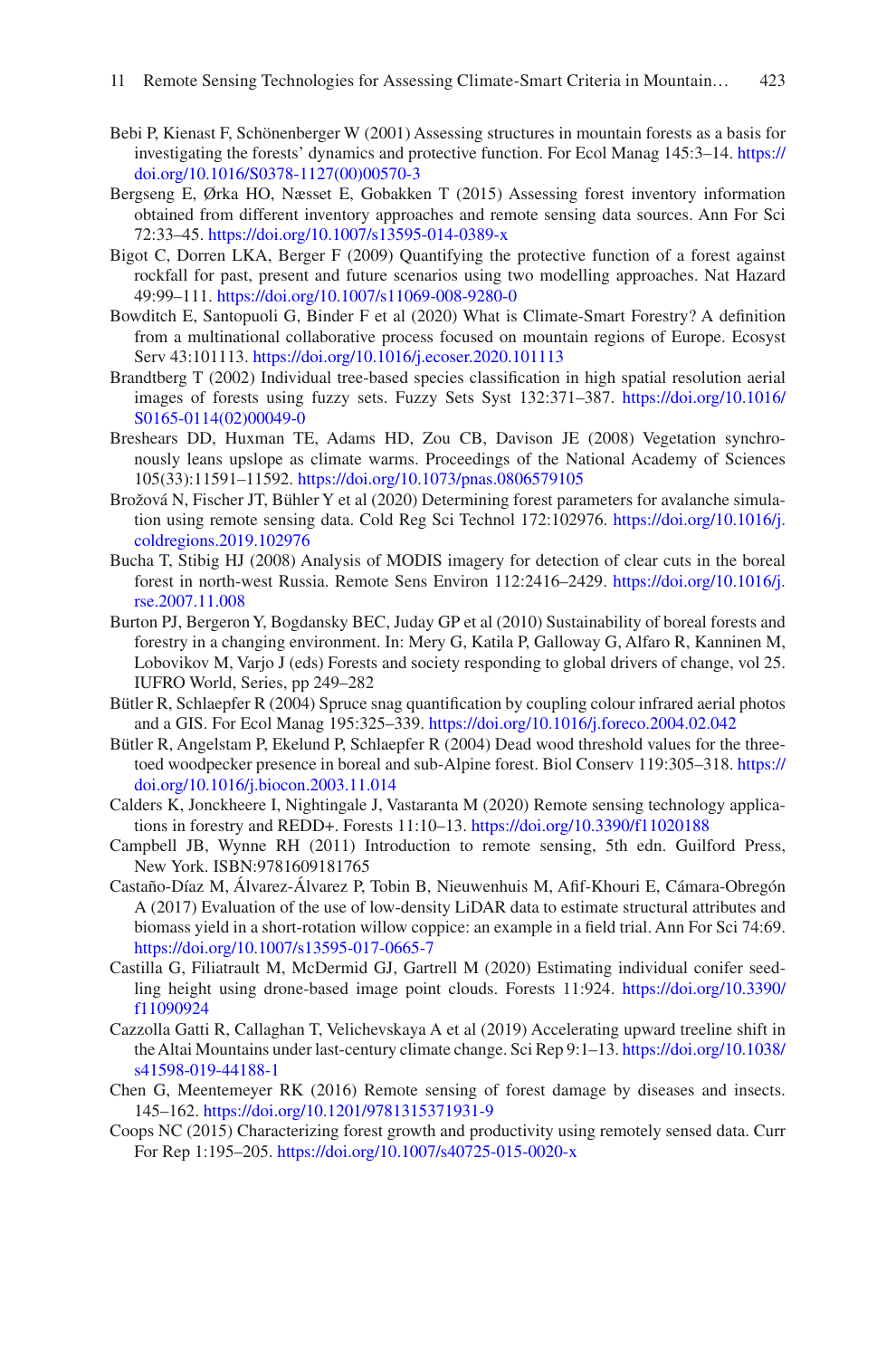- Coops NC, Gaulton R, Waring RH (2011) Mapping site indices for fve Pacifc Northwest conifers using a physiologically based model. Appl Veg Sci 14:268–276. [https://doi.](https://doi.org/10.1111/j.1654-109X.2010.01109.x) [org/10.1111/j.1654-109X.2010.01109.x](https://doi.org/10.1111/j.1654-109X.2010.01109.x)
- Copernicus Emergency Management Service. <https://emergency.copernicus.eu/>. Accessed 06/29/2020
- Corona P, Fattorini L, Franceschi S et al (2014) Estimation of standing wood volume in forest compartments by exploiting airborne laser scanning information: model-based, design-based, and hybrid perspectives. Can J For Res 44:1303–1311. <https://doi.org/10.1139/cjfr-2014-0203>
- Dalponte M, Coomes DA (2016) Tree-centric mapping of forest carbon density from airborne laser scanning and hyperspectral data. Methods Ecol Evol 7:1236–1245. [https://doi.org/](https://doi.org/10.1111/2041-210X.12575) [10.1111/2041-210X.12575](https://doi.org/10.1111/2041-210X.12575)
- Dalponte M, Bruzzone L, Gianelle D (2008) Fusion of hyperspectral and LIDAR remote sensing data for classifcation of complex forest areas. IEEE Trans Geosci Remote Sens 46:1416–1427. <https://doi.org/10.1109/TGRS.2008.916480>
- Dalponte M, Bruzzone L, Dalponte M et al (2009) Analysis on the use of multiple returns LiDAR data for the estimation of tree stems volume. IEEE J Sel Top Appl Earth Obs Remote Sens 2:310–318.<https://doi.org/10.1109/JSTARS.2009.2037523>
- Dalponte M, Frizzera L, Gianelle D (2019) Individual tree crown delineation and tree species classifcation with hyperspectral and LiDAR data. PeerJ 6:e6227. [https://doi.org/10.7717/](https://doi.org/10.7717/peerj.6227) [peerj.6227](https://doi.org/10.7717/peerj.6227)
- de Asis AM, Omasa K (2007) Estimation of vegetation parameter for modeling soil erosion using linear Spectral Mixture Analysis of Landsat ETM data. ISPRS J Photogramm Remote Sens 62:309–324. <https://doi.org/10.1016/j.isprsjprs.2007.05.013>
- De Kauwe MG, Disney MI, Quaife T, Lewis P, Williams M (2011) An assessment of the MODIS collection 5 leaf area index product for a region of mixed coniferous forest. Remote Sens Environ 115(2):767–780.<https://doi.org/10.1016/j.rse.2010.11.004>
- Diem JE (2002) Remote assessment of forest health in southern Arizona, USA: evidence for ozone-induced foliar injury. Environ Manag 29:373–384. [https://doi.org/10.1007/](https://doi.org/10.1007/s00267-001-0011-5) [s00267-001-0011-5](https://doi.org/10.1007/s00267-001-0011-5)
- Dorren LKA, Maier B, Putters US, Seijmonsbergen AC (2004) Combining feld and modelling techniques to assess rockfall dynamics on a protection forest hillslope in the European Alps. Geomorphology 57:151–167. [https://doi.org/10.1016/S0169-555X\(03\)00100-4](https://doi.org/10.1016/S0169-555X(03)00100-4)
- Dorren L, Maier B, Berger F (2006) Assessing protection forest structure with airborne laser scanning in steep mountainous terrain. Paper presented at the Workshop on 3D Remote Sensing in Forestry, 14th–15th Feb 2006, Vienna 238–242
- Dotzler S, Hill J, Buddenbaum H, Stoffels J (2015) The potential of EnMAP and sentinel-2 data for detecting drought stress phenomena in deciduous forest communities. Remote Sens 7:14227–14258.<https://doi.org/10.3390/rs71014227>
- Dubayah R, Blair JB, Goetz S et al (2020) The global ecosystem dynamics investigation: high-resolution laser ranging of the Earth's forests and topography. Sci Remote Sens 1:100002. <https://doi.org/10.1016/j.srs.2020.100002>
- Dungey H (2016) Forest genetics for productivity the next generation. New Zeal J For Sci 46:40490.<https://doi.org/10.1186/s40490-016-0081-z>
- Dungey HS, Dash JP, Pont D et al (2018) Phenotyping whole forests will help to track genetic performance. Trends Plant Sci 23:854–864. <https://doi.org/10.1016/j.tplants.2018.08.005>
- Einzmann K, Immitzer M, Böck S et al (2017) Windthrow detection in european forests with very high-resolution optical data. Forests 8:1-26.<https://doi.org/10.3390/f8010021>
- Erikson M (2004) Species classifcation of individually segmented tree crowns in high-resolution aerial images using radiometric and morphologic image measures. Remote Sens Environ 91:469–477. <https://doi.org/10.1016/j.rse.2004.04.006>
- Falkowski MJ, Wulder MA, White JC, Gillis MD (2009) Supporting large-area, sample-based forest inventories with very high spatial resolution satellite imagery. Prog Phys Geogr 33:403–423.<https://doi.org/10.1177/0309133309342643>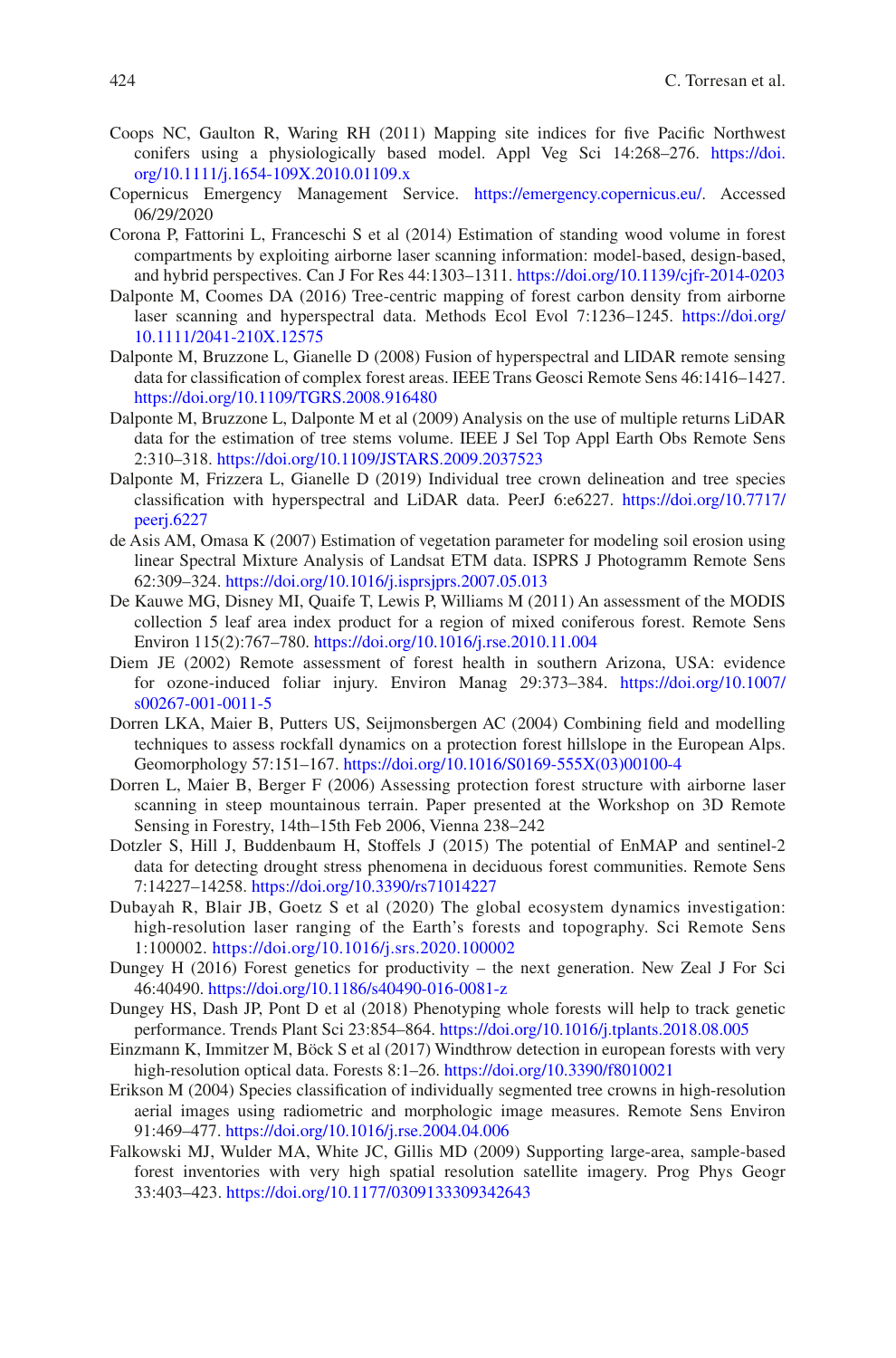FAO (2015) Knowledge reference for national forest assessments.<http://www.fao.org/3/a-i4822e.pdf>

- Fassnacht FE, Latif H, Ghosh A et al (2014) Assessing the potential of hyperspectral imagery to map bark beetle-induced tree mortality. Remote Sens Environ 140:533–548. [https://doi.](https://doi.org/10.1016/j.rse.2013.09.014) [org/10.1016/j.rse.2013.09.014](https://doi.org/10.1016/j.rse.2013.09.014)
- Filipescu CN, Groot A, Maclsaac DA et al (2012) Prediction of diameter using height and crown attributes: a case study. West J Appl For 27:30–35.<https://doi.org/10.1093/wjaf/27.1.30>
- Fischlin A, Ayres M, Karnosky D, Kellomäki S, Louman B, Ong C, Plattner C, Santoso H, Thompson I, Booth T, Marcar N, Scholes B, Swanston C, Zamolodchikov D (2009) Future environmental impacts and vulnerabilities. In: Seppala R, Buck A, Katila P (eds) Adaptation of forests and people to climate change. IUFRO World Series 22. Geist and Lambin, 2002
- FOREST EUROPE (2015) State of Europe's Forests:2015
- Fragoso-Campón L, Quirós E, Mora J, Gutiérrez Gallego JA, Durán-Barroso P (2020) Overstoryunderstory land cover mapping at the watershed scale: accuracy enhancement by multitemporal remote sensing analysis and LiDAR. Environ Sci Pollut Res 27:75–88. [https://doi.org/10.1007/](https://doi.org/10.1007/s11356-019-04520-8) [s11356-019-04520-8](https://doi.org/10.1007/s11356-019-04520-8)
- Friedlaender H, Koch B (2000) First experience in the application of laser scanner data for the assessment of vertical and horizontal forest structures. Int Arch Photogramm Remote Sensing XXXIII(Part B7, ISPRS Congr XXXIII):693–700
- Fuller DO (2001) Forest fragmentation in Loudoun County, Virginia, USA evaluated with multitemporal Landsat imagery. Landscape Ecology 16:627–642. [https://link.springer.com/article/1](https://link.springer.com/article/10.1023/A:1013140101134) [0.1023/A:1013140101134](https://link.springer.com/article/10.1023/A:1013140101134)
- Gallaun H, Zanchi G, Nabuurs GJ et al (2010) EU-wide maps of growing stock and aboveground biomass in forests based on remote sensing and feld measurements. For Ecol Manag 260:252–261. <https://doi.org/10.1016/j.foreco.2009.10.011>
- Gamon JA, Serrano L, Surfus JS (1997) The photochemical refectance index: an optical indicator of photosynthetic radiation use effciency across species, functional types, and nutrient levels. Oecologia 112:492–501.<https://doi.org/10.1007/s004420050337>
- Gamon JA, Huemmrich KF, Wong CYS et al (2016) A remotely sensed pigment index reveals photosynthetic phenology in evergreen conifers. Proc Natl Acad Sci USA 113:13087–13092. <https://doi.org/10.1073/pnas.1606162113>
- Gao BC (1996) NDWI a normalized difference water index for remote sensing of vegetation liquid water from space. Remote Sens Environ 58:257–266. [https://doi.org/10.1016/](https://doi.org/10.1016/S0034-4257(96)00067-3) [S0034-4257\(96\)00067-3](https://doi.org/10.1016/S0034-4257(96)00067-3)
- Gao WQ, Lei XD, Fu LY (2019) Impacts of climate change on the potential forest productivity based on a climate-driven biophysical model in northeastern China. J For Res. [https://doi.](https://doi.org/10.1007/s11676-019-00999-6) [org/10.1007/s11676-019-00999-6](https://doi.org/10.1007/s11676-019-00999-6)
- Ghaffarian S, Kerle N, Filatova T (2018) Remote sensing-based proxies for urban disaster risk management and resilience: a review. Remote Sens 10:1760–1789. [https://doi.org/10.3390/](https://doi.org/10.3390/rs10111760) [rs10111760](https://doi.org/10.3390/rs10111760)
- Gillespie TW, Willis KS, Ostermann-Kelm S (2015) Spaceborne remote sensing of the world's protected areas. Prog Phys Geogr 39:388–404.<https://doi.org/10.1177/0309133314561648>
- Gitelson AA, Zur Y, Chivkunova OB, Merzlyak MN (2002) Assessing carotenoid content in plant leaves with refectance spectroscopy. Photochem Photobiol 75:272. [https://doi.org/10.156](https://doi.org/10.1562/0031-8655(2002)0750272ACCIPL2.0.CO2) [2/0031-8655\(2002\)0750272ACCIPL2.0.CO2](https://doi.org/10.1562/0031-8655(2002)0750272ACCIPL2.0.CO2)
- Goodbody TRH, Coops NC, Hermosilla T et al (2018) Assessing the status of forest regeneration using digital aerial photogrammetry and unmanned aerial systems. Int J Remote Sens 39:5246–5264.<https://doi.org/10.1080/01431161.2017.1402387>
- Green PC, Burkhart HE (2020) Plantation Loblolly pine seedling counts with unmanned aerial vehicle imagery: a case study. J For 118(5):487–500. <https://doi.org/10.1093/jofore/fvaa020>
- Haara A, Haarala M (2002) Tree species classifcation using semi-automatic delineation of trees on aerial images. Scand J For Res 17:556–565. <https://doi.org/10.1080/02827580260417215>
- Haines-Young R, Potschin MB (2018) Common international classifcation of ecosystem services (CICES) V5.1 and guidance on the application of the revised structure. Fabis Consulting Ltd.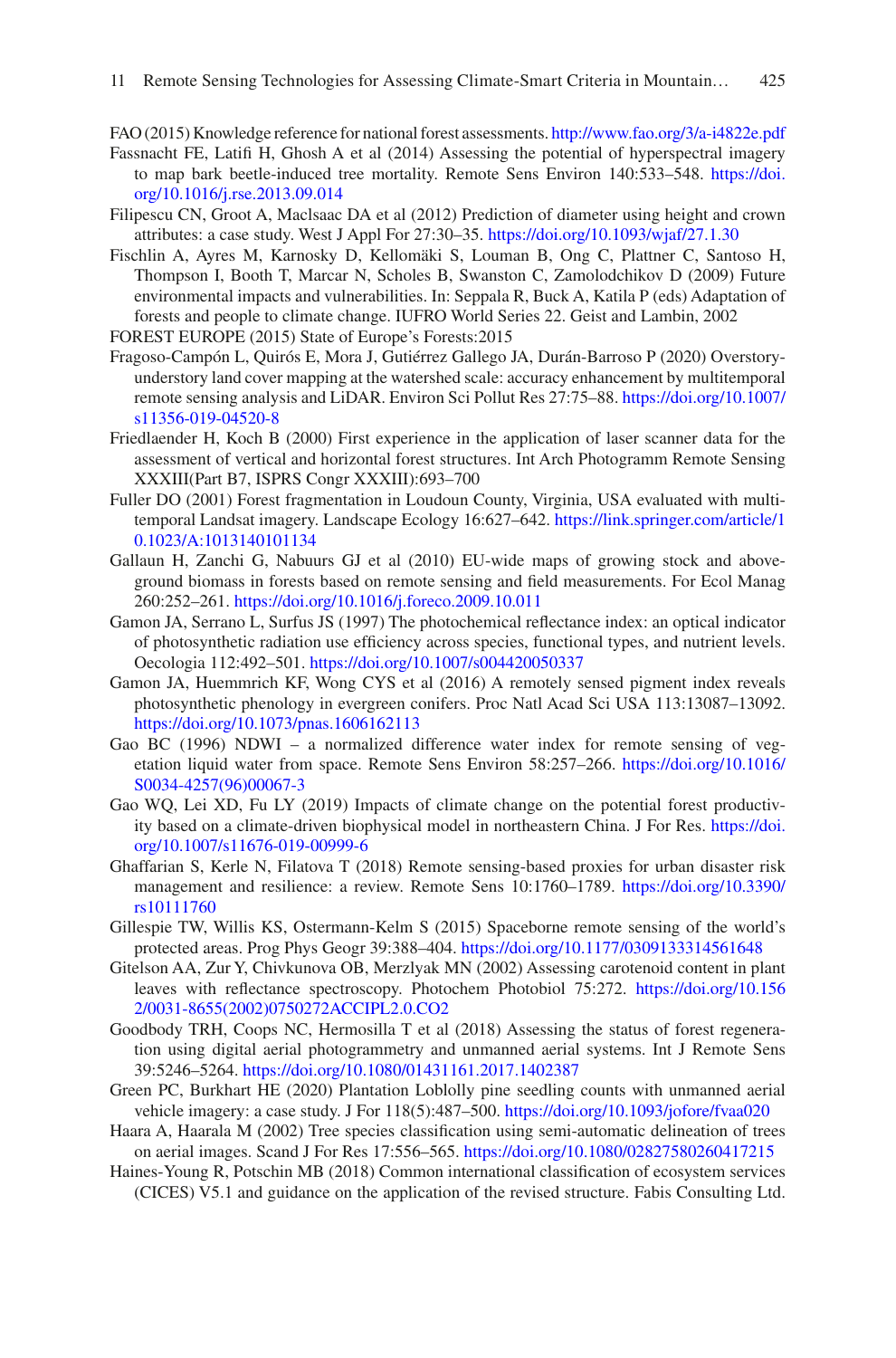The Paddocks, Chestnut Lane, Barton in Fabis, Nottingham, NG11 0AE, UK. Available from [www.cices.eu](http://www.cices.eu)

- Hamraz H, Contreras MA, Zhang J (2017) Vertical stratifcation of forest canopy for segmentation of understory trees within small-footprint airborne LiDAR point clouds. ISPRS J Photogramm Remote Sens 130:385–392. <https://doi.org/10.1016/j.isprsjprs.2017.07.001>
- Hasenauer H, Neumann M, Moreno A, Running S (2017) Assessing the resources and mitigation potential of European forests. Energy Procedia 125:372–378. [https://doi.org/10.1016/j.](https://doi.org/10.1016/j.egypro.2017.08.052) [egypro.2017.08.052](https://doi.org/10.1016/j.egypro.2017.08.052)
- He Y, Chen G, Potter C, Meentemeyer RK (2019) Integrating multi-sensor remote sensing and species distribution modeling to map the spread of emerging forest disease and tree mortality. Remote Sens Environ 231:111238. <https://doi.org/10.1016/j.rse.2019.111238>
- Hedin LO (2015) Signs of saturation in the tropical carbon sink Hot on the trail of temperature processing. Nature 519:295–296. <https://doi.org/10.1038/519295a>
- Heinzel J, Koch B (2012) Investigating multiple data sources for tree species classifcation in temperate forest and use for single tree delineation. Int J Appl Earth Obs Geoinf 18:101–110. <https://doi.org/10.1016/j.jag.2012.01.025>
- Hermosilla T, Wulder MA, White JC et al (2015) Regional detection, characterization, and attribution of annual forest change from 1984 to 2012 using Landsat-derived time-series metrics. Remote Sens Environ 170:121–132. <https://doi.org/10.1016/j.rse.2015.09.004>
- Hernández-Clemente R, Navarro-Cerrillo RM, Suárez L et al (2011) Assessing structural effects on PRI for stress detection in conifer forests. Remote Sens Environ 115:2360–2375. [https://doi.](https://doi.org/10.1016/j.rse.2011.04.036) [org/10.1016/j.rse.2011.04.036](https://doi.org/10.1016/j.rse.2011.04.036)
- Hilker T, Wulder MA, Coops NC (2008) Update of forest inventory data with lidar and high spatial resolution satellite imagery. Can J Remote Sens 34:5–12. <https://doi.org/10.5589/m08-004>
- Hilker T, Coops NC, Gaulton R, Wulder MA, Cranston J, Stenhouse GB (2011) Biweekly disturbance capture and attribution: case study in western Alberta grizzly bear habitat. J Appl Remote Sens 5(1).<https://doi.org/10.1117/1.3664342>
- Hirschmugl M, Ofner M, Raggam J, Schardt M (2007) Single tree detection in very high resolution remote sensing data. Remote Sens Environ 110:533–544. [https://doi.org/10.1016/j.](https://doi.org/10.1016/j.rse.2007.02.029) [rse.2007.02.029](https://doi.org/10.1016/j.rse.2007.02.029)
- Huang C-Y, Anderegg WRL, Asner GP (2019) Remote sensing of forest die-off in the Anthropocene: from plant ecophysiology to canopy structure. Remote Sens Environ 231:111233. [https://doi.](https://doi.org/10.1016/j.rse.2019.111233) [org/10.1016/j.rse.2019.111233](https://doi.org/10.1016/j.rse.2019.111233)
- Hubau W, Lewis SL, Phillips OL et al (2020) Asynchronous carbon sink saturation in African and Amazonian tropical forests. Nature 579:80–87.<https://doi.org/10.1038/s41586-020-2035-0>
- Hunt ER, Rock BN (1989) Detection of changes in leaf water content using Nearand Middle-Infrared refectances. Remote Sens Environ 30:43–54. [https://doi.](https://doi.org/10.1016/0034-4257(89)90046-1) [org/10.1016/0034-4257\(89\)90046-1](https://doi.org/10.1016/0034-4257(89)90046-1)
- Imangholiloo M, Saarinen N, Markelin L et al (2019) Characterizing seedling stands using leaf-off and leaf-on photogrammetric point clouds and hyperspectral imagery acquired from unmanned aerial vehicle. Forests 10:1–17.<https://doi.org/10.3390/f10050415>
- Imangholiloo M, Saarinen N, Holopainen M, Yu X, Hyyppä J, Vastaranta M (2020) Using leaf-off and leaf-on multispectral airborne laser scanning data to characterize seedling stands. Remote Sens 12:3328.<https://doi.org/10.3390/rs12203328>
- Immitzer M, Atzberger C, Koukal T (2012) Tree species classifcation with Random forest using very high spatial resolution 8-band worldView-2 satellite data. Remote Sens 4:2661–2693. <https://doi.org/10.3390/rs4092661>
- Inoue T, Nagai S, Yamashita S et al (2014) Unmanned aerial survey of fallen trees in a deciduous broadleaved forest in eastern Japan. PLoS One 9:1–7. [https://doi.org/10.1371/journal.](https://doi.org/10.1371/journal.pone.0109881) [pone.0109881](https://doi.org/10.1371/journal.pone.0109881)
- Jin X, Fiore AM, Murray LT et al (2017) Evaluating a space-based indicator of surface ozone-NOx-VOC sensitivity over midlatitude source regions and application to decadal trends. J Geophys Res Atmos 122:10439–10461.<https://doi.org/10.1002/2017JD026720>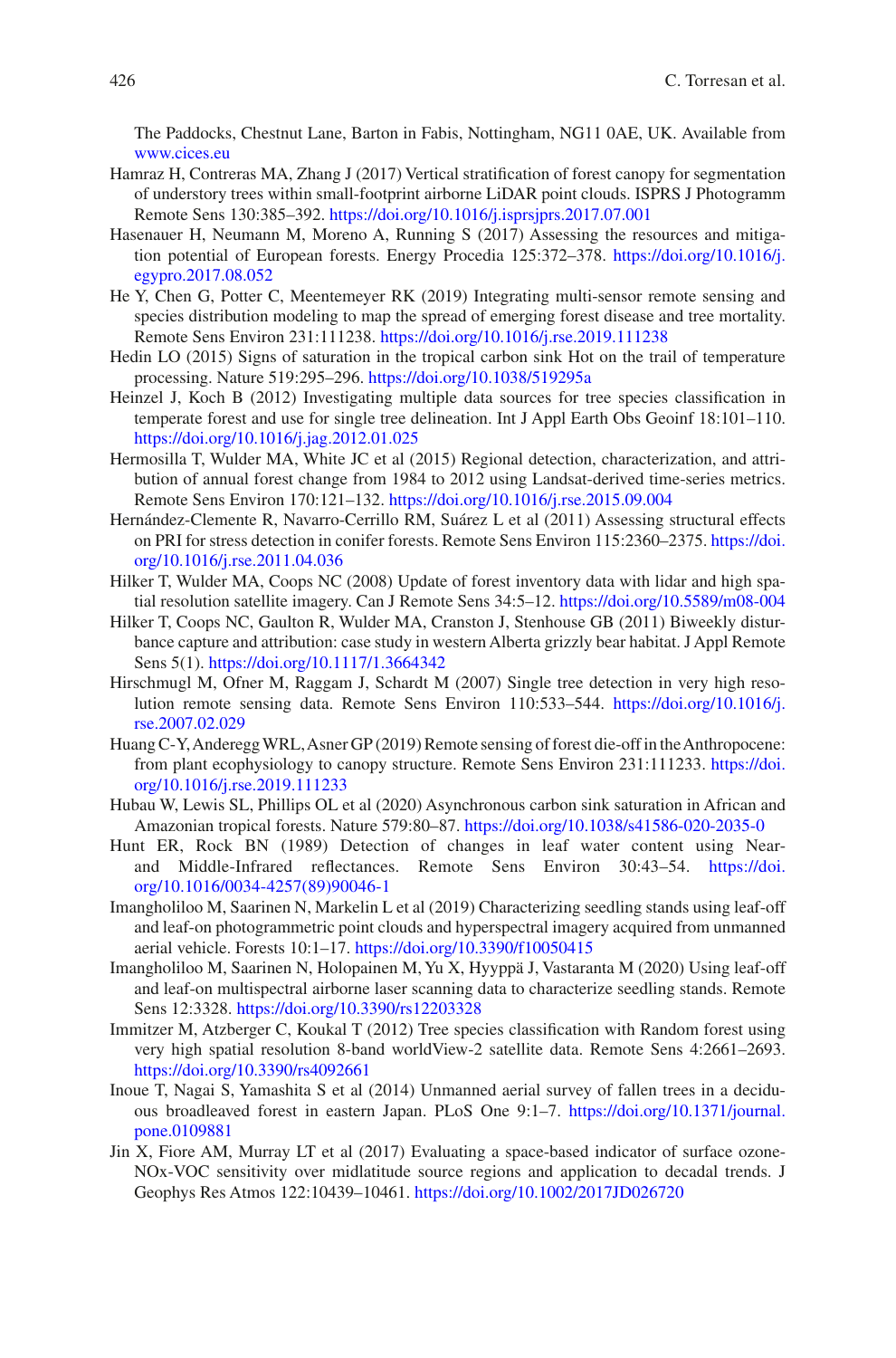- Jucker T, Caspersen J, Chave J et al (2017) Allometric equations for integrating remote sensing imagery into forest monitoring programmes. Glob Chang Biol 23:177–190. [https://doi.](https://doi.org/10.1111/gcb.13388) [org/10.1111/gcb.13388](https://doi.org/10.1111/gcb.13388)
- Kapos V, Rhind J, Edwards M et al (2000) Developing a map of the world's mountain forests. In: Price MF, Butt N (eds) Forests in sustainable mountain development: a state-of-knowledge report for 2000. CAB International, Wallingford, pp 4–9
- Kasischke ES, Bourgeau-Chavez LL, Johnstone JF (2007) Assessing spatial and temporal variations in surface soil moisture in fre-disturbed black spruce forests in Interior Alaska using spaceborne synthetic aperture radar imagery – implications for post-fre tree recruitment. Remote Sens Environ 108:42–58.<https://doi.org/10.1016/j.rse.2006.10.020>
- Kauppi P, Hanewinkel M, Lundmark T, Nabuurs GJ, Peltola H, Trasobares A, Hetemäki L (2018) Climate smart forestry in Europe. European Forest Institute
- Kempeneers P, Sedano F, Pekkarinen A, Seebach L, Strobl P, San Miguel-Ayanz J (2012). Pan-European forest maps derived from optical satellite imagery. IEEE Earthzine 5 (2nd quarter theme). [https://earthzine.org/](https://earthzine.org/pan-european-forest-maps-derived-from-optical-satellite-imagery/) [pan-european-forest-maps-derived-from-optical-satellite-imagery/](https://earthzine.org/pan-european-forest-maps-derived-from-optical-satellite-imagery/)
- Kennedy RE, Cohen WB, Schroeder TA (2007) Trajectory-based change detection for automated characterization of forest disturbance dynamics. Remote Sens Environ 110:370–386. [https://](https://doi.org/10.1016/j.rse.2007.03.010) [doi.org/10.1016/j.rse.2007.03.010](https://doi.org/10.1016/j.rse.2007.03.010)
- Kennedy RE, Yang Z, Cohen WB (2010) Detecting trends in forest disturbance and recovery using yearly Landsat time series: 1. LandTrendr – temporal segmentation algorithms. Remote Sens Environ 114:2897–2910. <https://doi.org/10.1016/j.rse.2010.07.008>
- Klein WH (1982) Estimating bark beetle-killed lodgepole pine with high altitude panoramic photography. Photogramm Eng Remote Sens 48:733–737
- Knorn J, Rabe A, Radeloff VC et al (2009) Land cover mapping of large areas using chain classifcation of neighboring Landsat satellite images. Remote Sens Environ 113:957–964. [https://](https://doi.org/10.1016/j.rse.2009.01.010) [doi.org/10.1016/j.rse.2009.01.010](https://doi.org/10.1016/j.rse.2009.01.010)
- Koch B. (2015). Remote sensing supporting national forest inventories NFA. In Food and Agriculture Organization of the United Nations, Knowledge reference for national forest assessments. Rome: Food and Agriculture Organization of the United Nations (pp. 77–92)
- Korpela I (2004) Individual tree measurements by means of digital aerial photogrammetry. In Silva Fennica Monographs 3:93 p
- Lambert J, Denux JP, Verbesselt J et al (2015) Detecting clear-cuts and decreases in forest vitality using MODIS NDVI time series. Remote Sens 7:3588–3612. [https://doi.org/10.3390/](https://doi.org/10.3390/rs70403588) [rs70403588](https://doi.org/10.3390/rs70403588)
- Landry S, St-Laurent M-H, Pelletier G, Villard M-A (2020) The best of both worlds? Integrating Sentinel-2 images and airborne LiDAR to characterize forest regeneration. Remote Sens 2020(12):2440. <https://doi.org/10.3390/rs12152440>
- Lausch A, Borg E, Bumberger J et al (2018) Understanding forest health with remote sensing, Part III: Requirements for a scalable multi-source forest health monitoring network based on data science approaches. Remote Sens 10:1120–1171. <https://doi.org/10.3390/rs10071120>
- LeBauer DS, Treseder KK (2008) Nitrogen limitation of net primary productivity in terrestrial ecosystems is globally distributed. Ecology 89(2):371–379.<https://doi.org/10.1890/06-2057.1>
- Lefsky MA (2010) A global forest canopy height map from the moderate resolution imaging spectroradiometer and the geoscience laser altimeter system. Geophys Res Lett 37:1-5. [https://doi.](https://doi.org/10.1029/2010GL043622) [org/10.1029/2010GL043622](https://doi.org/10.1029/2010GL043622)
- Lehmann EA, Caccetta P, Lowell K et al (2015) SAR and optical remote sensing: Assessment of complementarity and interoperability in the context of a large-scale operational forest monitoring system. Remote Sens Environ 156:335–348.<https://doi.org/10.1016/j.rse.2014.09.034>
- Li X, Zhang L, Weihermuller L et al (2014) Measurement and simulation of topographic effects on passive microwave remote sensing over mountain areas: a case study from the tibetan plateau. IEEE Trans Geosci Remote Sens 52:1489–1501. <https://doi.org/10.1109/TGRS.2013.2251887>
- Lorente M, Gauthier S, Bernier P, Ste-Marie C (2018) Tracking forest changes: Canadian Forest Service indicators of climate change. Clim Change:1–15. [https://doi.org/10.1007/](https://doi.org/10.1007/s10584-018-2154-x) [s10584-018-2154-x](https://doi.org/10.1007/s10584-018-2154-x)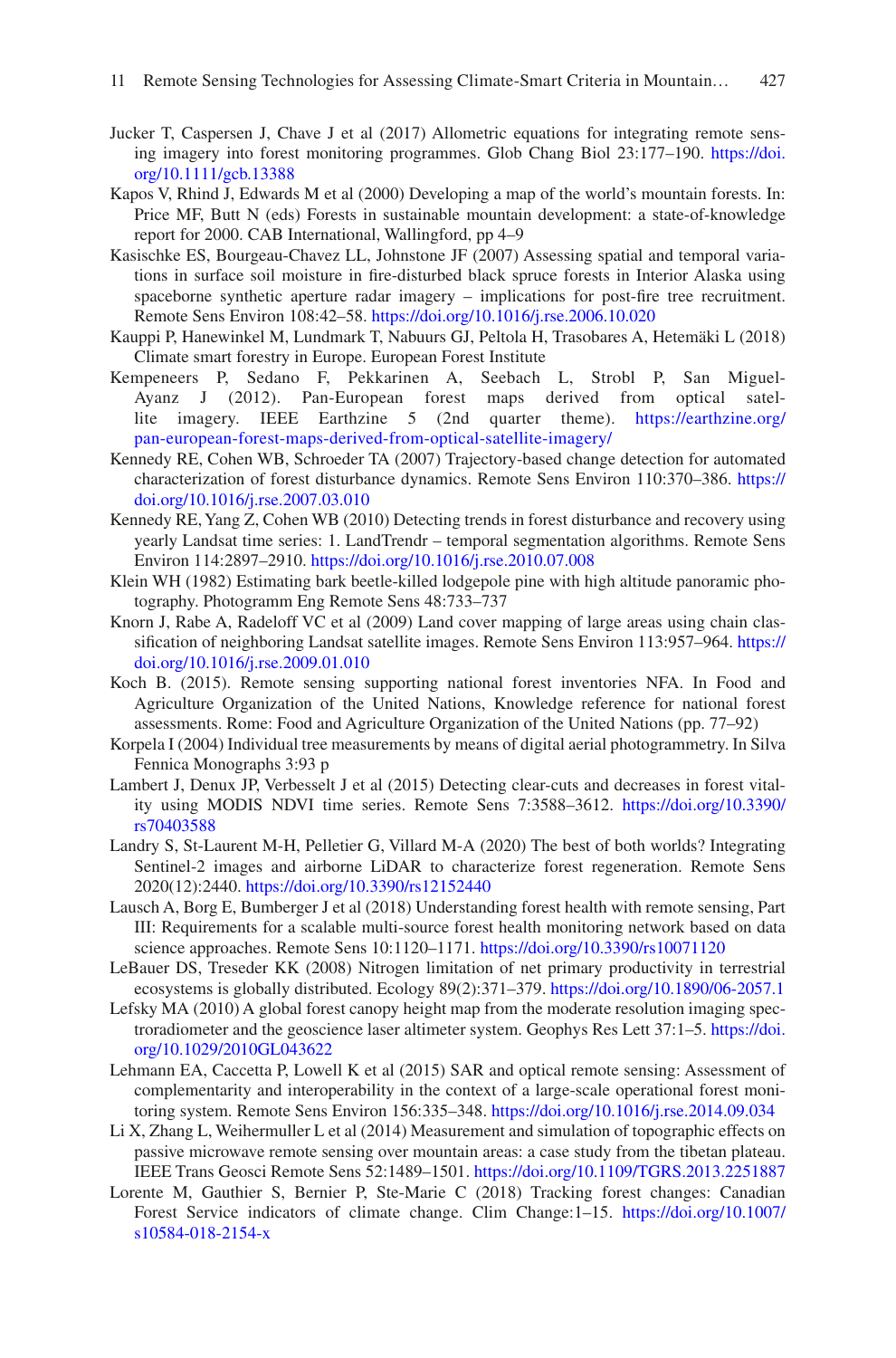- Lucas RM, Honzák M, Curran PJ et al (2000) Mapping the regional extent of tropical forest regeneration stages in the Brazilian Legal Amazon using NOAA AVHRR data. Int J Remote Sens 21:2855–2881.<https://doi.org/10.1080/01431160050121285>
- Lucier A, Ayres M, Karnosky D, Thompson I, Loehle C, Percy K, Sohngen B (2009) Forest responses and vulnerabilities to recent climate change. In: Seppala R, Buck A, Katila P (eds) Adaptation of forests and people to climate change. IUFRO World Series 22. Geist and Lambin, 2002
- Ludovisi R, Tauro F, Salvati R et al (2017) UAV-based thermal imaging for high-throughput feld phenotyping of black poplar response to drought. Front Plant Sci 8:1–18. [https://doi.](https://doi.org/10.3389/fpls.2017.01681) [org/10.3389/fpls.2017.01681](https://doi.org/10.3389/fpls.2017.01681)
- Majumder BD, Roy JK, Padhee S (2019) Recent advances in multifunctional sensing technology on a perspective of multi-sensor system: a review. IEEE Sens J 19:1204–1214. [https://doi.](https://doi.org/10.1109/JSEN.2018.2882239) [org/10.1109/JSEN.2018.2882239](https://doi.org/10.1109/JSEN.2018.2882239)
- Maltamo M, Eerikäinen K, Packalén P, Hyyppä J (2006) Estimation of stem volume using laser scanning-based canopy height metrics. Forestry 79:217–229. [https://doi.org/10.1093/](https://doi.org/10.1093/forestry/cpl007) [forestry/cpl007](https://doi.org/10.1093/forestry/cpl007)
- Maltamo M, Peuhkurinen J, Malinen J et al (2009) Predicting tree attributes and quality characteristics of scots pine using airborne laser scanning data. Silva Fenn 43:507–521. [https://doi.](https://doi.org/10.14214/sf.203) [org/10.14214/sf.203](https://doi.org/10.14214/sf.203)
- Maltamo M, Hauglin M, Næsset E, Gobakken T (2019) Estimating stand level stem diameter distribution utilizing harvester data and airborne laser scanning. Silva Fenn 53:1–19. [https://doi.](https://doi.org/10.14214/sf.10075) [org/10.14214/sf.10075](https://doi.org/10.14214/sf.10075)
- Marchi N, Pirotti F, Lingua E (2018a) Airborne and terrestrial laser scanning data for the assessment of standing and lying deadwood: current situation and new perspectives. Remote Sens 10:1356–1376.<https://doi.org/10.3390/rs10091356>
- Marchi N, Weisberg P, Greenberg J et al (2018b) Remote sensing application for deadwood identifcation and characterisation. In: Geophysical Research Abstracts of the 20th EGU General Assembly held 4–13 April, 2018 in Vienna, Austria, vol 20, EGU2018-16440-1, p 16440. <https://ui.adsabs.harvard.edu/abs/2018EGUGA..2016440M/abstract>
- Maroschek M, Rammer W, Lexer MJ (2015) Using a novel assessment framework to evaluate protective functions and timber production in Austrian mountain forests under climate change. Reg Environ Chang 15:1543–1555.<https://doi.org/10.1007/s10113-014-0691-z>
- Martin RV (2008) Satellite remote sensing of surface air quality. Atmos Environ 42:7823–7843. <https://doi.org/10.1016/j.atmosenv.2008.07.018>
- Masek JG, Goward SN, Kennedy RE et al (2013) United states forest disturbance trends observed using landsat time series. Ecosystems 16:1087–1104. [https://doi.org/10.1007/](https://doi.org/10.1007/s10021-013-9669-9) [s10021-013-9669-9](https://doi.org/10.1007/s10021-013-9669-9)
- Matikainen L, Karila K, Litkey P et al (2020) Combining single photon and multispectral airborne laser scanning for land cover classifcation. ISPRS J Photogramm Remote Sens 164:200–216. <https://doi.org/10.1016/j.isprsjprs.2020.04.021>
- McDowell NG, Coops NC, Beck PSA et al (2015) Global satellite monitoring of climateinduced vegetation disturbances. Trends Plant Sci 20:114–123. [https://doi.org/10.1016/j.](https://doi.org/10.1016/j.tplants.2014.10.008) [tplants.2014.10.008](https://doi.org/10.1016/j.tplants.2014.10.008)
- Meiforth JJ, Buddenbaum H, Hill J, Shepherd JD, Dymond JR (2020) Stress Detection in New Zealand Kauri Canopies with WorldView-2 Satellite and LiDAR Data. Remote Sens 12:1906. <https://doi.org/10.3390/rs12121906>
- Meng R, Dennison PE, Zhao F et al (2018) Mapping canopy defoliation by herbivorous insects at the individual tree level using bi-temporal airborne imaging spectroscopy and LiDAR measurements. Remote Sens Environ 215:170–183.<https://doi.org/10.1016/j.rse.2018.06.008>
- Mitchard ETA, Saatchi SS, White LJT et al (2012) Mapping tropical forest biomass with radar and spaceborne LiDAR in Lopé National Park, Gabon: overcoming problems of high biomass and persistent cloud. Biogeosciences 9:179–191.<https://doi.org/10.5194/bg-9-179-2012>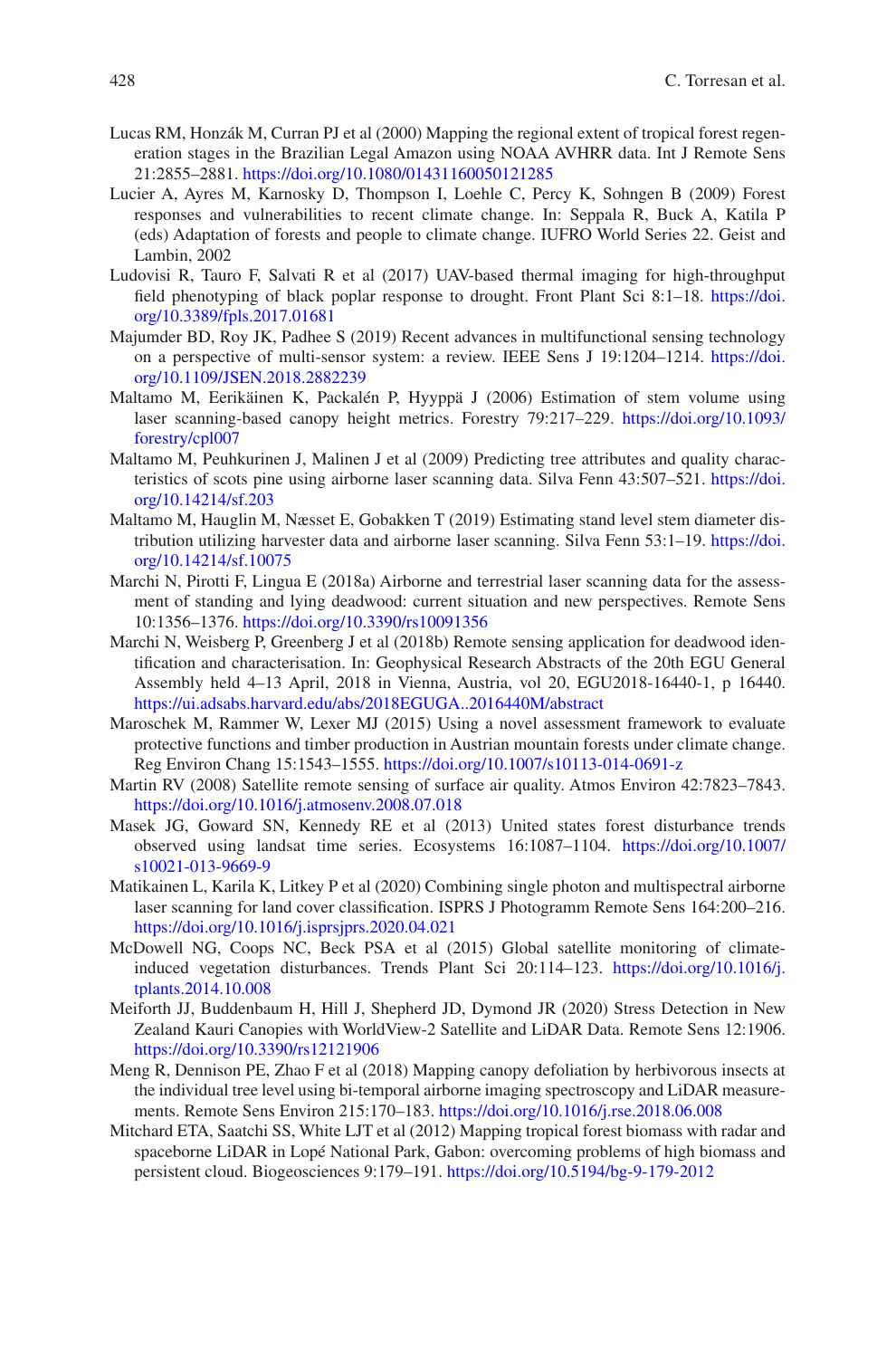- Moghaddam M, Saatchi S, Cuenca RH (2000) Estimating subcanopy soil moisture with radar. J Geophys Res Atmos 105:14899–14911.<https://doi.org/10.1029/2000JD900058>
- Monnet J, Mermin E, Chanussot J, Berger F (2010) Using airborne laser scanning to assess forest protection function against rockfall. Interpraevent International Symposium in Pacifc Rim, April 2010, Taipei, Taiwan, pp 586–594. hal-00504706
- Morresi D, Vitali A, Urbinati C, Garbarino M (2019) Forest spectral recovery and regeneration dynamics in stand-replacing wildfres of central Apennines derived from Landsat time series. Remote Sens 11:308–325.<https://doi.org/10.3390/rs11030308>
- Mullen K, Yuan F, Mitchell M (2018) The mountain pine beetle epidemic in the Black Hills, South Dakota: the consequences of long term fre policy, climate change and the use of remote sensing to enhance mitigation. J Geogr Geol 10:69. <https://doi.org/10.5539/jgg.v10n1p69>
- Mura M, Bottalico F, Giannetti F et al (2018) Exploiting the capabilities of the Sentinel-2 multi spectral instrument for predicting growing stock volume in forest ecosystems. Int J Appl Earth Obs Geoinf 66:126–134.<https://doi.org/10.1016/j.jag.2017.11.013>
- Nabuurs GJ, Delacote P, Ellison D et al (2017) By 2050 the mitigation effects of EU forests could nearly double through climate smart forestry. Forests 8:1–14.<https://doi.org/10.3390/f8120484>
- Næsset E (1997) Estimating timber volume of forest stands using airborne laser scanner data. Remote Sens Environ 61:246–253. [https://doi.org/10.1016/S0034-4257\(97\)00041-2](https://doi.org/10.1016/S0034-4257(97)00041-2)
- Nagendra H, Lucas R, Honrado JP et al (2013) Remote sensing for conservation monitoring: assessing protected areas, habitat extent, habitat condition, species diversity, and threats. Ecol Indic 33:45–59. <https://doi.org/10.1016/j.ecolind.2012.09.014>
- Newnham GJ, Armston JD, Calders K et al (2015) Terrestrial laser scanning for plot-scale forest measurement. Curr For Rep 1:239–251.<https://doi.org/10.1007/s40725-015-0025-5>
- Ningthoujam RK, Balzter H, Tansey K et al (2016) Airborne S-band SAR for forest biophysical retrieval in temperate mixed forests of the UK. Remote Sens 8:1–22. [https://doi.org/10.3390/](https://doi.org/10.3390/rs8070609) [rs8070609](https://doi.org/10.3390/rs8070609)
- Ollinger SV, Goodale CL, Hayhoe K, Jenkins JP (2008) Potential effects of climate change and rising CO2 on ecosystem processes in northeastern U.S. forests. Mitig Adapt Strateg Glob Chang 13:467–485. <https://doi.org/10.1007/s11027-007-9128-z>
- Olsson PO, Lindström J, Eklundh L (2016) Near real-time monitoring of insect induced defoliation in subalpine birch forests with MODIS derived NDVI. Remote Sens Environ 181:42–53. <https://doi.org/10.1016/j.rse.2016.03.040>
- Ottosen T-B, Petch G, Hanson M, Skjøth CA (2020) Tree cover mapping based on Sentinel-2 images demonstrate high thematic accuracy in Europe. Int J Appl Earth Obs Geoinf 84:101947. <https://doi.org/10.1016/j.jag.2019.101947>
- Pablos M, González-Zamora Á, Sánchez N, Martínez-Fernández J (2018) Assessment of root zone soil moisture estimations from SMAP, SMOS and MODIS observations. Remote Sens 10:981–1000. <https://doi.org/10.3390/rs10070981>
- Päivinen R, Van Brusselen J, Schuck A (2009) The growing stock of European forests using remote sensing and forest inventory data. Forestry 82:479–490. [https://doi.org/10.1093/](https://doi.org/10.1093/forestry/cpp017) [forestry/cpp017](https://doi.org/10.1093/forestry/cpp017)
- Panagiotidis D, Abdollahnejad A, Surový P, Kuželka K (2019) Detection of fallen logs from highresolution UAV images. New Zeal J For Sci 49. <https://doi.org/10.33494/nzjfs492019x26x>
- Paquette A, Vayreda J, Coll L et al (2018) Climate change could negate positive tree diversity effects on forest productivity: a study across fve climate types in Spain and Canada. Ecosystems 21:960–970. <https://doi.org/10.1007/s10021-017-0196-y>
- Paul-Limoges E, Damm A, Hueni A et al (2018) Effect of environmental conditions on suninduced fuorescence in a mixed forest and a cropland. Remote Sens Environ 219:310–323. <https://doi.org/10.1016/j.rse.2018.10.018>
- Peña MA, Altmann SH (2009) Use of satellite-derived hyperspectral indices to identify stress symptoms in an Austrocedrus chilensis forest infested by the aphid Cinara cupressi. Int J Pest Manag 55:197–206.<https://doi.org/10.1080/09670870902725809>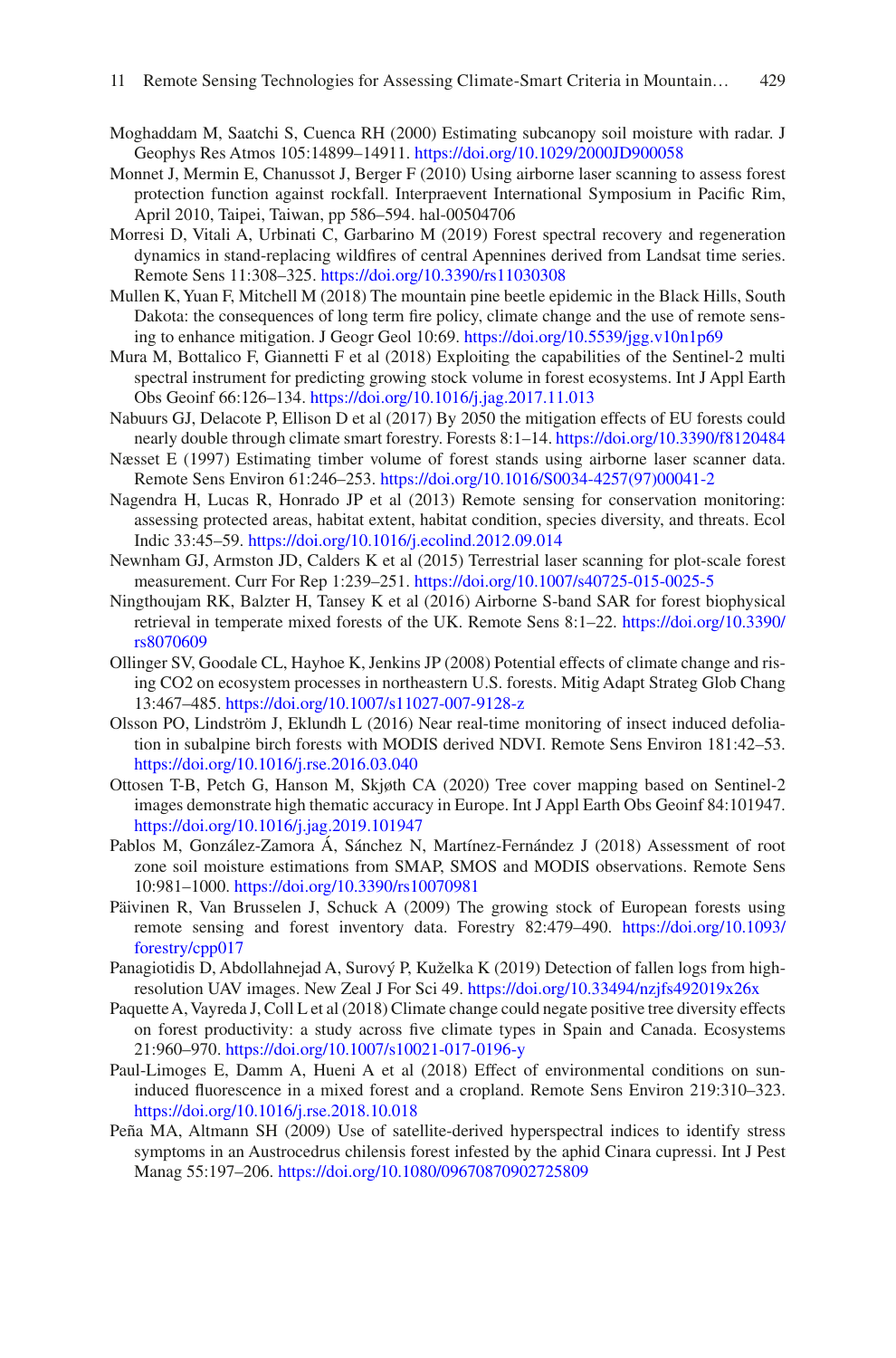- Persson Å, Holmgren J (2004) Tree species classifcation of individual trees in Sweden by combining high resolution laser data with high resolution near-infrared digital images. Int Arch Photogramm Remote Sens Spat Inf Sci 36:204–207
- Peuhkurinen J, Tokola T, Plevak K, Sirparanta S, Kedrov A, Pyankov S (2018) Predicting Tree Diameter Distributions from Airborne Laser Scanning, SPOT 5 Satellite, and Field Sample Data in the Perm Region, Russia. Forests 9:639.<https://doi.org/10.3390/f9100639>
- Pontius J, Schaberg P, Hanavan R (2020) Remote sensing for early, detailed, and accurate detection of forest disturbance and decline for protection of biodiversity. In: Cavender-Bares J, Gamon JA, Townsend PA (eds) Remote sensing of plant biodiversity. Springer, Cham
- Potapov P, Yaroshenko A, Turubanova S et al (2008) Mapping the world's intact forest landscapes by remote sensing. Ecol Soc 13(2):51–66. <https://doi.org/10.5751/ES-02670-130251>
- Pouliot DA, King DJ, Pitt DG (2005) Development and evaluation of an automated tree detection-delineation algorithm for monitoring regenerating coniferous forests. Can J For Res 35:2332–2345.<https://doi.org/10.1139/x05-145>
- Puliti S, Solberg S, Granhus A (2019) Use of UAV photogrammetric data for estimation of biophysical properties in forest stands under regeneration. Remote Sens 11:233. [https://doi.](https://doi.org/10.3390/rs11030233) [org/10.3390/rs11030233](https://doi.org/10.3390/rs11030233)
- Quegan S, Le Toan T, Chave J et al (2019) The European Space Agency BIOMASS mission: Measuring forest above-ground biomass from space. Remote Sens Environ 227:44–60. [https://](https://doi.org/10.1016/j.rse.2019.03.032) [doi.org/10.1016/j.rse.2019.03.032](https://doi.org/10.1016/j.rse.2019.03.032)
- Rao K, Anderegg WRL, Sala A et al (2019) Satellite-based vegetation optical depth as an indicator of drought-driven tree mortality. Remote Sens Environ 227:125–136. [https://doi.org/10.1016/j.](https://doi.org/10.1016/j.rse.2019.03.026) [rse.2019.03.026](https://doi.org/10.1016/j.rse.2019.03.026)
- Rasel SMM, Groen TA, Hussin YA, Diti IJ (2017) Proxies for soil organic carbon derived from remote sensing. Int J Appl Earth Obs Geoinf 59:157–166. [https://doi.org/10.1016/j.](https://doi.org/10.1016/j.jag.2017.03.004) [jag.2017.03.004](https://doi.org/10.1016/j.jag.2017.03.004)
- Rees WG, Williams M (1997) Monitoring changes in land cover induced by atmospheric pollution in the Kola Peninsula, Russia, using Landsat-MSS data. Int J Remote Sens 18:1703–1723. <https://doi.org/10.1080/014311697218061>
- Reich PB, Oleksyn J (2008) Climate warming will reduce growth and survival of Scots pine except in the far north. Ecol Lett 11(6):588–597
- Rock BN, Hoshizaki T, Miller JR (1988) Comparison of in situ and airborne spectral measurements of the blue shift associated with forest decline. Remote Sens Environ 24:109–127. [https://doi.org/10.1016/0034-4257\(88\)90008-9](https://doi.org/10.1016/0034-4257(88)90008-9)
- Röder M, Latif H, Hill S, Wild J, Svoboda M, Brůna J, Macek M, Nováková MH, Gülch E, Heurich M (2018) Application of optical unmanned aerial vehicle-based imagery for the inventory of natural regeneration and standing deadwood in post-disturbed spruce forests. International Journal of Remote Sensing 39(15-16):5288–5309. [https://doi.org/10.108](https://doi.org/10.1080/01431161.2018.1441568) [0/01431161.2018.1441568](https://doi.org/10.1080/01431161.2018.1441568)
- Rosenzweig C, Casassa G, Karoly DJ et al (2007) Assessment of observed changes and responses in natural and managed systems. In: Parry ML, Canziani OF, Palutikof JP, van der Linden PJ, Hanson CE (eds) Contribution of working group II to the fourth assessment report of the intergovernmental panel on climate change. Cambridge University Press, Cambridge, pp 79–131
- Roth KL, Roberts DA, Dennison PE, Alonzo M, Peterson SH, Beland M (2015) Differentiating plant species within and across diverse ecosystems with imaging spectroscopy. Remote Sens Environ 167:135–151.<https://doi.org/10.1016/j.rse.2015.05.007>
- Saksa T, Uuttera J, Kolström T et al (2003) Clear-cut detection in boreal forest aided by remote sensing. Scand J For Res 18:537–546.<https://doi.org/10.1080/02827580310016881>
- Salas C, Ene L, Gregoire TG et al (2010) Modelling tree diameter from airborne laser scanning derived variables: a comparison of spatial statistical models. Remote Sens Environ 114:1277–1285.<https://doi.org/10.1016/j.rse.2010.01.020>
- Sánchez-Ruiz S, Chiesi M, Maselli F, Gilabert MA (2016) Mapping growing stock at 1-km spatial resolution for Spanish forest areas from ground forest inventory data and GLAS canopy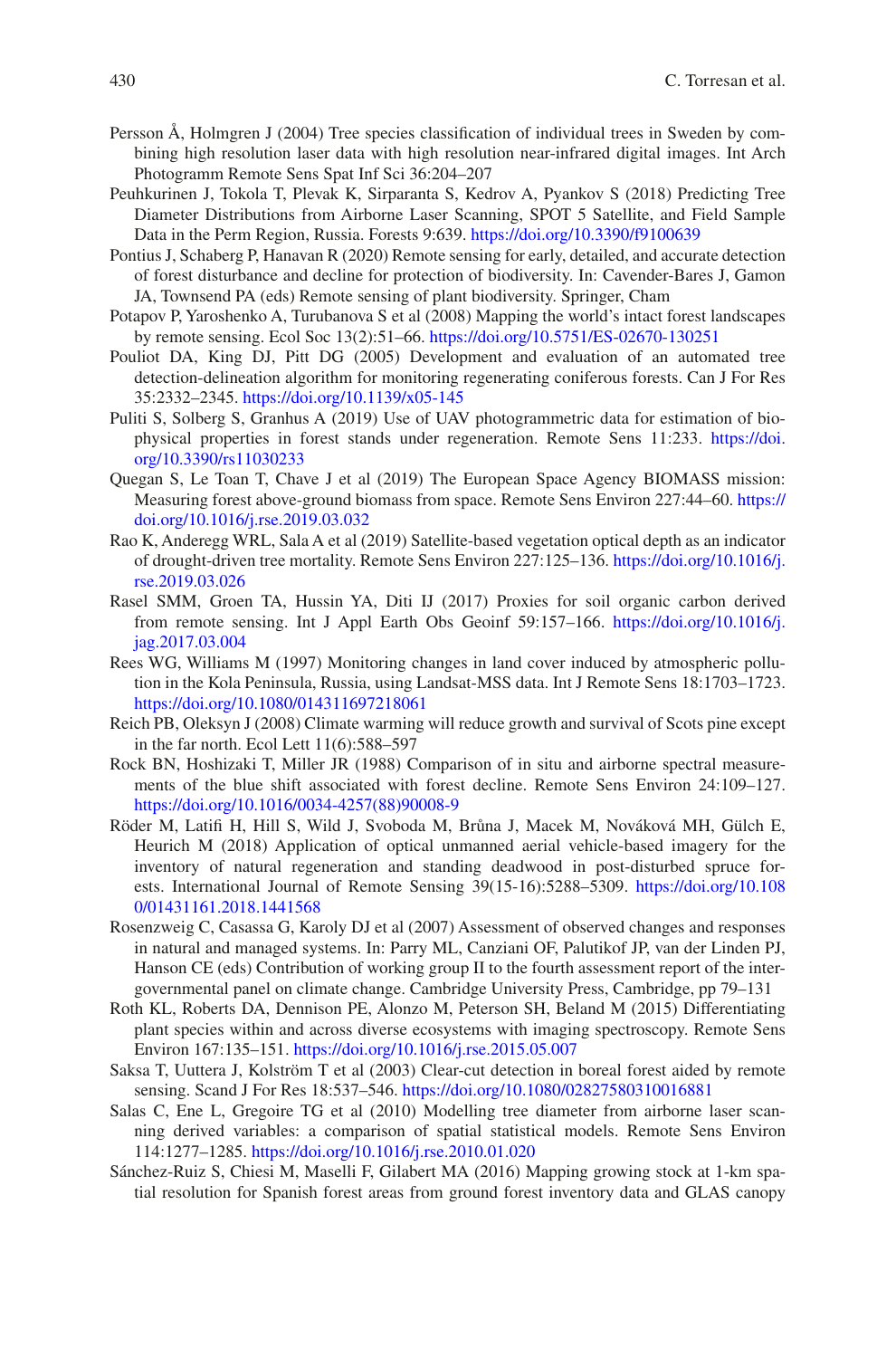height. In: Proceedings of SPIE 10005, Earth Resources and Environmental Remote Sensing/ GIS Applications VII, 100051I (18 October 2016). <https://doi.org/10.1117/12.2241166>

- Sandström J, Bernes C, Junninen K et al (2019) Impacts of dead wood manipulation on the biodiversity of temperate and boreal forests. A systematic review. J Appl Ecol 56:1770–1781. <https://doi.org/10.1111/1365-2664.13395>
- Schnelle F, Volkert E (1974) International phenological gardens in Europe. The basic network for international phenological observations. In: Lieth H (ed) Phenology and seasonality modeling. Ecological studies (Analysis and synthesis), vol 8. Springer, Berlin/Heidelberg. [https://doi.](https://doi.org/10.1007/978-3-642-51863-8_32) [org/10.1007/978-3-642-51863-8\\_32](https://doi.org/10.1007/978-3-642-51863-8_32)
- Seidl R, Albrich K, Erb K et al (2019) What drives the future supply of regulating ecosystem services in a mountain forest landscape? For Ecol Manag 445:37–47. [https://doi.org/10.1016/j.](https://doi.org/10.1016/j.foreco.2019.03.047) [foreco.2019.03.047](https://doi.org/10.1016/j.foreco.2019.03.047)
- Seppälä R, Buck A, Katila P (eds) (2009) Adaptation of forests and people to climate change. A global assessment report. IUFRO World Series Volume 22. Helsinki, 224 p
- Shi L, Liu S (2017) Methods of estimating forest biomass: a review. In: Tumuluru JS (ed) Biomass volume estimation and valorization for energy. IntechOpen.<https://doi.org/10.5772/65733>
- Simard M, Pinto N, Fisher JB, Baccini A (2011) Mapping forest canopy height globally with spaceborne lidar. J Geophys Res Biogeosci 116:1–12. <https://doi.org/10.1029/2011JG001708>
- Šímová I, Storch D (2017) The enigma of terrestrial primary productivity: measurements, models, scales and the diversity–productivity relationship. Ecography 40(239–252):2017. [https://doi.](https://doi.org/10.1111/ecog.02482) [org/10.1111/ecog.02482](https://doi.org/10.1111/ecog.02482)
- Sinha S, Santra A, Das AK et al (2019) Regression-based integrated Bi-sensor SAR data model to estimate forest carbon stock. J Indian Soc Remote Sens 47:1599–1608. [https://doi.org/10.1007/](https://doi.org/10.1007/s12524-019-01004-7) [s12524-019-01004-7](https://doi.org/10.1007/s12524-019-01004-7)
- Skakun RS, Wulder MA, Franklin SE (2003) Sensitivity of the Thematic Mapper Enhanced Wetness Difference Index (EWDI) to detect mountain pine needle red-attack damage. Remote Sens Environ 86(4):433–443. [https://doi.org/10.1016/S0034-4257\(03\)00112-3](https://doi.org/10.1016/S0034-4257(03)00112-3)
- Smigaj M, Gaulton R, Suárez JC, Barr SL (2019) Canopy temperature from an Unmanned Aerial Vehicle as an indicator of tree stress associated with red band needle blight severity. For Ecol Manag 433:699–708. <https://doi.org/10.1016/j.foreco.2018.11.032>
- Smith G, Askne J (2001) Clear-cut detection using ERS interferometry. Int J Remote Sens 22:3651–3664.<https://doi.org/10.1080/01431160110040477>
- Spriggs RA, Coomes DA, Jones TA et al (2017) An alternative approach to using LiDAR remote sensing data to predict stem diameter distributions across a temperate forest landscape. Remote Sens 9:944. <https://doi.org/10.3390/rs9090944>
- Stone C, Mohammed C (2017) Application of remote sensing technologies for assessing planted forests damaged by insect pests and fungal pathogens: a review. Curr For Rep 3:75–92. [https://](https://doi.org/10.1007/s40725-017-0056-1) [doi.org/10.1007/s40725-017-0056-1](https://doi.org/10.1007/s40725-017-0056-1)
- Szpakowski DM, Jensen JLR (2019) A Review of the Applications of Remote Sensing in Fire Ecology. Remote Sens 11:2638. <https://doi.org/10.3390/rs11222638>
- Tang H, Armston J, Hancock S et al (2019) Characterizing global forest canopy cover distribution using spaceborne lidar. Remote Sens Environ 231:111262. [https://doi.org/10.1016/j.](https://doi.org/10.1016/j.rse.2019.111262) [rse.2019.111262](https://doi.org/10.1016/j.rse.2019.111262)
- Teich M, Bebi P (2009) Evaluating the beneft of avalanche protection forest with GIS-based risk analyses – a case study in Switzerland. For Ecol Manag 257:1910–1919. [https://doi.](https://doi.org/10.1016/j.foreco.2009.01.046) [org/10.1016/j.foreco.2009.01.046](https://doi.org/10.1016/j.foreco.2009.01.046)
- Thomas V, Oliver RD, Lim K, Woods M (2008) LiDAR and Weibull modeling of diameter and basal area. For Chron 84:866–875. <https://doi.org/10.5558/tfc84866-6>
- Torresan C, Corona P, Scrinzi G, Marsal JV (2016) Using classifcation trees to predict forest structure types from LiDAR data. Ann For Res 59(2):281–298. [https://doi.org/10.15287/](https://doi.org/10.15287/afr.2016.423) [afr.2016.423](https://doi.org/10.15287/afr.2016.423)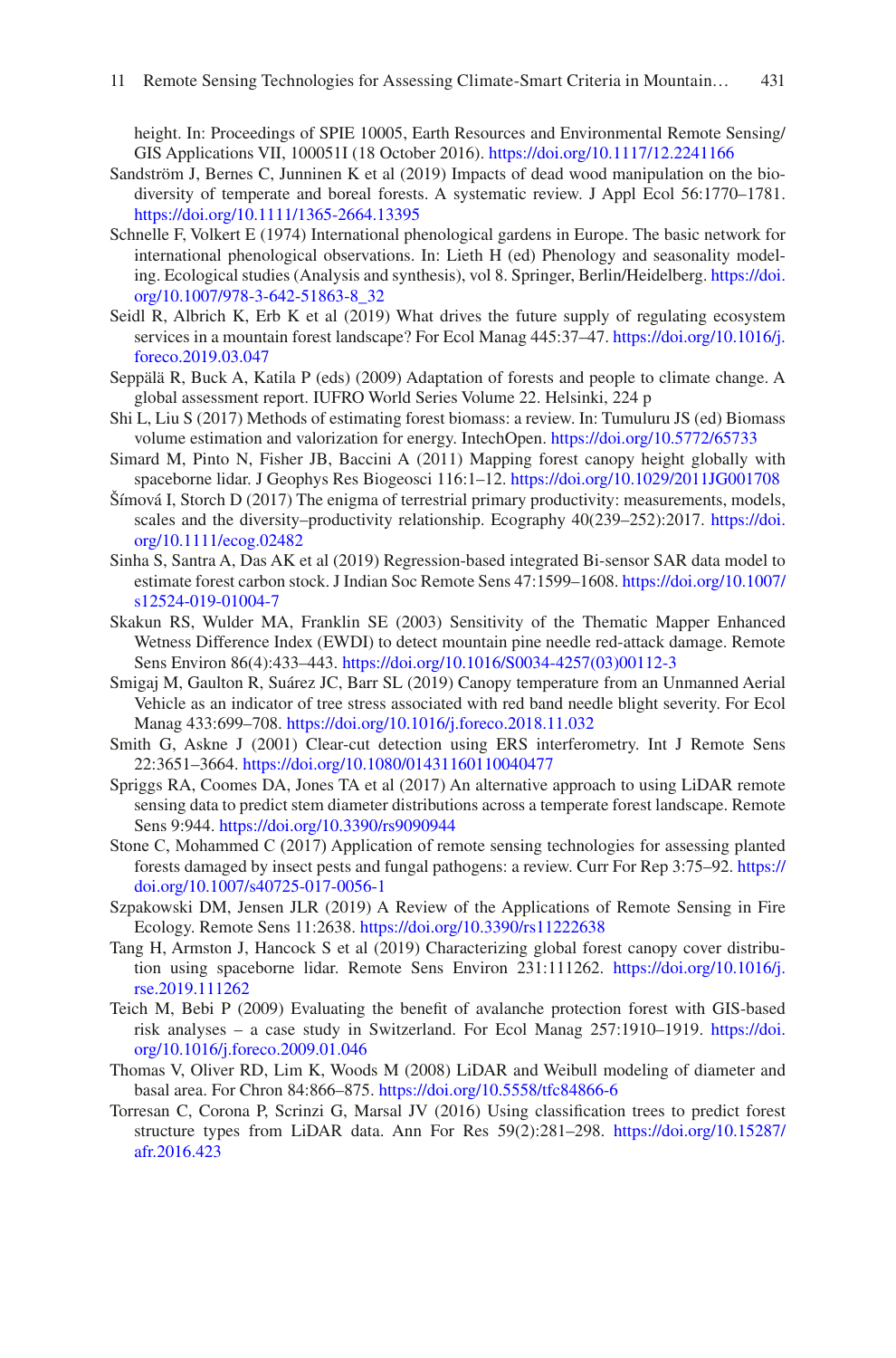- Vacchiano G, Berretti R, Motta R, Mondino EB (2018) Assessing the availability of forest biomass for bioenergy by publicly available satellite imagery. IForest 11:459–468. [https://doi.](https://doi.org/10.3832/ifor2655-011) [org/10.3832/ifor2655-011](https://doi.org/10.3832/ifor2655-011)
- Varhola A, Coops NC (2013) Estimation of watershed-level distributed forest structure metrics relevant to hydrologic modeling using LiDAR and Landsat. J Hydrol 487:70–86. [https://doi.](https://doi.org/10.1016/j.jhydrol.2013.02.032) [org/10.1016/j.jhydrol.2013.02.032](https://doi.org/10.1016/j.jhydrol.2013.02.032)
- Vastaranta M, Saarinen N, Yrttimaa T, Kankare V (2020) Monitoring forests in space and time using close-range sensing.<https://doi.org/10.20944/preprints202002.0300.v1>
- Verkerk PJ, Costanza R, Hetemäki L et al (2020) Climate-smart forestry: the missing link. For Policy Econ 115:102164.<https://doi.org/10.1016/j.forpol.2020.102164>
- Viccaro M, Cozzi M, Fanelli L, Romano S (2019) Spatial modelling approach to evaluate the economic impacts of climate change on forests at a local scale. Ecol Indic 106:105523. [https://doi.](https://doi.org/10.1016/j.ecolind.2019.105523) [org/10.1016/j.ecolind.2019.105523](https://doi.org/10.1016/j.ecolind.2019.105523)
- Vincent G, Caron F, Sabatier D, Blanc L (2012) LiDAR shows that higher forests have more slender trees. Bois Forets des Tropiques 66:51–56
- Vittucci C, Ferrazzoli P, Kerr Y et al (2016) SMOS retrieval over forests: exploitation of optical depth and tests of soil moisture estimates. Remote Sens Environ 180:115–127. [https://doi.](https://doi.org/10.1016/j.rse.2016.03.004) [org/10.1016/j.rse.2016.03.004](https://doi.org/10.1016/j.rse.2016.03.004)
- Wallace L, Lucieer A, Malenovskỳ Z et al (2016) Assessment of forest structure using two UAV techniques: a comparison of airborne laser scanning and structure from motion (SfM) point clouds. Forests 7:1–16. <https://doi.org/10.3390/f7030062>
- Walsh SJ, Weiss DJ, Butler DR, Malanson GP (2004) An assessment of snow avalanche paths and forest dynamics using Ikonos satellite data. Geocarto Int 19:85–93. [https://doi.](https://doi.org/10.1080/10106040408542308) [org/10.1080/10106040408542308](https://doi.org/10.1080/10106040408542308)
- Wang R, Gamon JA (2018) Remote sensing of terrestrial plant biodiversity. Remote Sens Environ 231:111218. <https://doi.org/10.1016/j.rse.2019.111218>
- Wang C-J, Zhang Z-X, Wan J-Z (2019) Vulnerability of global forest ecoregions to future climate change. Glob Ecol Conserv 20:1–10. <https://doi.org/10.1016/j.gecco.2019.e00760>
- Waring RH, Coops NC, Landsberg JJ (2010) Improving predictions of forest growth using the 3-PGS model with observations made by remote sensing. For Ecol Manag 259:1722–1729. <https://doi.org/10.1016/j.foreco.2009.05.036>
- Warren SD, Alt M, Olson KD, Irl SDH, Steinbauer MJ, Jentsch A (2014) The relationship between the spectral diversity of satellite imagery, habitat heterogeneity, and plant species richness. Ecol Informatics 24:160–168. <https://doi.org/10.1016/j.ecoinf.2014.08.006>
- Weatherall A, Nabuurs G-J, Velikova V et al (2021) Defning Climate-Smart Forestry. In: Managing Forest Ecosystems, Vol. 40, Tognetti R, Smith M, Panzacchi P (Eds): Climate-Smart Forestry in Mountain Regions. Springer Nature, Switzerland, AG
- Weinstein BG, Marconi S, Bohlman S et al (2019) Individual tree-crown detection in rgb imagery using semi-supervised deep learning neural networks. Remote Sens 11:1–13. [https://doi.](https://doi.org/10.3390/rs11111309) [org/10.3390/rs11111309](https://doi.org/10.3390/rs11111309)
- Weiskittel AR, Crookston NL, Radtke PJ (2011) Linking climate, gross primary productivity, and site index across forests of the western United States. Can J For Res 41(8). [https://doi.](https://doi.org/10.1139/x11-086) [org/10.1139/x11-086](https://doi.org/10.1139/x11-086)
- Weiss DJ, Walsh SJ (2009) Remote sensing of mountain environments. Geogr Compass 3:1–21. <https://doi.org/10.1111/j.1749-8198.2008.00200.x>
- Wigneron JP, Jackson TJ, O'Neill P et al (2017) Modelling the passive microwave signature from land surfaces: a review of recent results and application to the L-band SMOS & SMAP soil moisture retrieval algorithms. Remote Sens Environ 192:238–262. [https://doi.org/10.1016/j.](https://doi.org/10.1016/j.rse.2017.01.024) [rse.2017.01.024](https://doi.org/10.1016/j.rse.2017.01.024)
- Willis KS (2015) Remote sensing change detection for ecological monitoring in United States protected areas. Biol Conserv 182:233–242. <https://doi.org/10.1016/j.biocon.2014.12.006>
- Xu X, Li J, Tolson BA (2014) Progress in integrating remote sensing data and hydrologic modelling. Prog Phys Geogr 38(4):464–498.<https://doi.org/10.1177/0309133314536583>